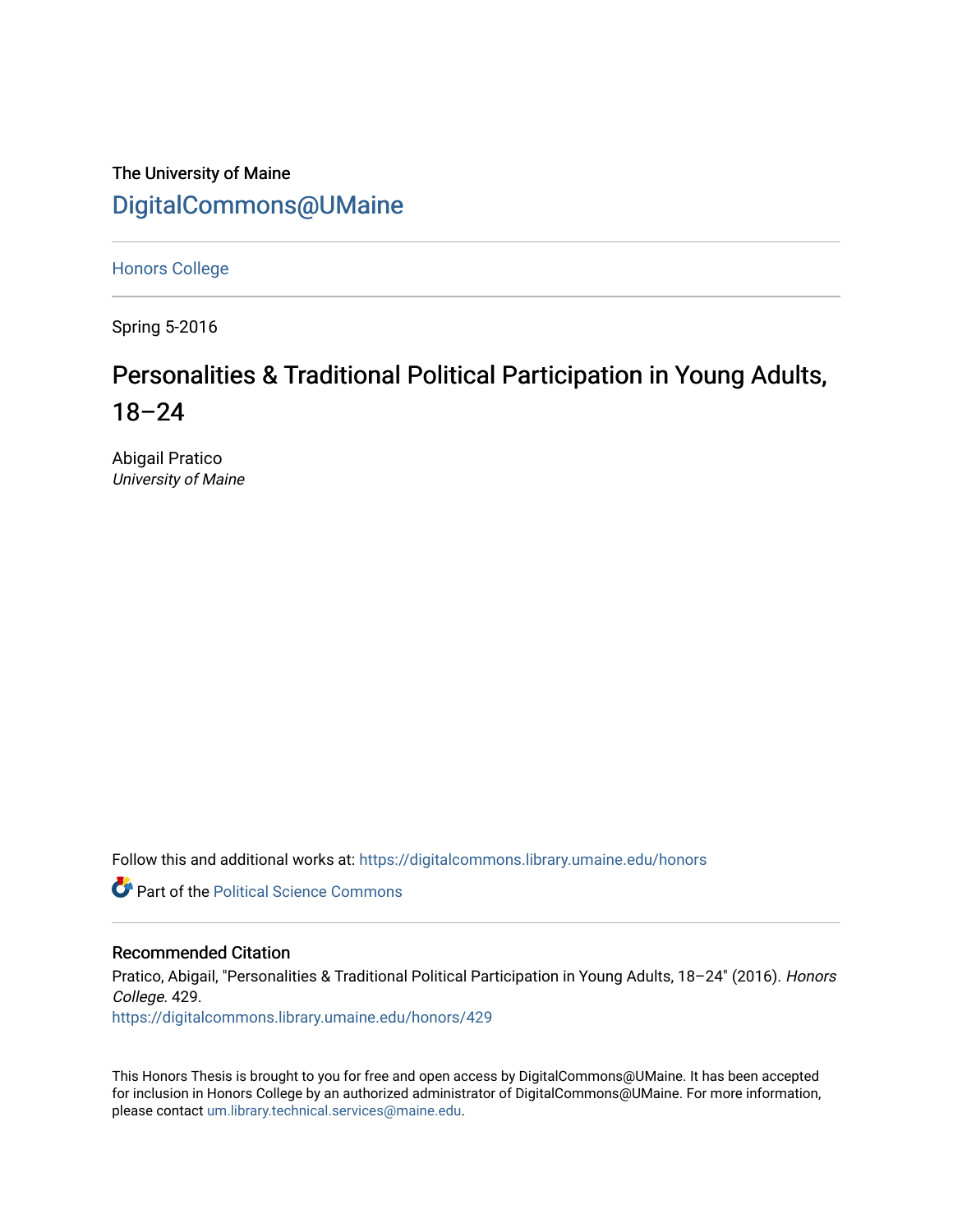## PERSONALITIES &TRADITIONAL POLITICAL PARTICIPATION IN YOUNG ADULTS, 18-24

by

Abigail Pratico

A Thesis Submitted in Partial Fulfillment of the Requirements for a Degree with Honors (Political Science)

The Honors College

University of Maine

May 2016

Advisory Committee:

 Mark Brewer, Professor and Interim Department Chair of Political Science Emily Cain, Candidate for Congress Mary Cathcart, Senior Policy Associate at Margaret Chase Smith Policy Center Amy Fried, Professor of Political Science Robert Glover, Assistant Professor of Political Science & Honors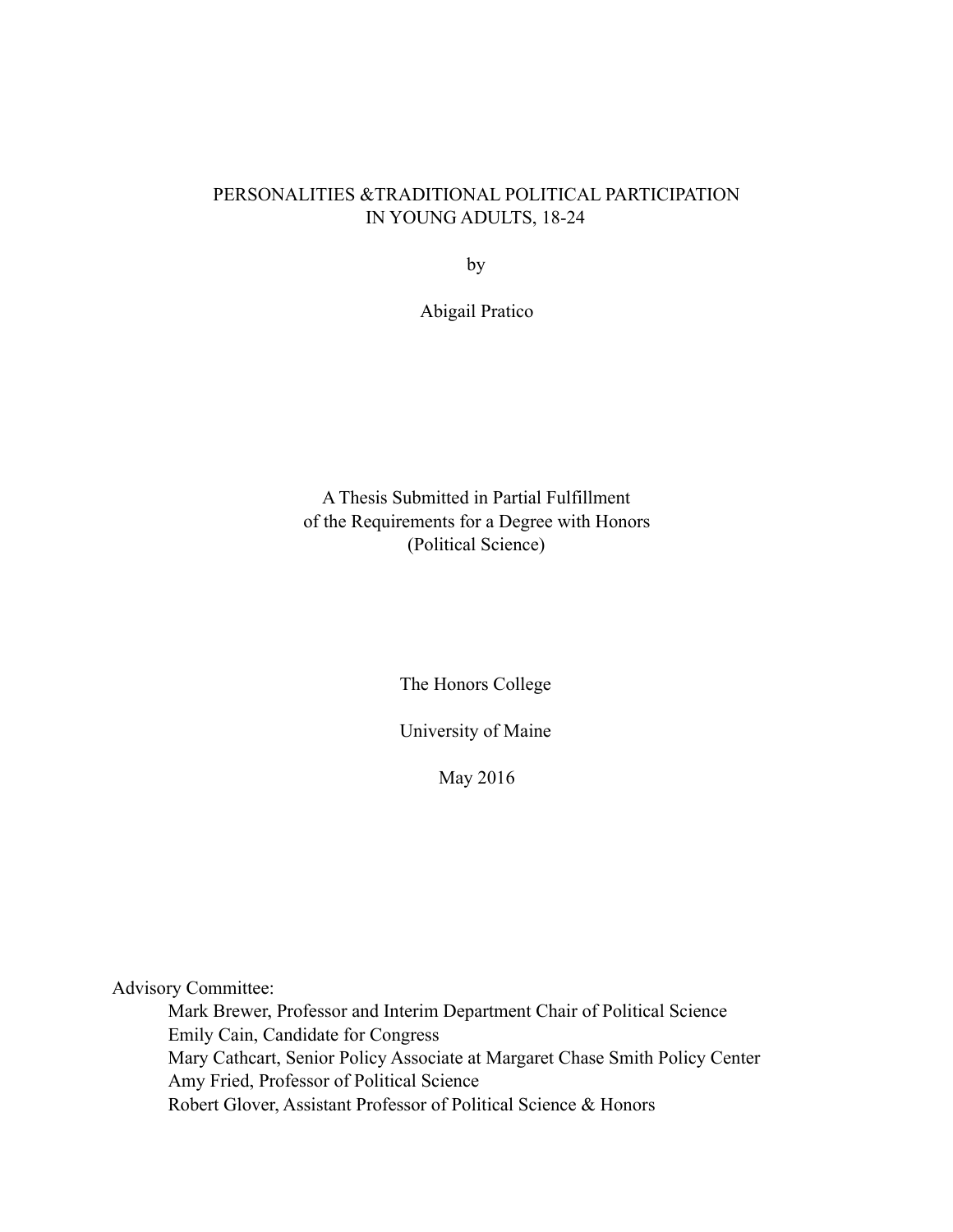**©** 2016 Abigail Pratico

All Rights Reserved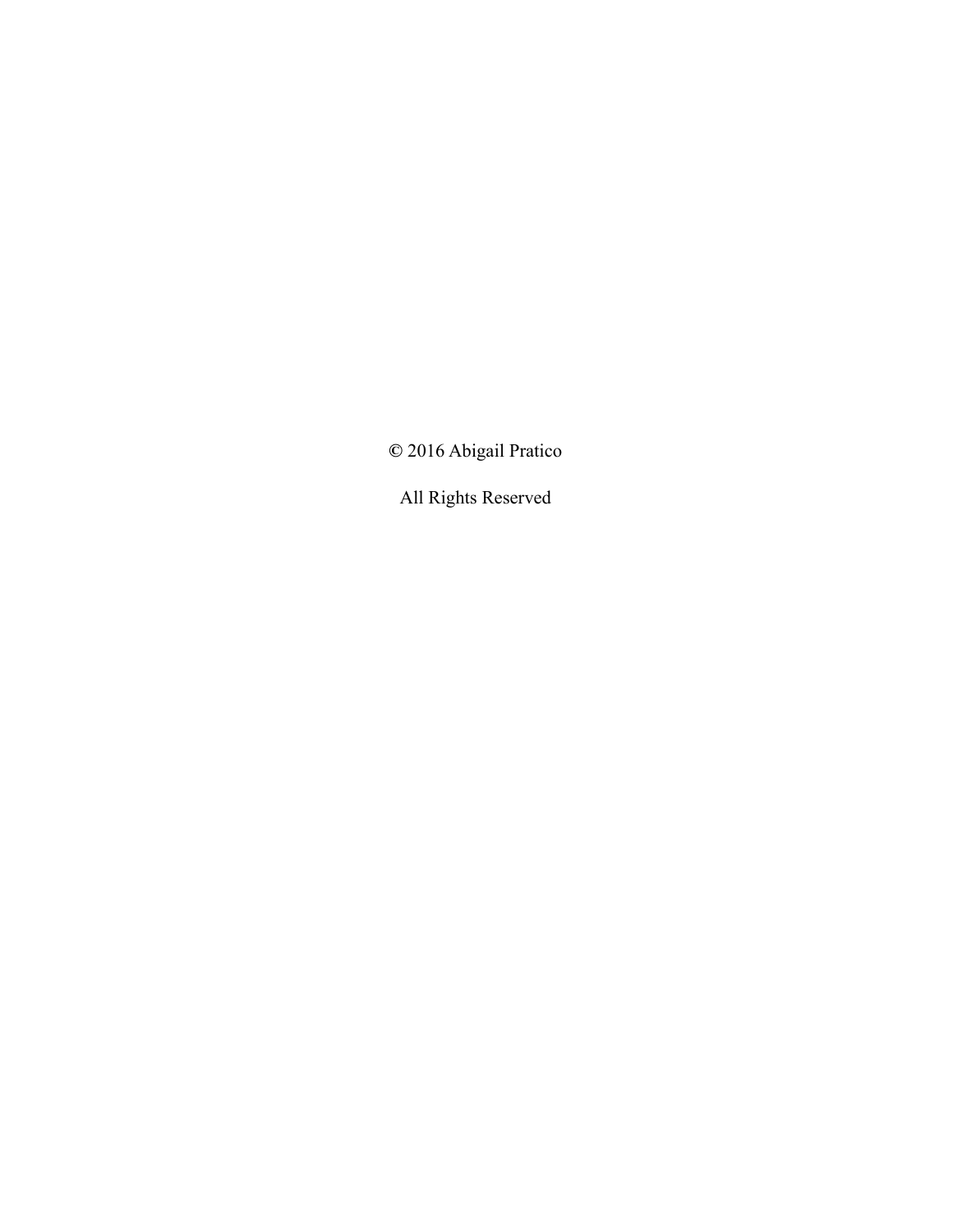#### **Abstract**

 This thesis investigates the different political patterns that young adults have in comparison to older generations, and certain personality or attitudinal traits that may encourage traditional participation through voting or joining a political party. Previous research in this field suggests many different factors that encourage or inhibit participation. Parental influence and declining trust in government are considered to be two of the largest indicators of whether a young adult will decide to participate in politics in a traditional way. This thesis will provide an alternative explanation to why we see lower participation in politics for young adults, by exploring the attitudes of young adults when going through the decision-making process.

 Analyses of the American National Election Studies and the Youth-Parent Socialization Survey was used to evaluate three different trends in young adult participation. First, the ANES is used to confirm that the act of voting or joining a political party is indeed lower for young adults compared to other generations, and that there are certain attitudes such as social trust that are declining in only those ages 18-24. Second, the ANES shows that certain attitudes such as social trust and interest in elections are declining for 18-24 year olds, while at the same time young adults are becoming less likely to vote and less likely to identify as a strong partisan. Third, the YPSS is used to evaluate the consistency of attitudes compared with the likelihood that a young adult will vote or join a political party over time. Lastly, both the ANES and the YPSS are used to see if the same patterns persist for non-traditional participation as traditional political participation. Through these analyses, we see that young adults who have low social trust and low self-confidence are consistently less likely to vote, join parties, or participate in non-traditional ways.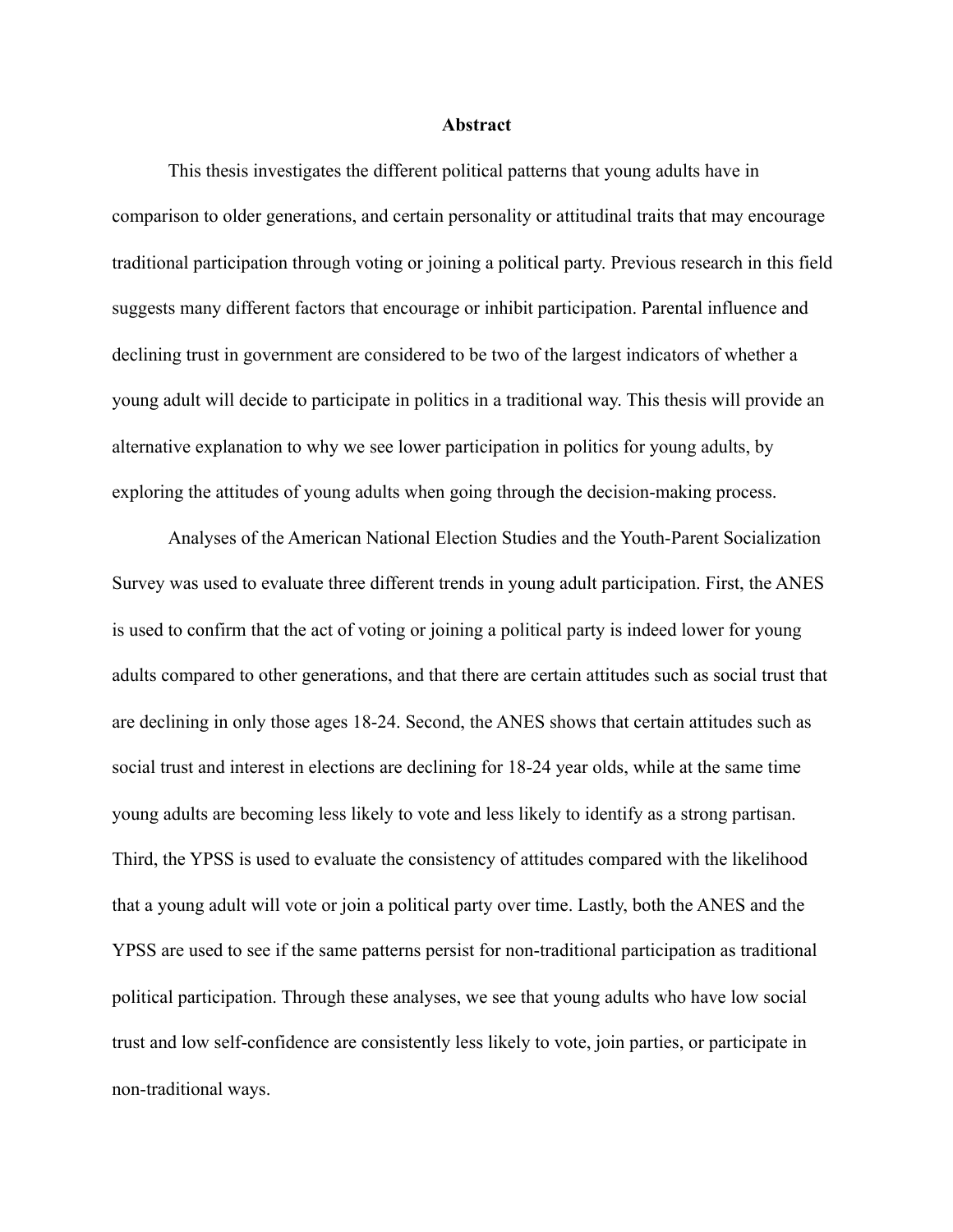## **Table of Contents**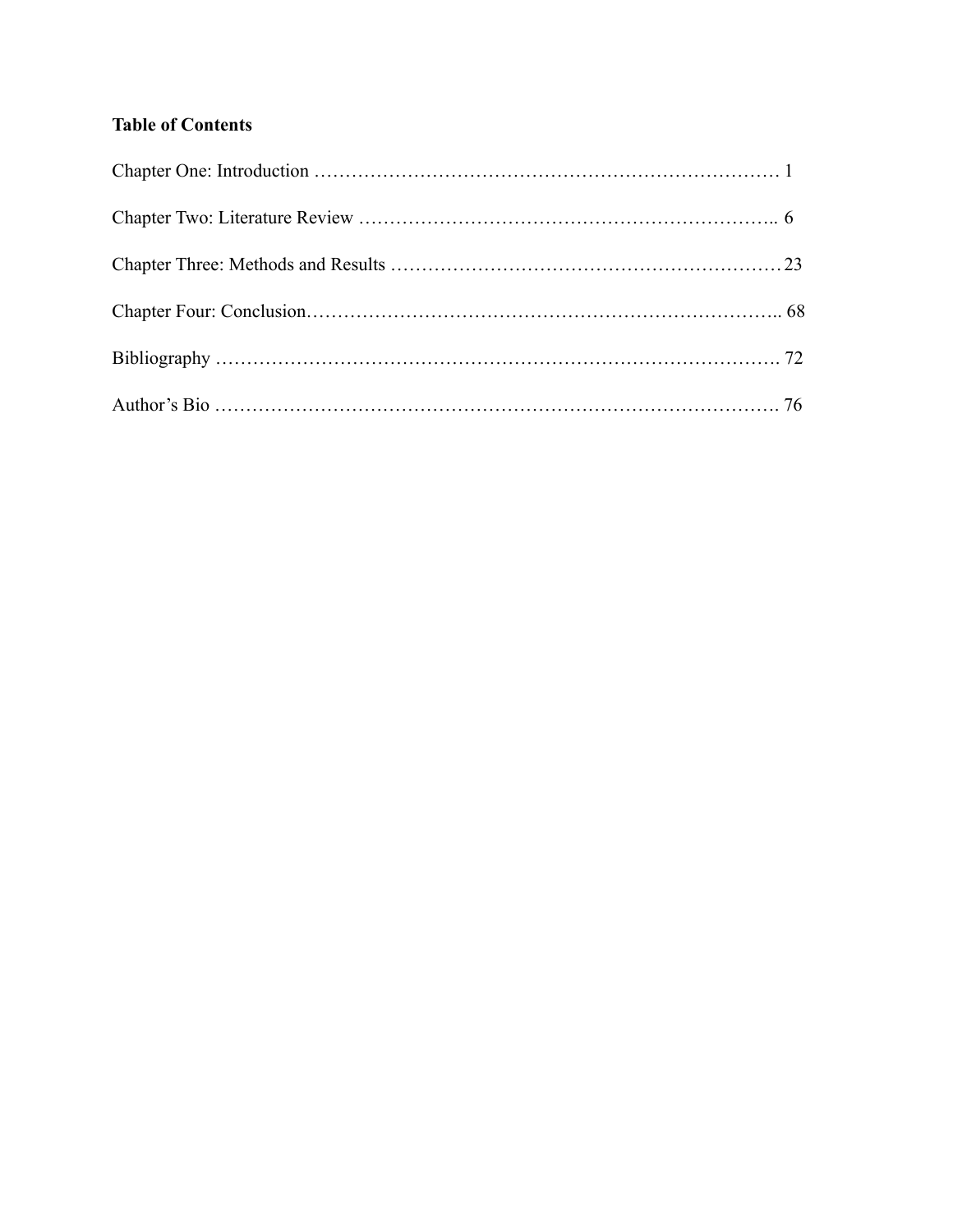## **Chapter One: Introduction**

 In the presidential election of 2008, young adults 18-24 voted at higher rates than any election since 1972 when the voting age was lowered to 18 years old (File 2014). Compared to other age cohorts, young adults attended more campaign events and were more likely to be contacted by campaigns (Keeter 2008). This was a complete turnaround from historical trends, where most campaigns would rarely spend time contacting young adults due to their extremely low turnout rates. Before the election of 2008, the youth turnout for elections was nowhere near guaranteed. In fact, young adults have consistently voted at dramatically lower rates than any other group of individuals (File 2014). Pre-2008, many politicians and political parties believed young adult lack of interest and non-participation in elections was a forgone conclusion.

 As someone who grew up during the successful election campaigns of Barack Obama in 2008 and 2012, it seems strange to me that young adults would not participate in politics in traditional ways. One would think that the results of the Obama elections would prove to young adults that our age cohort has the ability to influence and affect the results of an election, such as they did in 2008 and 2012. Despite the results of the 2008 election, research reports that young adults are unlikely to participate because they do not believe it is important or beneficial to do so (Teixeria 1992). If young adults are aware of their potential impact in elections, the reason why they do not participate must be more complicated than apathy towards politics. Perhaps the 30 something percent of young adults who vote in the elections are those that are more optimistic, or feel confident enough in themselves that they are willing to go out and vote. In a world where young adults seem to be looking for any excuse not to participate, I am interested in profiling the type of individual that participates in defiance of the assumption that they are inactive in politics.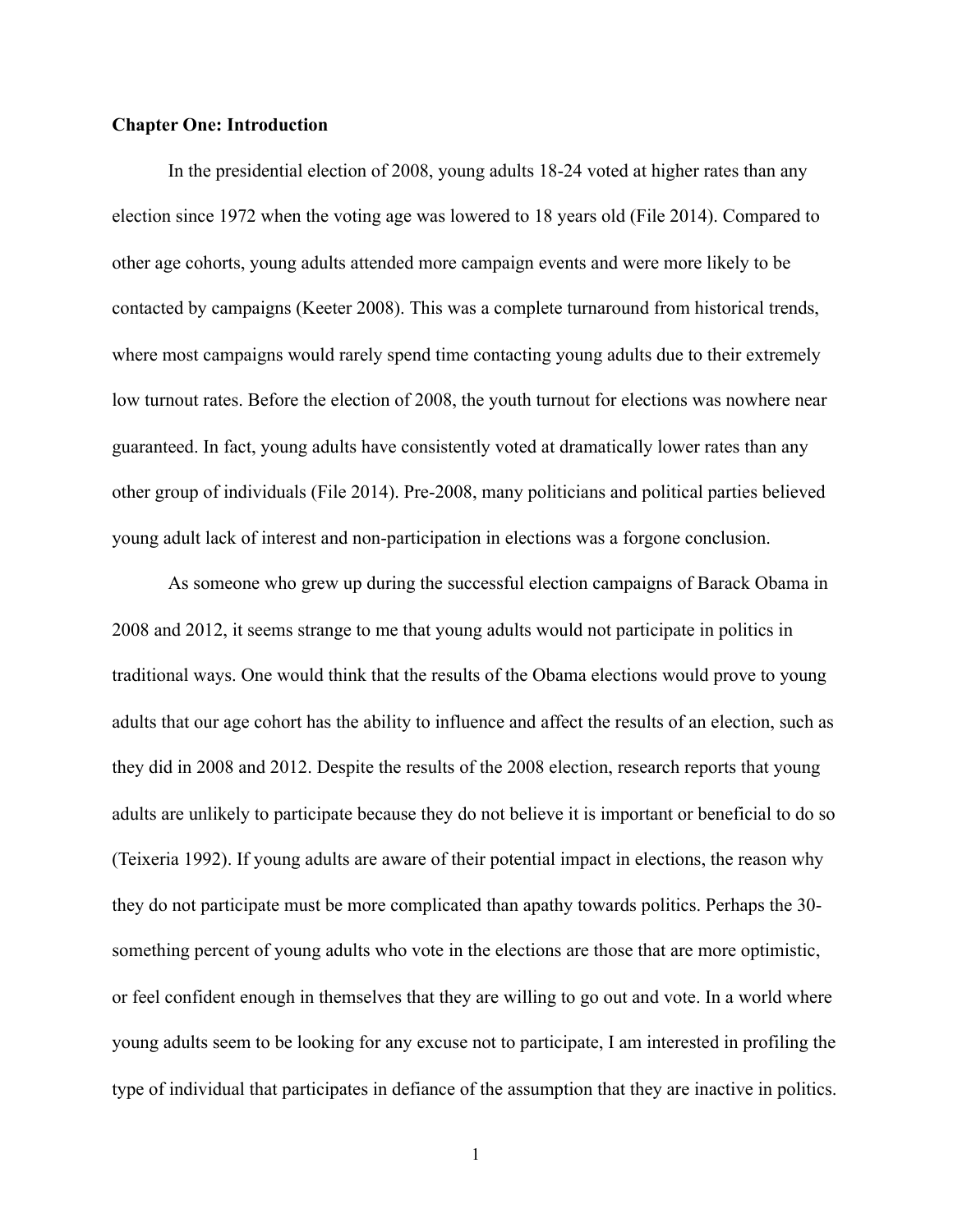Therefore, my research question is as follows: what personal traits in an individual young adult (18-24) make them likely to participate in politics in a traditional way? Some personal traits persist throughout our adult years, and some of them are just phases that young adults may go through during their formative years. Because of the focus on personalities of the individuals being studied, I formed a second research question: are the personality traits one has as a young adult likely to affect political participation into adulthood, regardless of life cycle changes?

 For the purpose of this thesis, traditional forms of participation will be defined simply as voting or identifying as a member of a political party. These actions were chosen because they are easy to measure, and are two actions that can have an impact on politics if enough young adults chose to participate in them. This age group of 18-24 will also be particularly interesting because it also captures many individuals' first life cycle change - the departure from home to go to college, to live on one's own, or their beginning of a first full-time job. A life cycle change can be anything that has the potential to change an individuals' outlook: moving to a new community, moving up or down of socio-economic status, or new levels of education, for example. Personality traits will be defined as they are in psychology, as "habitual patterns of behavior, thought, and emotion" (Kassin 2003). These are internal characteristics such as confidence, efficacy, creativity, or impulsiveness, which can be molded by external factors.

 In this thesis I attempt to understand which traits in young adults make them more likely to participate politically in traditional forms, namely voting and political partisanship. Two thousand and eight should have proved to many young adults that they have the power to sway election results, yet in 2012 young adult participation dropped again to more typical levels for individuals aged 18-24 (File 2014). There has been frequent research done to try and figure out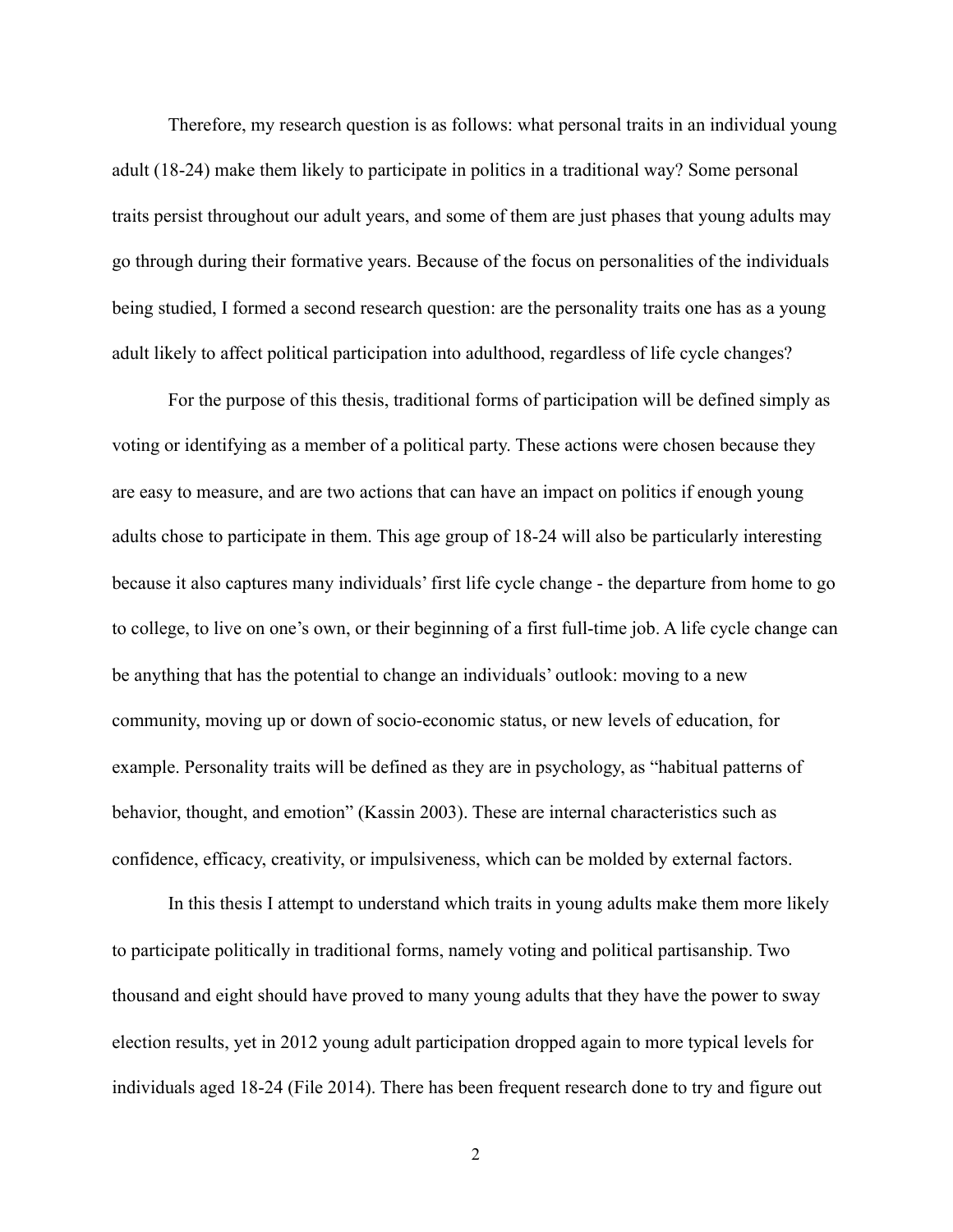why young adults are not showing up at the polls on Election Day, but not much to determine which types of young adults continue to participate in traditional forms. While many exit polls will ask individuals about demographic information, little research has been done on personality traits among young adults that correlate with traditional political participation.

 The first objective of this thesis is to understand whether there is a pattern of participation related to personality traits. In order to do this, personal traits and attitudinal trends will be compared with the rates of traditional participation. This will be useful in seeing whether there are personal traits or beliefs that correlate with an individual being more likely to register or vote. Next, because an individual is likely to go through many more life cycle changes after the age of 18-24, we will look to see whether the political party that one aligns with as a young adult will remain stable. If a young adult's decision to vote is based off minimal amounts of information about their lives, what will happen as that individual gains more information or awareness of the world around them?

 This thesis will begin by laying out previous research that has attempted to explain why young adults are not participating in traditional forms of politics. Part of this will consider which avenues of participation young adults may feel more comfortable participating in, if they are avoiding voting and political parties. The literature review will also lay a foundation for normal (political and non-political) factors that go into young adult decision making, which will help understand what information young adults find important when deciding whether to vote or not. Compared to other adults, do young adults decide with high or low amounts of information? Do young adults get this information from their own research, their parents, peers, or environmental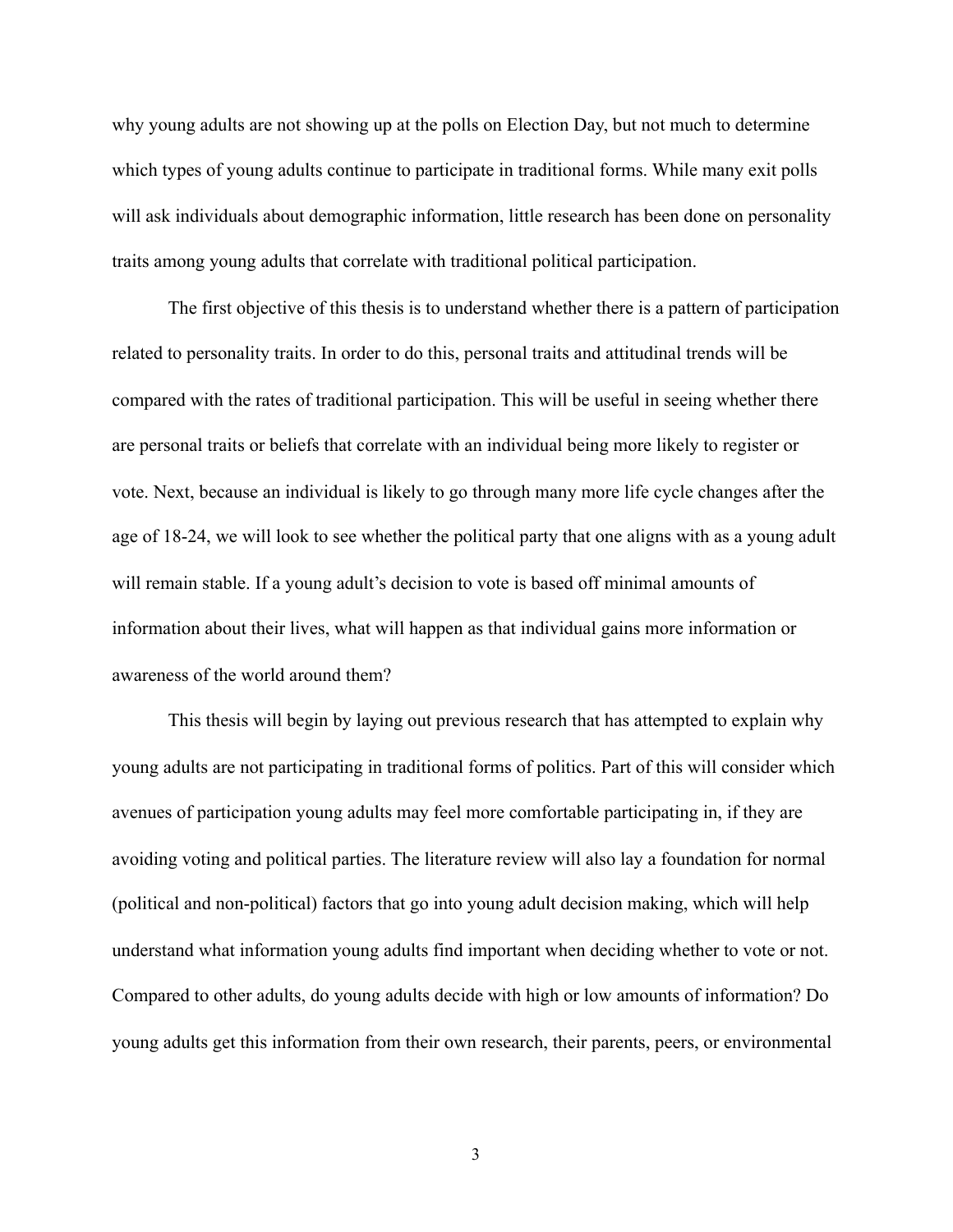guides? Finally, what information does a young adult look for when deciding whether to vote or join a party, or not?

 To more fully answer each of the questions that the literature asks, we must first understand which types of individuals are seeking out information and guidance regarding political participation. Personal traits in a young adults' life can serve as an intermediate variable that helps to understand each of the aforementioned questions. Whether individuals have high or low levels of social trust, popularity, personal efficacy, or non-political participation can all affect whether they decide it is worth their time to seek out political information to make a registration and voting decision. The personal traits and habits in a young adults' life at the time of their first registration can possibly provide insight as to why they participate, and whether these political beliefs will persist through life cycle changes.

 While some previous research has tried to evaluate which triggers make young adults participate, my research is original in two important ways. First, it does not look for influences that may encourage and sway participation (parents, school, or friends), it looks for traits that are inherent in an individual (confidence, efficacy, motivation). Second, this research will be longitudinal, as looks at the effects young adult personalities have on the future voting patterns of these individuals. Because young adults likely have a low-involvement form of decisionmaking, this thesis evaluates whether the party allegiance chosen at ages 18-24 will persist into adulthood.

 Data on young adults' personal beliefs and activities and their rates of traditional political participation will be analyzed to determine whether there is a relationship between certain individual traits and their likelihood to register to a certain political party. Using the findings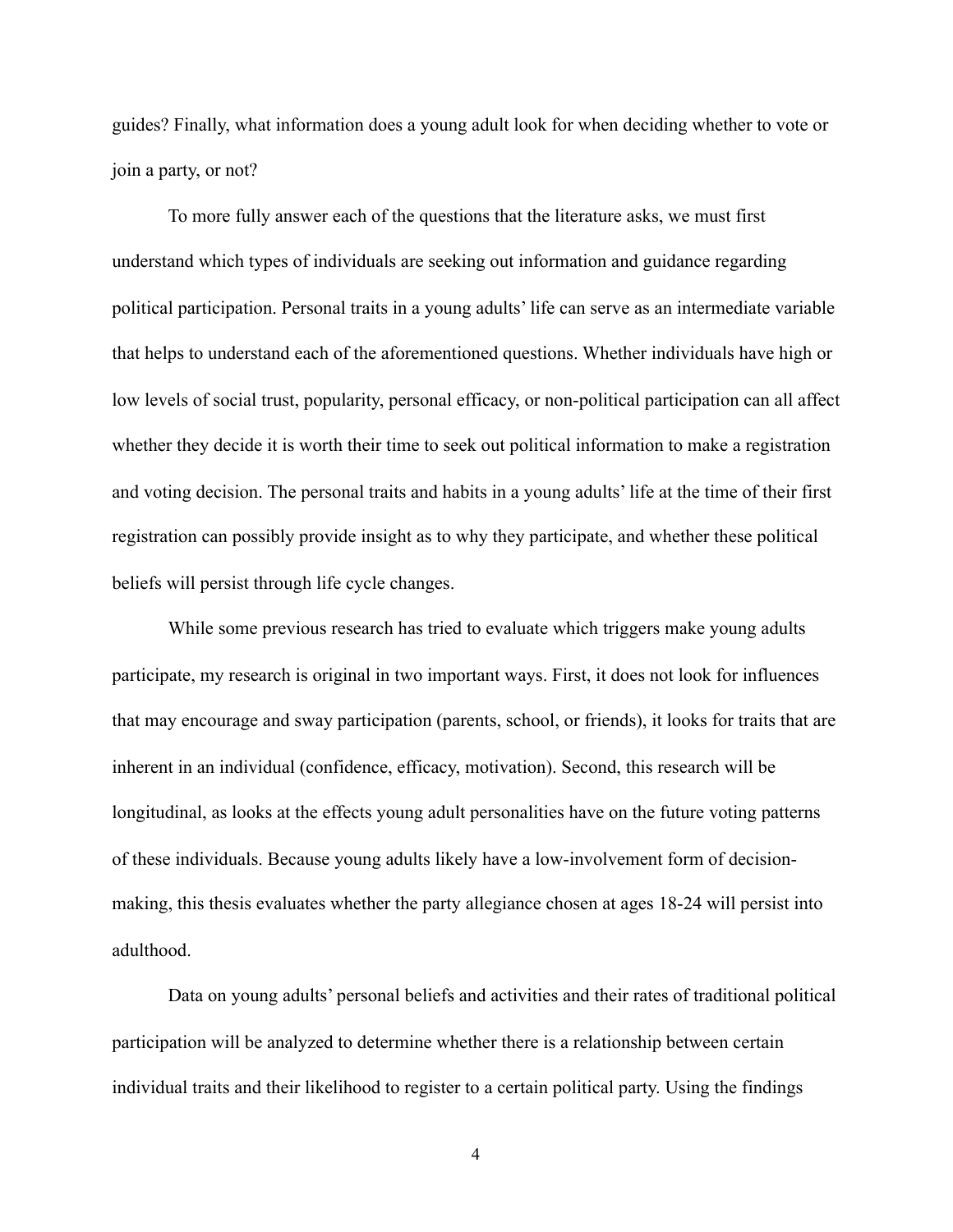from these potential relationships, a longitudinal study will be contrasted with the findings to see whether these political party affiliations are likely to persist in the future. This will allow the thesis to compare not only which traits make an individual more likely to participate, but also which of those traits are used to define an individual throughout multiple life cycle changes.

 Many elections after the presidential election of 2008 will likely seek new ways to engage young voters, in the hopes that young adults may once again sway the results of an election. This thesis' original research will focus specifically on traits in young adults that make them more likely to participate traditionally, which could help parties in the future to target likely voters. This could mean a specific group of individuals that should be contacted to vote, or these personal traits could be encouraged while in primary and secondary education in order to create a more involved generation.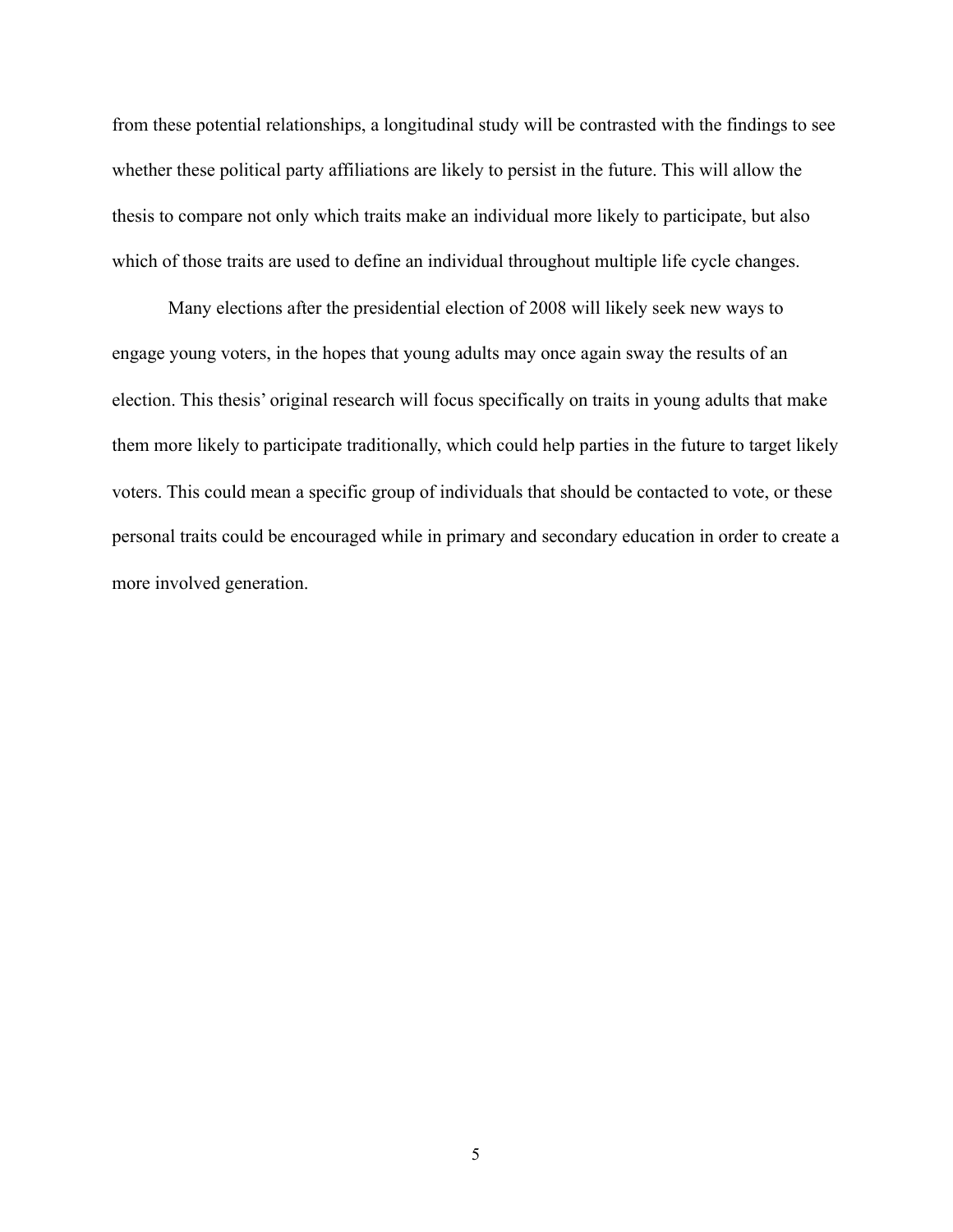## **Chapter Two: Literature Review**

 Since 1971 when the voter eligibility was lowered to 18, there has been frequent research to study these "young adults" as a voting bloc. In their first election of 1972, 18-20 year olds turned out at 52 percent, and this rate has since steadily declined to the low rate it is today at 38 percent (Sakata 2007). This chapter will consider previous literature discussing voting by young adults, beginning by looking at their historical trends of traditional political participation. Because of their low voting rates, this literature review will also look at previous work that attempts to understand why young adults are not voting, and what forms of political participation they may prefer instead.

 In order to determine why some young adults continue to join political parties, this chapter will also look at research of how young adults make decisions, and how these decisionmaking processes may be different when joining a political party or casting a vote. There are many trends in young adult voting that have been studied, including parents' influence, peer influences, and the stability of beliefs later in life.

## **Political Participation of Young American Adults**

 Young adults have historically voted at much lower rates than any other age group, a trend that has confused and interested many political scientists, psychologists, and historians. In 2000, young adult voter participation reached an all time low of 36.1 percent, which led to even greater amounts of research on the low voting patterns of young adults. (File 2014: 2). Researchers have used many techniques to try and understand why young adults participate at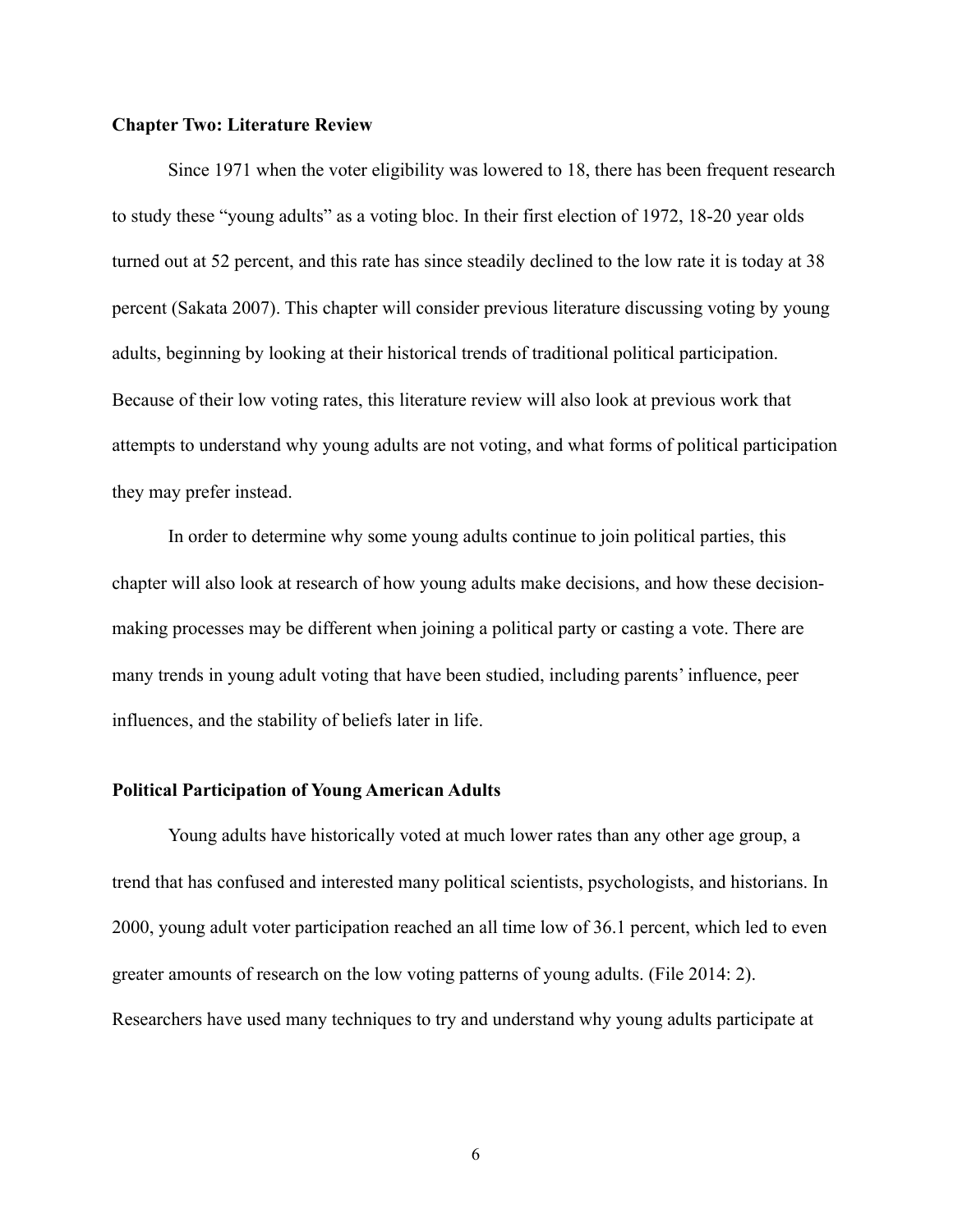lower levels than others, whether it is because of social, economic, emotional, or habitual reasons.

 Quintelier in "Differences in Political Participation Between Young and Old People" (2007) suggested three reasons as to why young adults may be less likely to vote than older generations. First, young people may have less motivation to participate because they do not have a stable residence and are therefore less tied to the results of an election. Second, young adults may prefer new forms of participation rather than traditional forms like voting and party membership because they appear to be more hip and cool. Third, young adults may be less interested in politics simply due to less trust and more negative attitudes toward politicians. Quintelier suggests these three reasons are likely side effects of the transition to adulthood, a transition that is becoming longer in duration with more young adults seeking higher education (Quintelier 2007: 167).

 A lack of trust and negative views of government are frequently assumed to be the largest factor that has led to the the historically low levels of young adult participation. Teixeria in his book *The Disappearing American Voter* (1992) wrote that levels of participation were steadily declining, but young adults' participation was showing the most rapid decline. He proposed two different ideas for why this may be: first, the costs of voting are "exceptionally high and the benefits exceptionally low" and second, the lack of voting participation in the younger generation creates a cycle of apathy because young adults feel as though they have no say in government (Teixeria 1992: 21). Because of these two factors, many young adults choose not to participate in elections.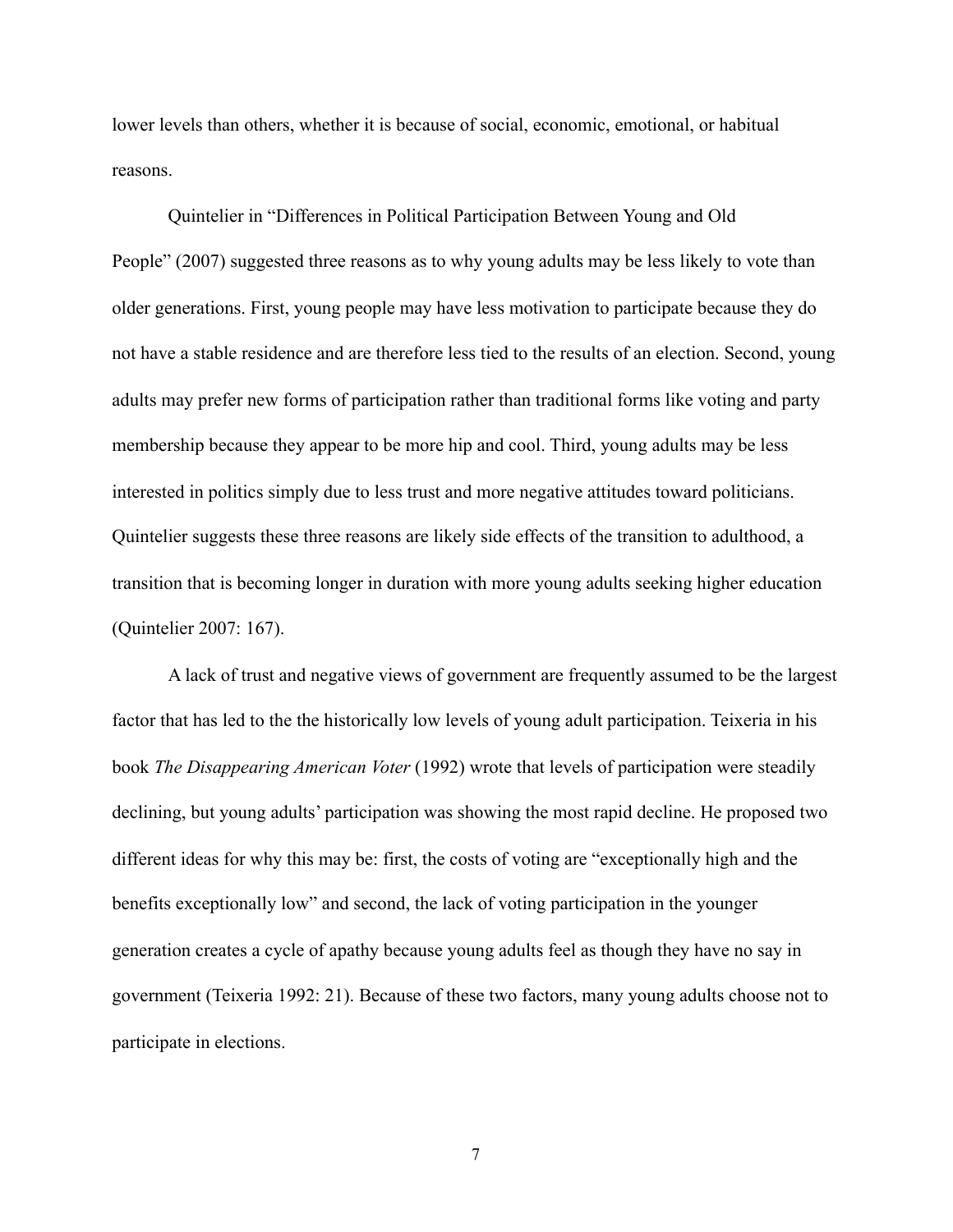Patterson pushes this apathy theory further, writing that older generations who were raised during wars are being replaced by younger generations who are "less politically interested and informed than any cohort of young people on record" (Patterson 2002: 21). This echoes the beliefs held by many, that young adults are not motivated because they may not understand the importance if they have not grown up during a time of harsh political disagreements (Valentino & Sears 1998).

 While many believe that the apathy and lack of voting participation in young adulthood is part of being a young adult, data have also suggested that the younger generations are forming patterns of non-participation that last longer than just their young adulthood. Jennings & Neimi's panel study in *Continuity and Change in Political Orientations: A Longitudinal Study of Two Generations* (1975) showed that as the younger generations age, they have continued to show resistance to partisanship. This study does not touch on levels of voter turnout, but argues that those who do turnout are less likely to have strong partisan ties. Because partisan ties normally mean higher levels of political participation, this could lead to speculation that younger generations may never reach the high levels of turnout that previous generations have seen.

#### **Non-Traditional Participation in Young Adults**

 About 38% of young adults ages 18-24 voted in the most recent presidential election in 2012, compared to 49.5% for ages 25-44, 63.4% for ages 45-64, and 69.7% for ages 65 and older (File 2014: 2). While many are discouraged by the lack of participation in younger generations, many recent studies have found that young adults are not inactive, they just participate in nontraditional ways.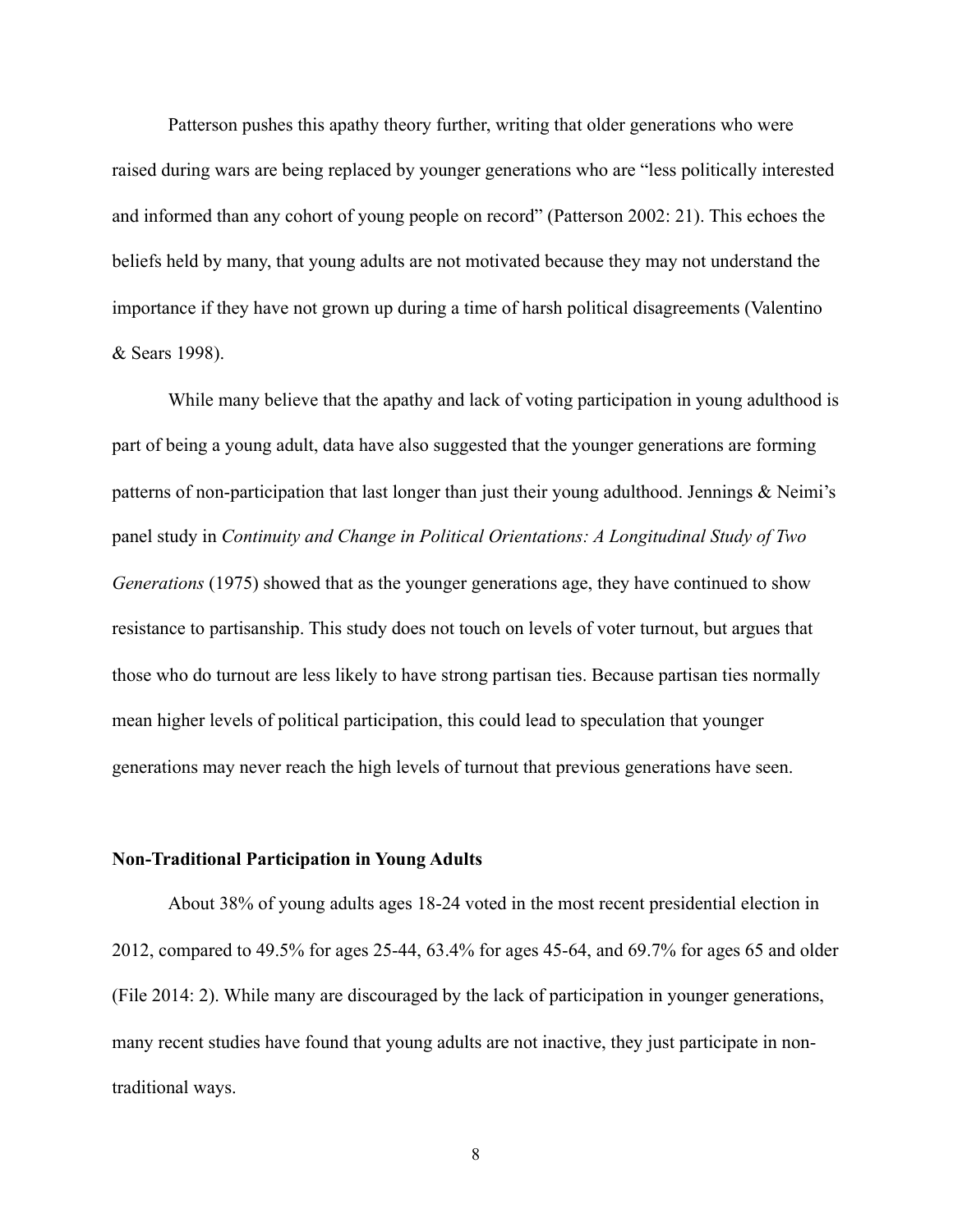Quintelier (2007) suggested that the factors causing young adults' lack of traditional participation may be the same factors that push them to participate in non-voting ways. Due to young adults' distrust of politicians and lack of stability, young adults decide to participate in politics in different forms than older generations, such as a "cause-oriented style of politics" (Quintelier 2007: 167) Quintelier defines "cause-oriented" participation as individuals who argue for specific and "trending" political issues, but do not vote and do not advocate for any specific party. This form of cause-oriented participation may result in eventually choosing a political preference and participating in more traditional ways, but is not as simple as registering to vote the moment one turns 18. The findings presented in this article support the idea that young adults choose political parties in different ways than traditionally thought, and can still be politically active despite their lack of participation at the polls.

 With increases in the use of the Internet and therefore more online discussion and organizing, it should not be much surprise that most young adults are likely to prefer other sorts of political involvement and seek out political information in other ways than older generations. Niemi and Klingler (2012) in their article "The Development of Political Attitudes and Behavior Among Young Adults" studied young adults' weakening ties to political parties and which types of participation the younger generation seemed to prefer over joining a party or casting a vote. The article first suggested that non-students are more likely to participate in politics as young adults, because college students are even more isolated from the communities that their colleges are located in. The survey also looked at trends, and saw that men are more engaged in political activities than women, and general participation declines in college from the high levels of participation witnessed in high school. Using data from the National Surveys of Political and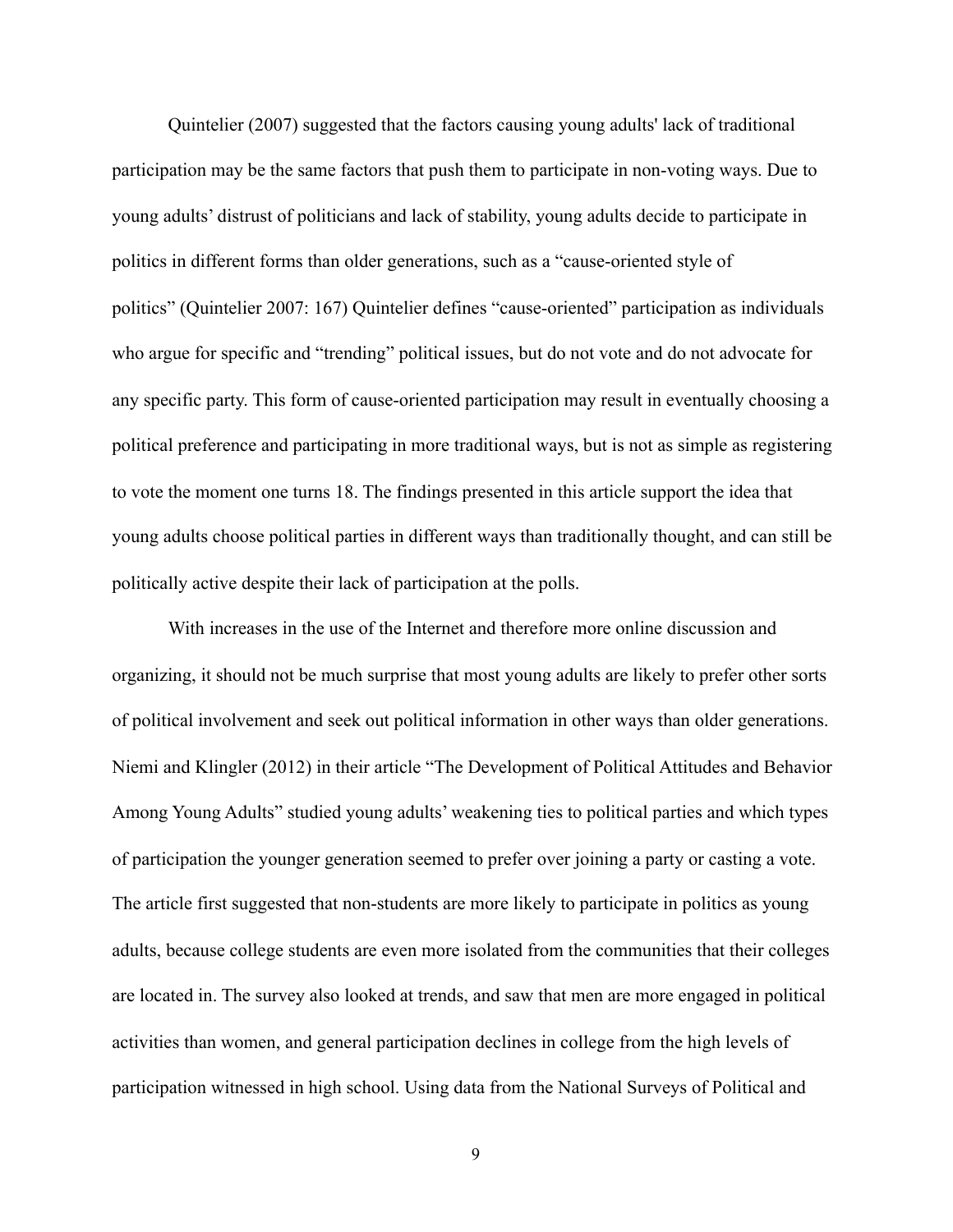Civic Engagement of Young people, the study also found that college students show no significant changes in attitudes about diversity, a decline in political trust, and an increase in their perceived responsibility to society.

 While most attitudes did not show large change in college-bound young adults, other researchers have tried to understand the types of participation that young adults may be more inclined to take part in. Contradicting Niemi & Klingler, some authors have found that when evaluating non-traditional ways of participation, college students actually show higher levels of political interest. Portney & O'Leary (2007) used the *Tisch College National Survey of Civic and Political Engagement of Young People* to compare the types of engagement that young adults participate in, and which ones make them more likely to vote or join a party later in life. The survey asked about many types of participation activities from small to large, including wearing a button, donating to a party, donating to an organization, signing a petition, protesting, or buying a product because of the companies values. For almost all categories, colleges students were much more likely to respond that they had engaged in these non-traditional activities. This article found that young adults prefer non-traditional ways of participation, especially if young adults do not feel tied-down to their place of residence.

 Plutzer (2002) echoes the previous research in his journal article "Becoming a Habitual Voter: Inertia, Resources, and Growth in Young Adulthood" and confirms the idea that young adults are less likely to participate in traditional ways. Plutzer warns that this pattern of nonparticipation is dangerous because traditional participation is necessary for young adults to form the habit of voting. The author looks at the probability that an individual will participate in their first election in order to understand whether they will continue to vote. There are some trends for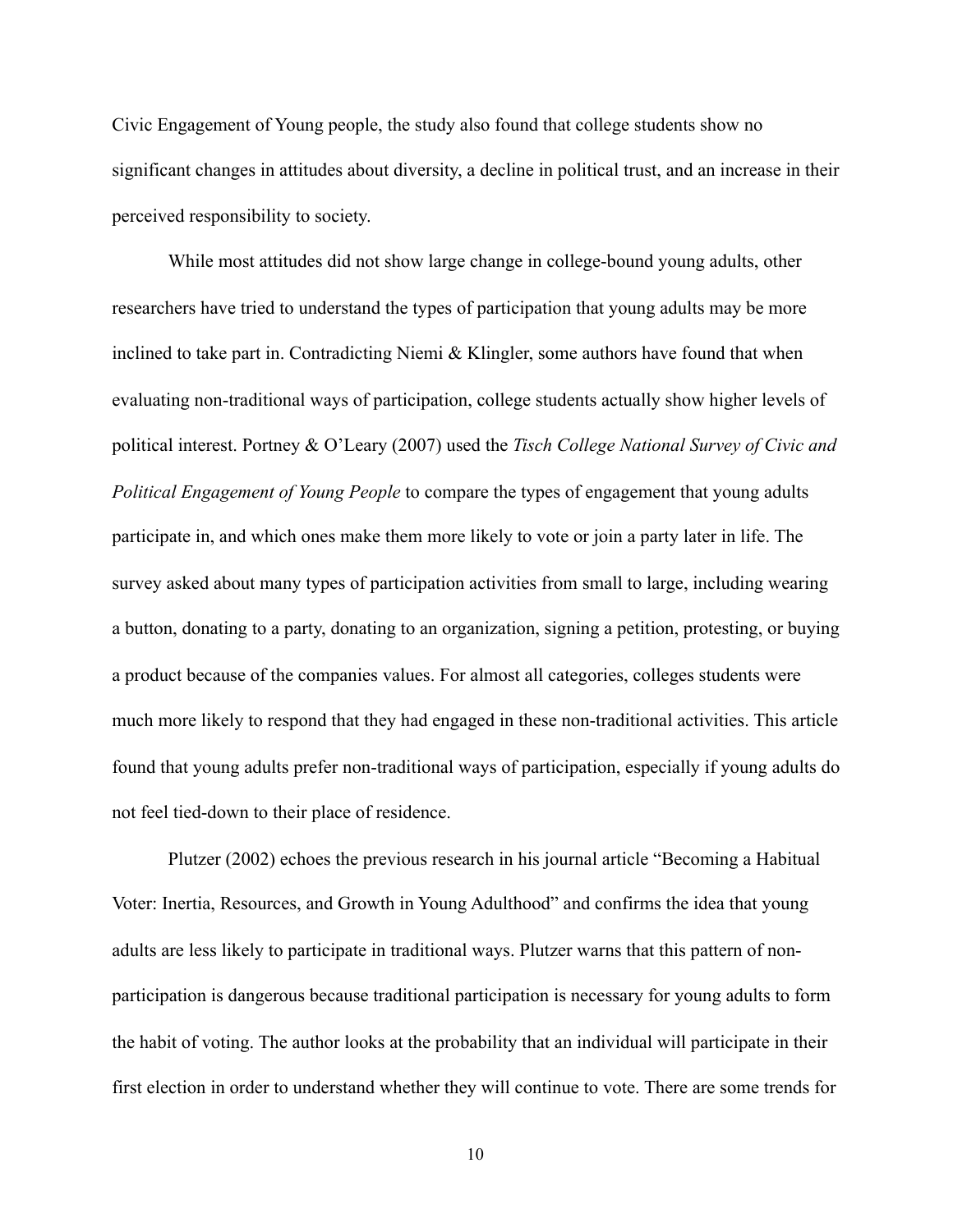those who vote for the first time: those with higher education are more likely to vote and those who are older are much more likely to vote. Plutzer writes that one of the problems with young adult participation is that the costs of voting for the first time are heightened because of the information necessary to understand what goes into casting a vote, and many decide not to because they do not have real stakes in community politics without completing college and owning homes. If they do vote as young adults, they are much more likely to form a habit that will continue into adulthood, but many do not. In other words, if individuals vote in their first election and feel strong ties to a certain political party, that creates an "inertia" (Plutzer 2002: 41) for the citizen to settle into a habit of voting.

 The findings of these articles support the idea that many young adults do not vote in elections until they are involved in their communities, and the idea that voting is a habit which is more likely to occur if they have voted previously. This could mean that young adults do not have the information necessary to make a decision, and to vote they must base it off minimal amounts of information like that heard from friends and family. Coleman argues in *The Effect of Social Conformity on Collective Voting Behavior* that young adults first make this complicated decision in simple terms by voting when "the expected benefit of voting exceeds the cost" (Coleman 2004: 78), and as they mature they begin to take collective interests into account depending on the salience of issues in a community. If individuals do not know much about their own personal needs because they are not mature and established enough, the decision to participate therefore comes from a combination of societal pressure and their perceived identity.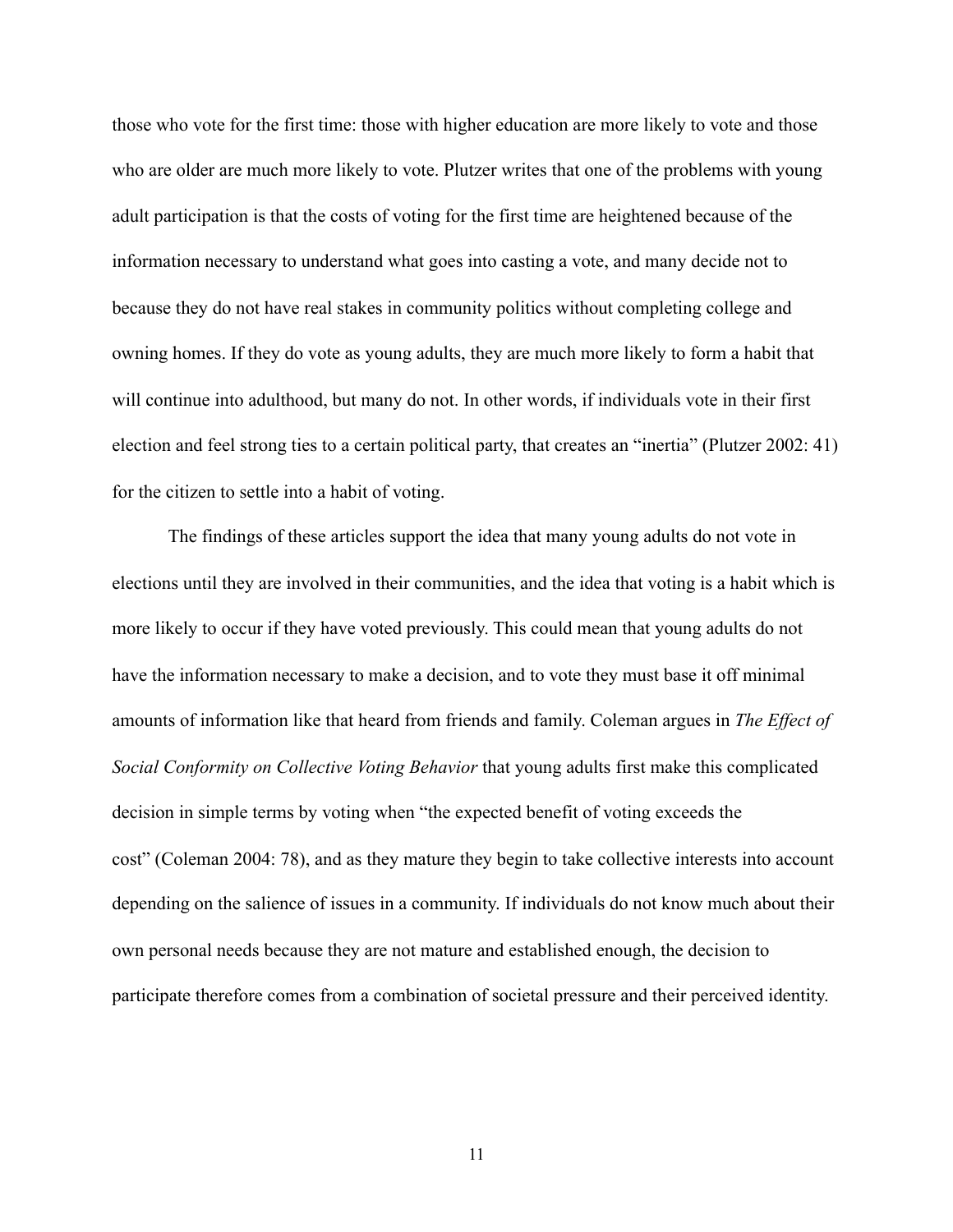## **Young Adult Decision Making**

 Although many young adults may decide to participate in politics in non-traditional ways, it is still important to understand why 38% of young adults make the decision to register to vote and turnout in a presidential election despite the norm being otherwise. The process that one goes through to form an identity is often understudied for young adults because of their low rates of turnout, but many authors have tried to apply methods of psychology and marketing to understand how some individuals form beliefs despite little life experience.

 Many writers claim that the thought processes that go into deciding to vote cannot be too complicated for young adults, simply because they do not care that much. Lau & Redlawsk write in *How Voters Decide: Information Processing During Election Campaigns* that voter decision making cannot be much different from other types of decisions young adults make considering "most of the time, politics is usually a minor concern" (2006: 21). The authors compiled literature to find that there are four different techniques of decision making: dispassionate decision making, confirmatory decision making, fast and frugal decision making, and intuitive decision making. Dispassionate decision making is motivated by self-interest, and seeks out information until the cost exceeds the benefit. Confirmatory decision making is motivated by the desire for cognitive consistency, where the individual is passive and perception of information is "biased in favor of early-learned predispositions" (2006: 9). Fast and frugal decision making is motivated by efficiency, and seek out just enough information to make a judgement. Intuitive decision making is motivated to make the best possible decision, where an individual seeks out information based on the perceived importance of the decision. These different strategies for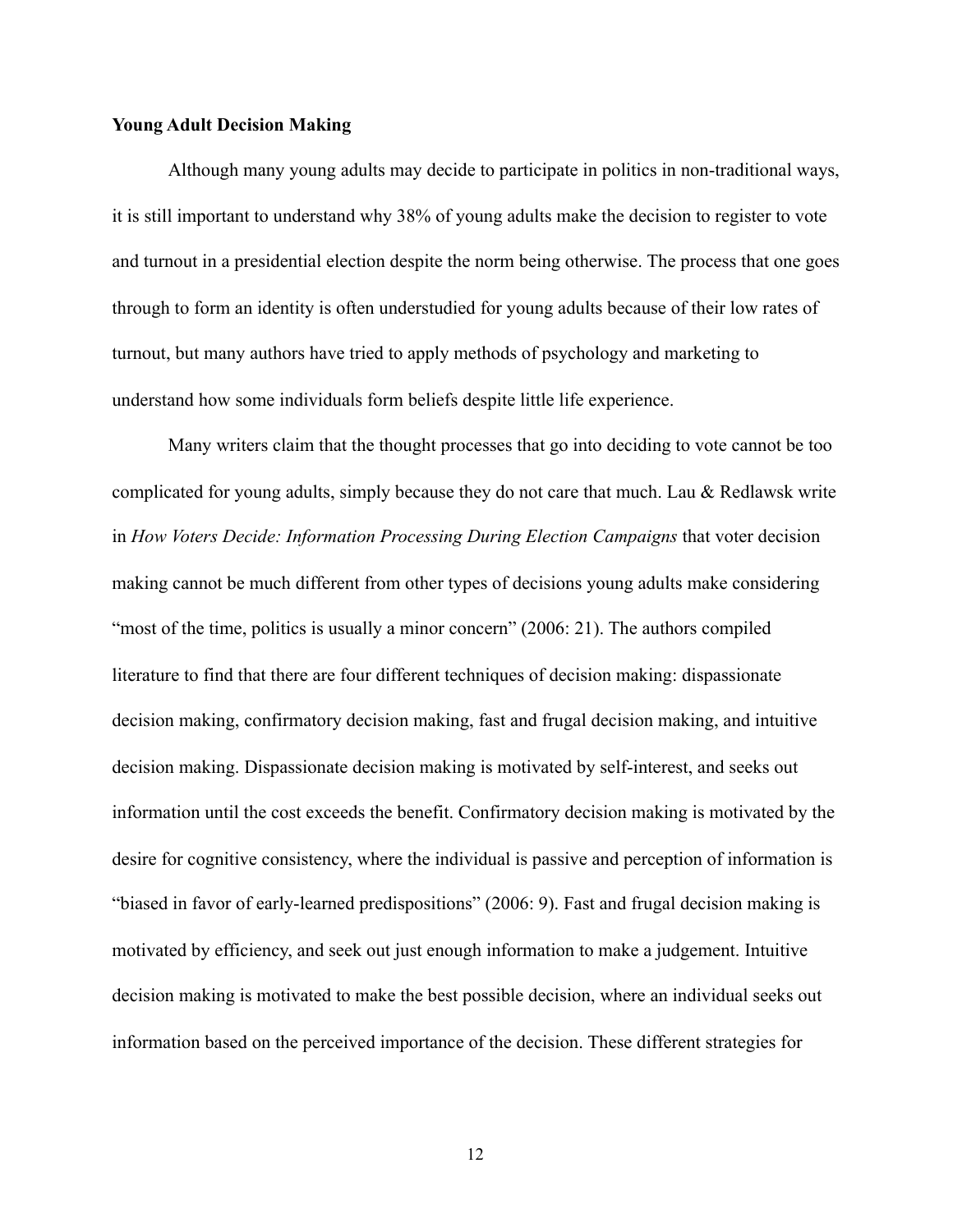making a vote decision are based on how much information an individual decides to seek out, or whether they get their information from more passive sources.

 Gentry (2010) in the article "Why Youth Vote: Identity, Inspirational Leaders, and Independence," lays out the process a young adult likely goes through when making the decision to become active in politics. This involves a period of questioning, then taking actions to discover or confirm an identity, and then deciding the role that politics will take in one's life. The findings presented in this article suggest that although young adults are under-sampled, they still follow a predictable route to create their political identity. This could mean that a young adult does not simply take the identity suggested to them because there is a process of questioning and affirming ones' identity before they register. The pieces that likely go into this questioning process are an evaluation of their resources, socio-economic status, education, and general interest in politics.

 Many researchers have confirmed this general idea of seeking an identity, mostly because it is simple and does not demand high levels of involvement. Winchester et al. (2014), in *Young Adults and Politics: Investigating Factors Influencing Voter Decision Making,* compared voter decision making to consumer decision making in order to understand what information and involvement is necessary to make a political choice. The findings from their face-to-face interviews suggested that most young adults depend on a low-involvement form of decision making that uses passive information seeking and perceived knowledge. Due to low-involvement decision making, young adults may be more likely to be influenced by political advertising and interpersonal communication, as compared to those who are loyal voters with a stake in their communities.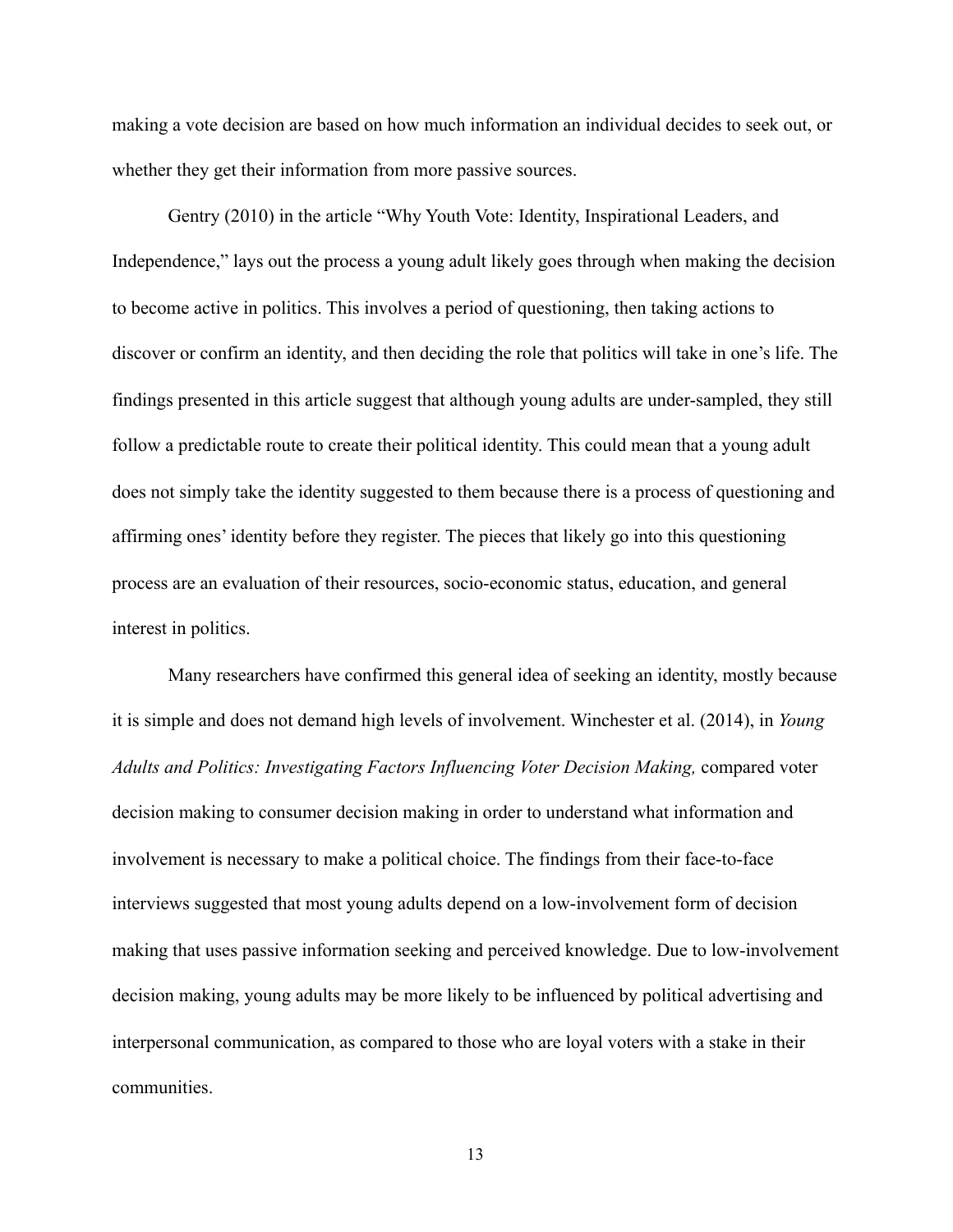Kiousis & McDevitt  $(2008)$  added onto this literature and the idea that because of their low interest in politics, young adults are more likely to be influenced by the small amounts of political information that they interact with. In *Agenda Setting in Civic Development: Effects of Curricula and Issue Importance on Youth Voter Turnout*, the authors looked at decision making processes as they interacted with perceived issue importance, opinion strength, ideology, and voter turnout. They write that most young adults are not likely to pay attention to politics without a trigger like an election or politicized event, but once they begin focusing their opinions are crystallized towards more allegiance to a party. They form these opinions based on agenda setting in the media and the salience of ideas in their environment. We have already determined that young adults are low-involvement voters and use minimal amounts of information in order to make their decisions. This article attempts to delve deeper and explains that these low-impact voters are therefore much more malleable by those around them and the agenda they set for issue importance.

## **Parents' Influence**

 Young adults are less likely to be interested in traditional forms of politics, and are more likely to be low-involvement voters. As mentioned, this can mean that young adults are much more easily swayed by media attention given to certain issues, or the beliefs of those around them. Much academic writing has been devoted to evaluating the most persuasive opinion in a young adults' life: their parents. Many young adults choose not to engage in politics, but for those who do engage 75% of the time they have the same partisan attachment as their parents, with only 10% switching parties from that of their parents (Lewis-Beck et al. 2008: 139). These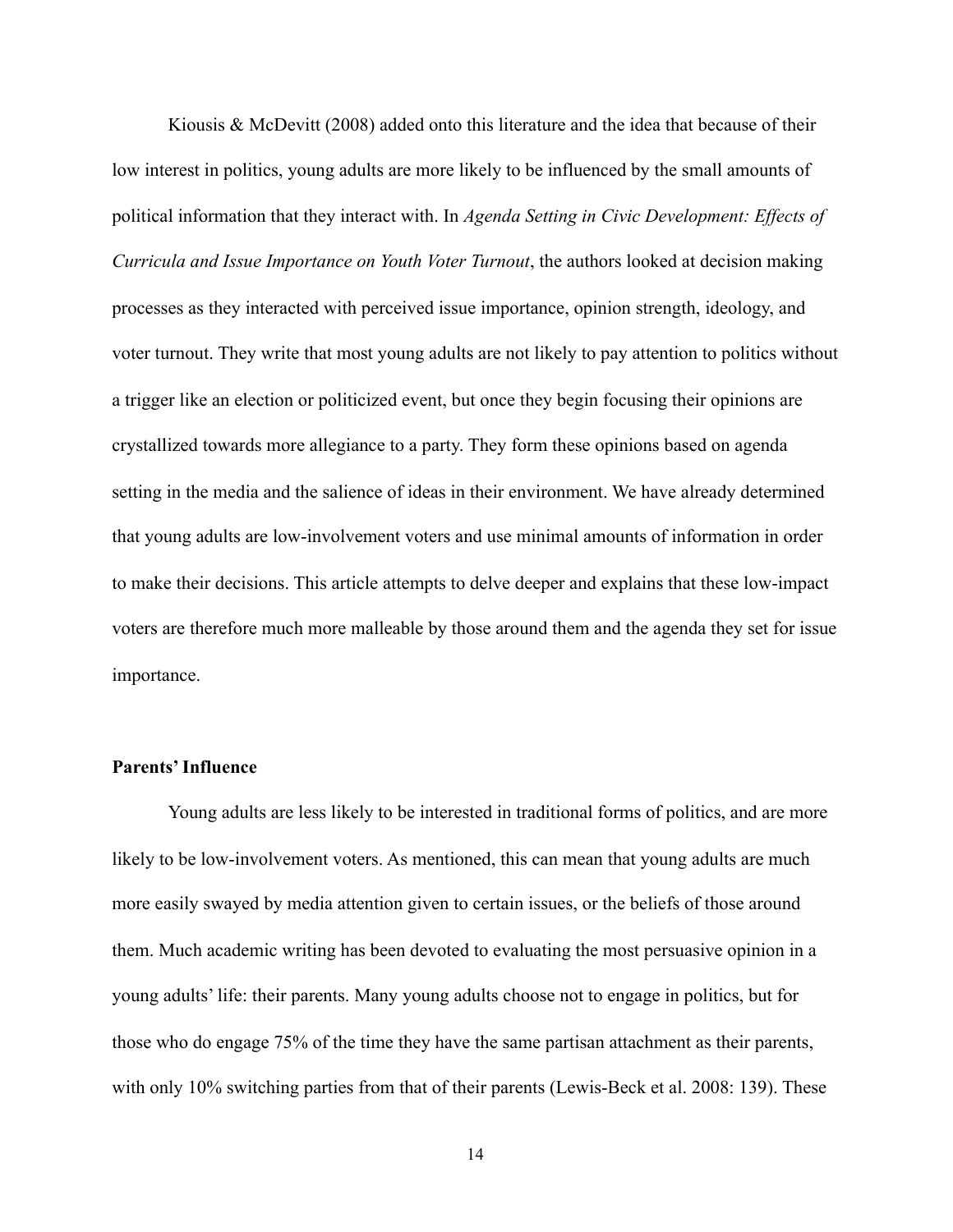data would indicate that young adults simply listen to their parents when deciding which political party to join, but recent trends have also suggested that this obedience to parental partisanship is becoming less frequent (Jin Lee 2012: 686).

 Lewis-Beck et al. (2008) in *The American Voter Revisited* suggest that the reason many young voters decide not to participate may be because they do not feel a strong connection to a political party the same way their parents do. The act of voting tends to strengthen a voters' partisan attachment, and if a voter has no partisan attachments they tend to not vote. When personal opinions start to contradict their political preference, individuals will either stop participating and not change their identification or change their personal opinions to match their party identification. This means that individuals who do not have strong political ties are less likely to participate and therefore less likely to create the habit of participation the older generation has. For those who have strong political ties, it is likely a small amount of young adults who have the same preference as their parents, and it is unlikely to change (Lewis-Beck 2008, 145).

 Authors such as Achen in *Parental Socialization and Rational Party Identification* disagree with the conclusion that children passively accept the partisan preference on their parents, considering parents have a hard time influencing many young adults decisions on their appearances or friendships (Achen 2002: 152). Achen describes young adults not as passive, but as any decision-maker who simply uses their parents as one of the many factors to weigh in making a decision.

 Other authors have argued that young adults do not copy the political partisanship of their parents but only the frequency of participation. Bhatti & Hansen (2012) wrote in their article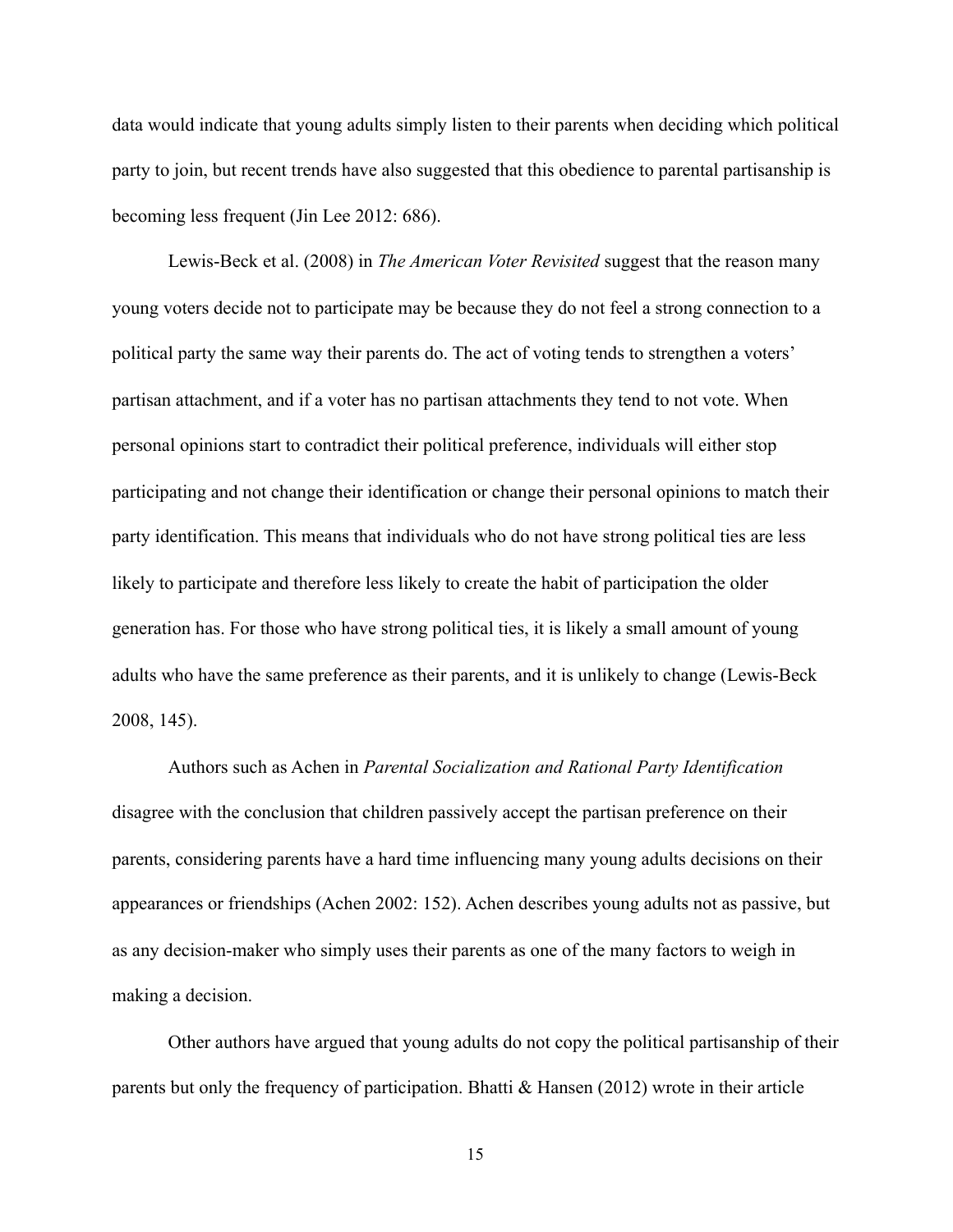*Leaving the Nest and the Social Act of Voting: Turnout Among First-Time Voters* that young adults who live at home are more likely to vote than those who have moved out on their own, because of the influences of their parents' strong voting habits. They hypothesized that individuals who go off to college vote less because they fall under the influence of their lowvoting peers, instead of high-voting parents. The findings presented in this article support the idea that individuals do not vote in places where they do not feel as connected, and young adults living at home vote more than those who move out on their own because they feel connected and because parents are more likely to vote and influence their children when they remain in the household.

#### **Influences other than Parents**

 Young adults are malleable, but they still do not simply follow their parents' partisan identification, and there are many other factors that influence their political ties. These factors include friends, organizations, and the environment in which they grow up. MacFarland  $\&$ Thomas (2006) studied the interaction between voluntary organizations and participation in their article *Bowling Young: How Youth Voluntary Associations Influence Adult Political Participation.* The authors suggest that voluntary associations act as sorting venues for political learning. Class background tends to affect this, as youth from higher socio-economic families are more likely to participate in voluntary associations and therefore become more active in politics later in life. If individuals are involved in political-minded groups such as debate, student government, or service groups, there are very positive effects on political participation. The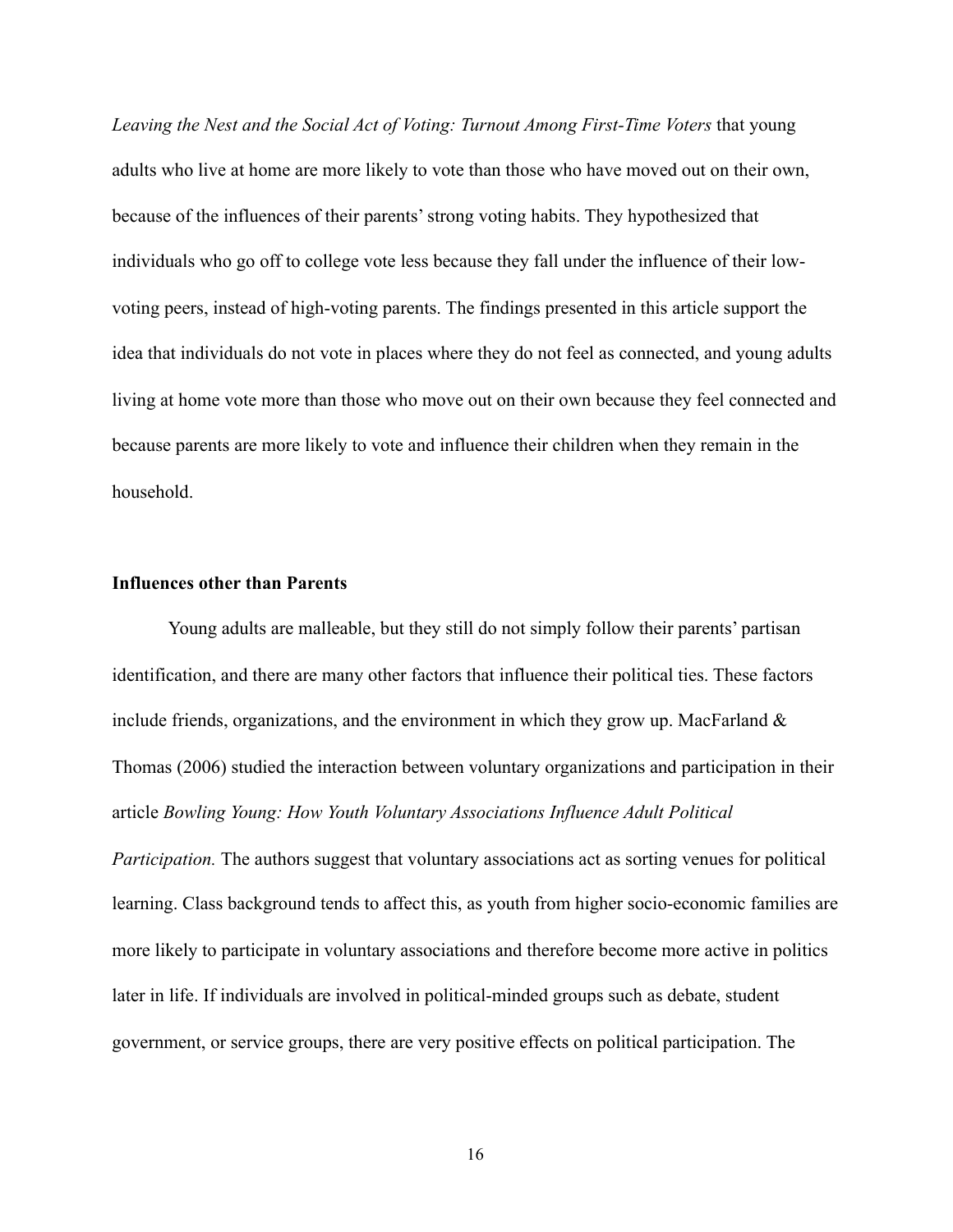findings presented in this article support the idea that affiliations and non-political participation earlier in life do have important effects on future political participation.

 The simple act of belonging to voluntary associations likely has an effect on future participation because these organizations encourage interpersonal communication where politics is likely to arise in conversation. Valentino & Sears (1998) in *Event-Driven Political Communication and the Preadult Socialization of Partisanship* looked at triggers that may force individuals to take part in political discussions, which are known to encourage political participation later in life. The authors found that salient political events can produce widespread attitude change or crystallization because a young adult will have more of an opportunity to discuss politics through interpersonal communication. This study looked at general elections and found that during an election season there were large increases in young adults' candidate evaluations and party identification. This article has important implications first because it argues that elections are not simply another way for parents to converse with their children and push political views on them. Instead, adolescents are socialized on a much broader level where conversation occurs in many places due to the high levels of attention that is given to elections.

 If political discussions are where most young adults search for and discuss their potential identities, then the environment in which these political discussions occur also influences identity formation. Wolak (2009) wrote in her article *Explaining Change in Party Identification in Adolescence* that young adults acquire different political identities based on where and how they are exposed to political information. The article found generally that environments with more intense political signals are more likely to have different beliefs due to exposure of competing beliefs. On the other hand, if families, schools, or friends, share little variance in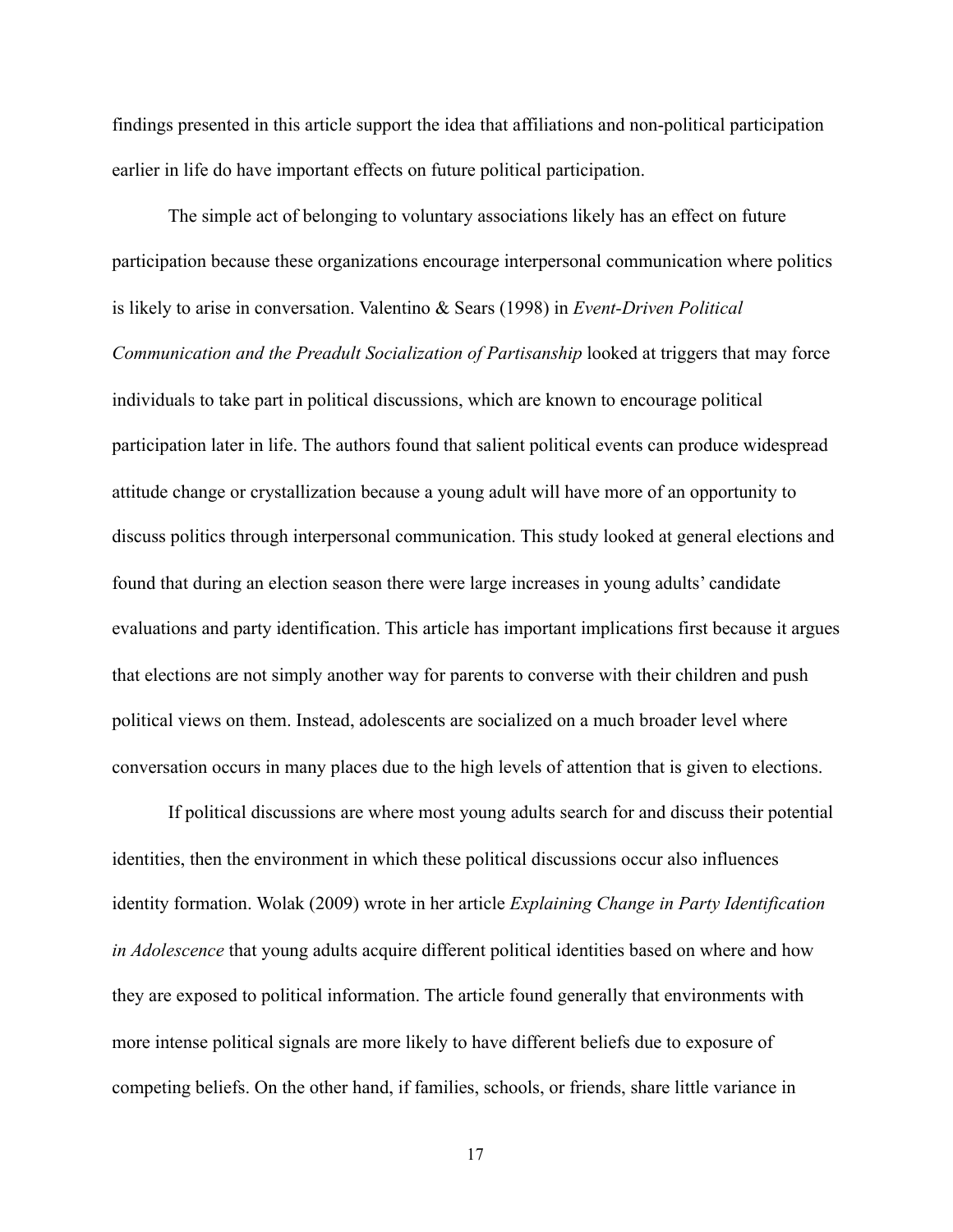political messages then young adults will have stable beliefs. This article is relevant because many young adults report that they do not vote because they feel no obligation to participate, and have a lack of political trust. This article argues that trust is even more important for young adults because they tend to vote and listen to whatever source they trust the most - which can be family, media, or friends.

 Of course, there are influences that have an effect on every voter, regardless of age. These influences can be regional, religious, race based, or gender-driven. One of the greatest demographic trends recently has been that religious individuals are more likely to vote Republican, while those who never attend religious services were more likely to vote Democrat (Pew Research Center 2015). Since 1980, there has also been a large gender gap between party affiliation. On average, women have been much more likely to vote Democrat than men (Pew Research Center 2015). On average, older generations tend to lean more Republican, while younger generations lean Democrat (Pew Research Center 2015). In recent years, white voters have been much more likely to vote Republican, while black voters are almost entirely Democrat. Asian and Hispanic voters are less consistent, but tend to lean Democrat in the previous two elections of 2008 and 2012 (Oakford 2015). These demographic trends can predict how a young adult is likely to vote in an election, and can help understand why some environments and lifestyles may mold more involved voters.

## **Stability of Beliefs**

 Over fifty years ago, V.O. Key wrote of the "standing decision" (Key & Munger 1959: 286) to join a political party, one that is unlikely to change despite life and identity changes that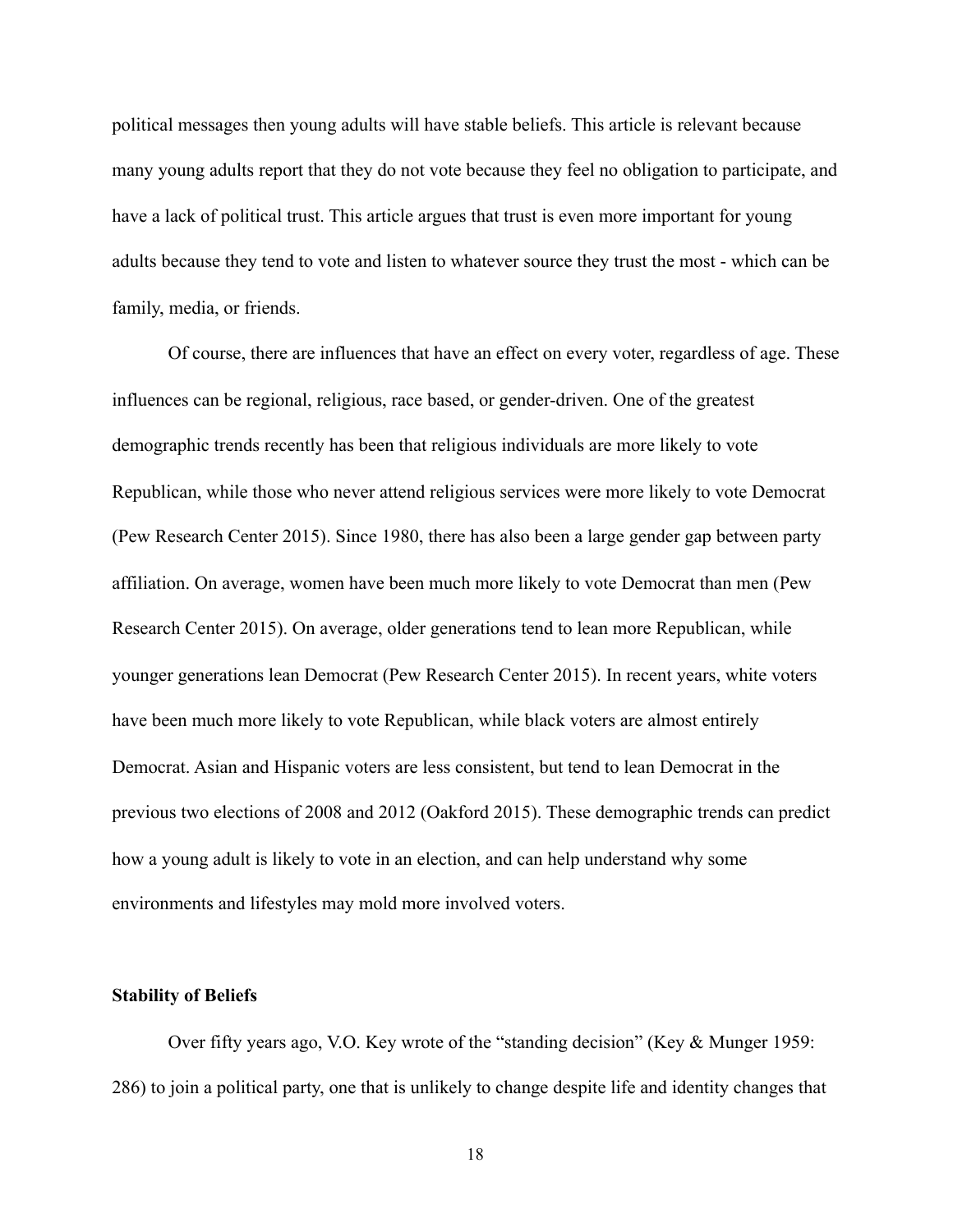would normally associate with another party. If individuals do not have a firm party preference, when they encounter contrary information they are likely to re-evaluate their political identification. On the other hand, if individuals do feel strong ties to a political party, the amount of political information encountered is not likely to change their beliefs due to motivated reasoning (Wolak 2009: 579). If young adults are making their political party identifications based off minimal information, it could mean that young adults are more likely to switch from one political party to another while they search for their identity.

 Killian (2007) wrote in *Moments of Doubt and Reassessment: An Examination of Why Individuals Switch Political Parties* that it is statistically unlikely for an individual to switch party allegiance entirely, and instead they will opt to lessen or strengthen pre-existing attachments. The study used the Youth-Parent Socialization Panel Study to see that about 32% of respondents switch parties between two waves, which is small enough for it to still be considered one of the most stable social identities. Most partisans decided rather than switching completely from one party to another, they would opt for an independent stance, or decide to disassociate from parties altogether.

 Although political identity is still pretty stable for young adults, it is much more unstable than that of older generations. Jennings  $\&$  Niemi (1981) found that parents' partisanship fluctuated far less than their offspring in their article *Generations and Politics: A Panel Study of Young Adults and their Parents.* In their survey they found that roughly 40% of young adults changed their basic response between surveys. This was most often from an independent position to a political party, while only 9% actually moved from one political party to another. This means that young voters' opinions are not as firmly based as adults, and their identifications evolve as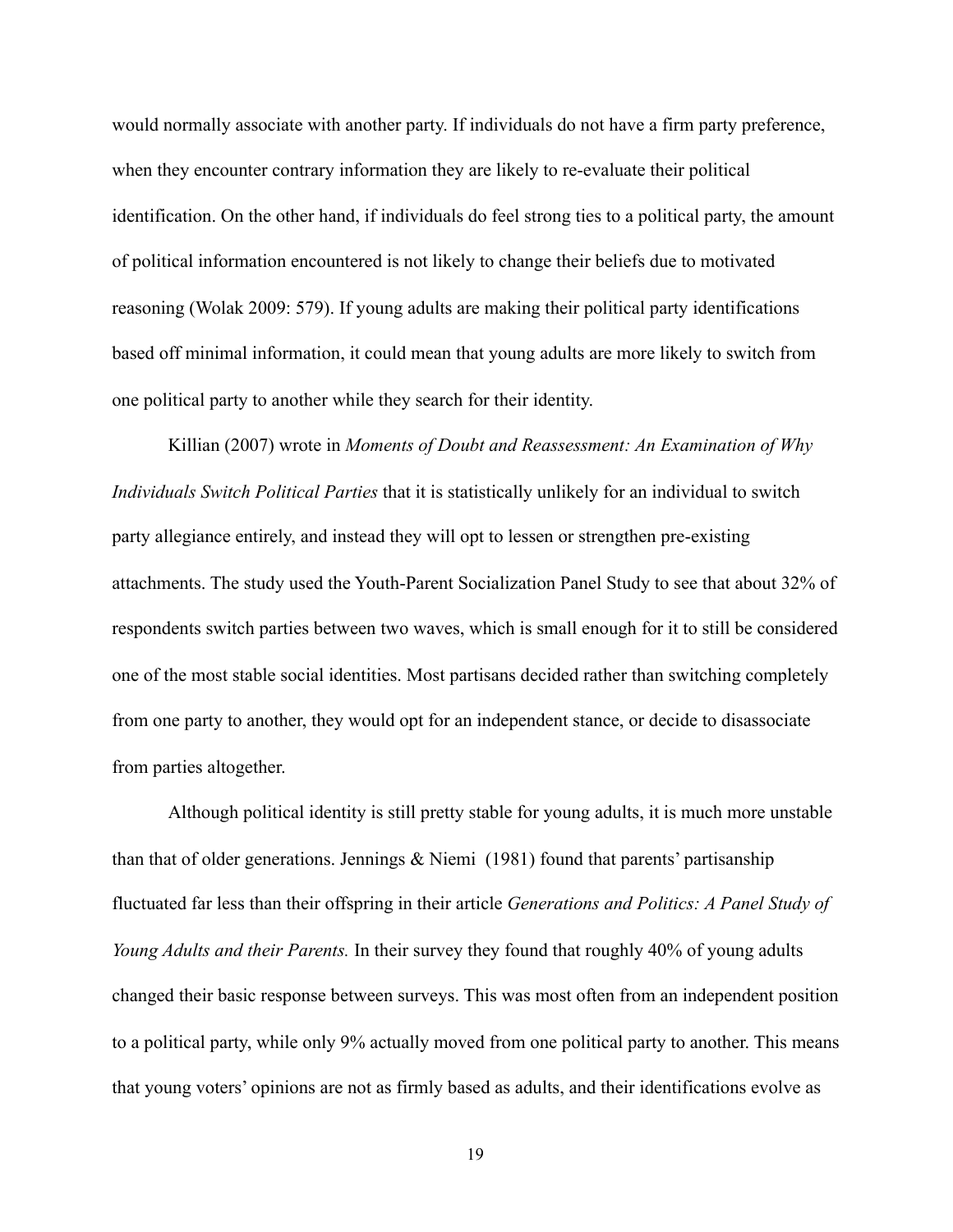they grow up and come into contact with new and different environments. Many young adults also chose political parties before they have contact with a wider environment, and experience "issue constraint" (Jennings  $&$  Niemi 1981: 61) where an individual holds many conflicting views at a time.

 Further research has gone on to understand the decisions that individuals make when they end up holding many conflicting views that disagree with their identity. Campbell et al. (1960) in *The Impact and Development of Party Identification* found that many individuals chose political preferences in young adulthood and tend to remain in the same political party despite life cycle changes. The study found that partisan preferences remain very stable between elections as an individual ages. This stability is not characterized by a fixation on one party, they found, but a persistant adherence to one party and a "resistance to contrary influence" (Campbell et al. 1993: 231) which results in a lack of partisan re-evaluation. The findings presented in this article support the idea that partisan identity is a very stable identity which is unlikely to change in the face of contrary information.

 Some authors have disagreed that partisan identity is stable, considering the many life changes individuals go through after turning 18. Abramowitz (1983) in *Social Determinism, Rationality, and Partisanship among College Students* found in a study of college campuses that there was a high rate of defection from political parties if they attended a college with a different partisan leaning. Leaving home therefore encourages individuals to re-evaluate their loyalty in the face of a new environment, and the individual may choose a different party identification if confronted with inconsistent information. This article supports the idea that children do not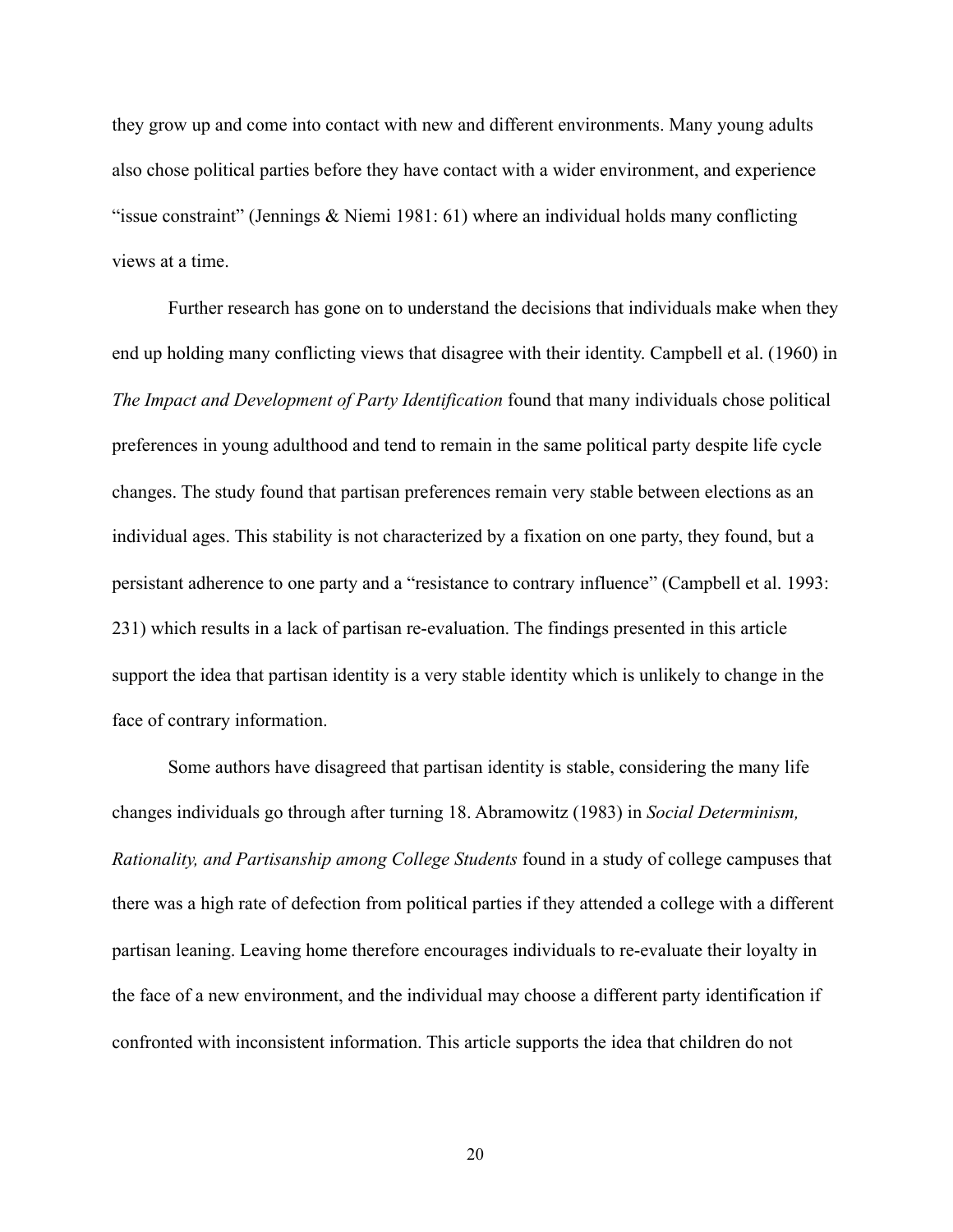exactly mimic their parents political preference, but are also responsive to many other political preferences surrounding them while they search for an identity.

 There are many researched reasons as to why young adults may not vote: lack of trust, life cycle changes, lack of connection to a community, or higher amounts of interest in nontraditional forms of participation. It seems as though young adults are faced with a mountain of reasons to not vote, so what about the 36 percent of young adults who decide to show up at the polls on Election Day? Achen wrote, "when the voters expect that a party will favor them in the future, they will be said to 'identify' with that party" (Achen 2002: 153), but ignores that most young adults are uncertain of what their futures hold. Young adults tend to use a lowinvolvement decision making technique when deciding whether to vote (Winchester et al. 2014), but not much research has been done on what few signals and personal traits guide the decisionmaking process for young adults. There are certain triggers that will make a young adult more likely to vote: high levels of political discussion, a feeling of connection to the community, exposure to media, or involvement in voluntary organizations. In order to better understand why some young adults participate in traditional forms, it is important to understand what personal traits lead to these pathways to participation.

 This thesis attempts to understand which personal traits encourage some young adults to participate traditionally in politics despite the trend not to. Traditional forms of participation can be as small as joining a political party, or as involved as working for a campaign or organization. Focusing on young adults ages 18-24 means understanding the decision making process that happens when young adults are first eligible to vote. If young adults weigh their parents' and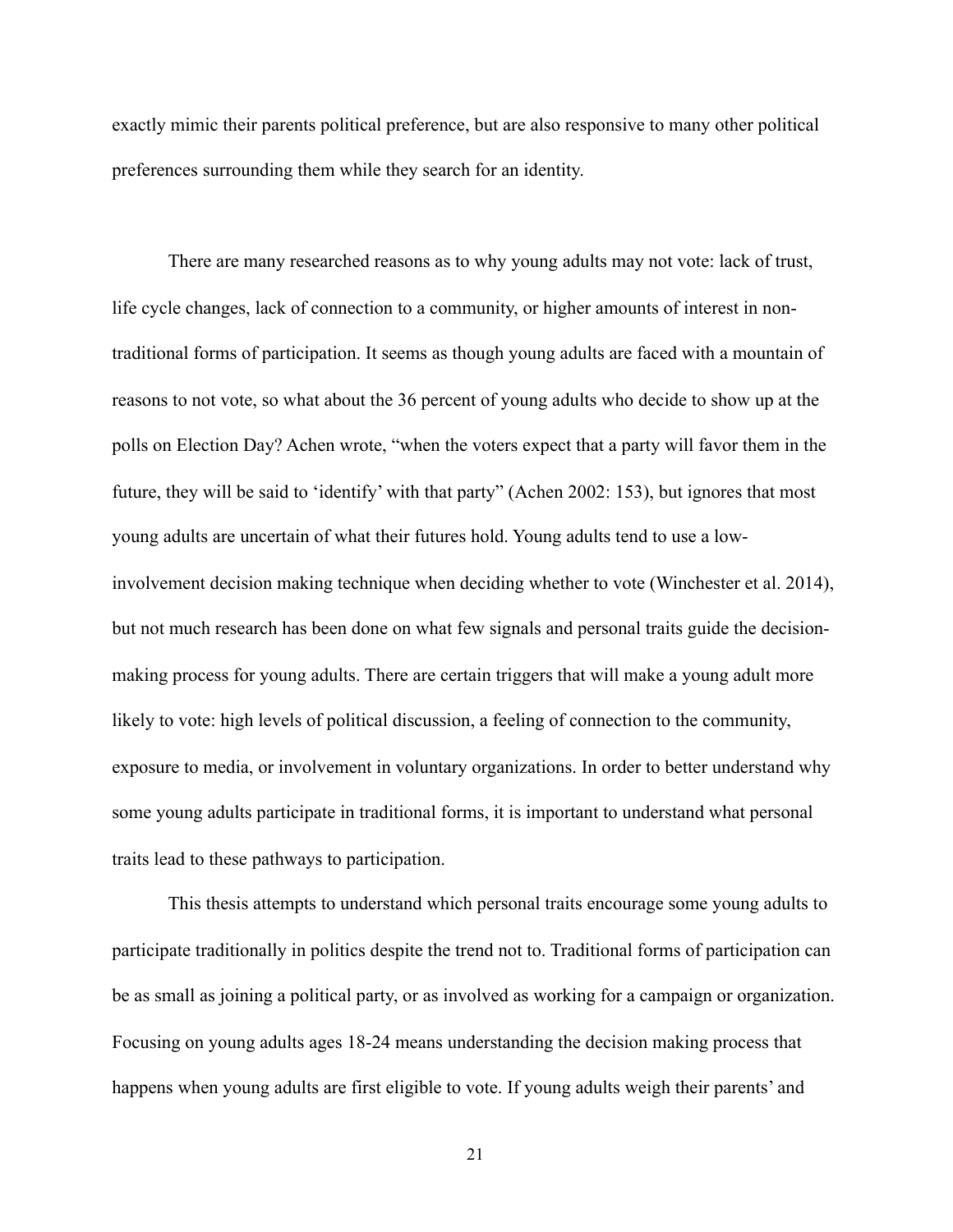peers' social influences, and are unsure of what their communities and socio-economic statuses will be in the future, it is important to see whether personality interferes in making a political affiliation decision that seems increasingly permanent. Much of the existing research has focused on why individuals decide to participate or not, but many studies do not ask which political parties they joined and why. In other words, I am interested in what triggers make an individual feel as though they need to commit to a certain party, and the long-term trends of political involvement that result from this feeling.

 While previous research has determined which environments make young adults more likely to vote, there has been a gap in research on a major mediating factor between environment and voting - the traits of the young adult. An individuals' personality, world outlook, confidence, or any other number of traits could be a determining factor of whether they decide to vote. Despite the possibility the personal traits can be a major determinant of participation, most research cited above surveys young adults at one point in time and does not follow-up to see whether personal traits result in longstanding political participation. My use of longitudinal studies will be helpful in determining whether certain personality traits of an individual as a young adult results in a desire and habit to participate in traditional politics such as voting and joining a political party.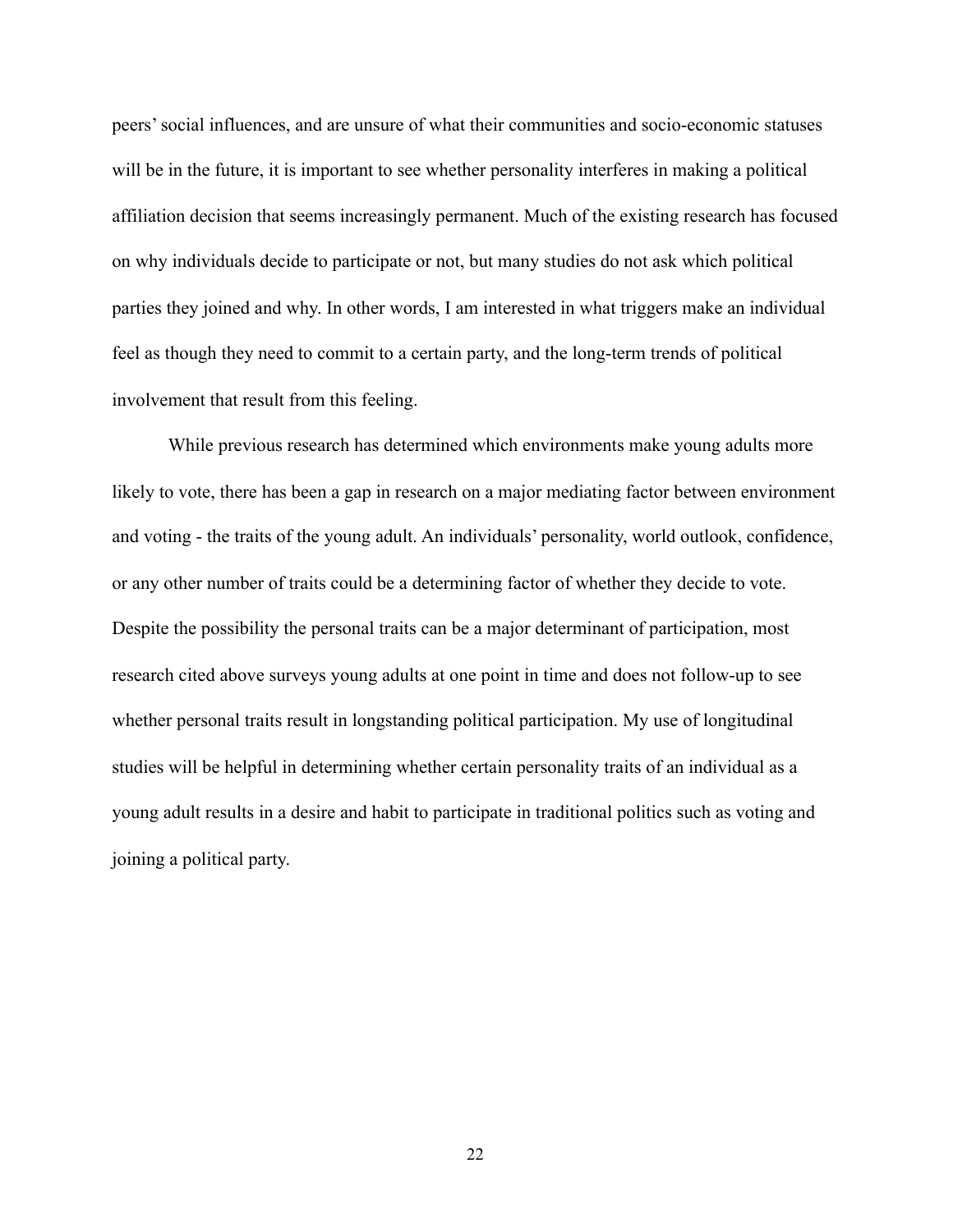## **Chapter 3: Methods and Results**

 This thesis looks at the relationship between attitudes of individuals 18-24 years of age, and their likelihood to participate in traditional forms of political participation such as voting and joining a political party. Data will be taken from the American National Election Studies (ANES), which will look at attitudinal questions and voting patterns between 1952 and 2012 the duration of the ANES. This shows general population attitudes and patterns, such as the rate of young adult voting and their partisanship. While the ANES does ask some attitudinal questions of their respondents, the Youth-Parent Socialization Study (YPSS) will be used to understand the attitudes and personalities of young adults and their persistence into adulthood. The YPSS will be used to understand how political beliefs of individuals relate to their personalities, and how they change throughout various points in life. This YPSS will study responses from individuals in 1965, 1973, 1982, and 1997, beginning by surveying high school seniors and continuing into adulthood to see whether voting and partisan attitudes persist at ages 26, 35, and 50. The YPSS will also use the attitudinal questions answered in the first wave of the survey, to see if attitudes and behaviors in the later waves continued to be affected by certain personality traits.

The first objective in this thesis was to confirm that most young adults do not participate in traditional forms of politics such as voting and joining a political party. The likelihood of traditional participation was correlated with attitudinal and personality questions asked by both the ANES and the YPSS. This was done with a separate analysis of both studies, which indicate that young adults' participation has less to do with political attitudes, and more to do with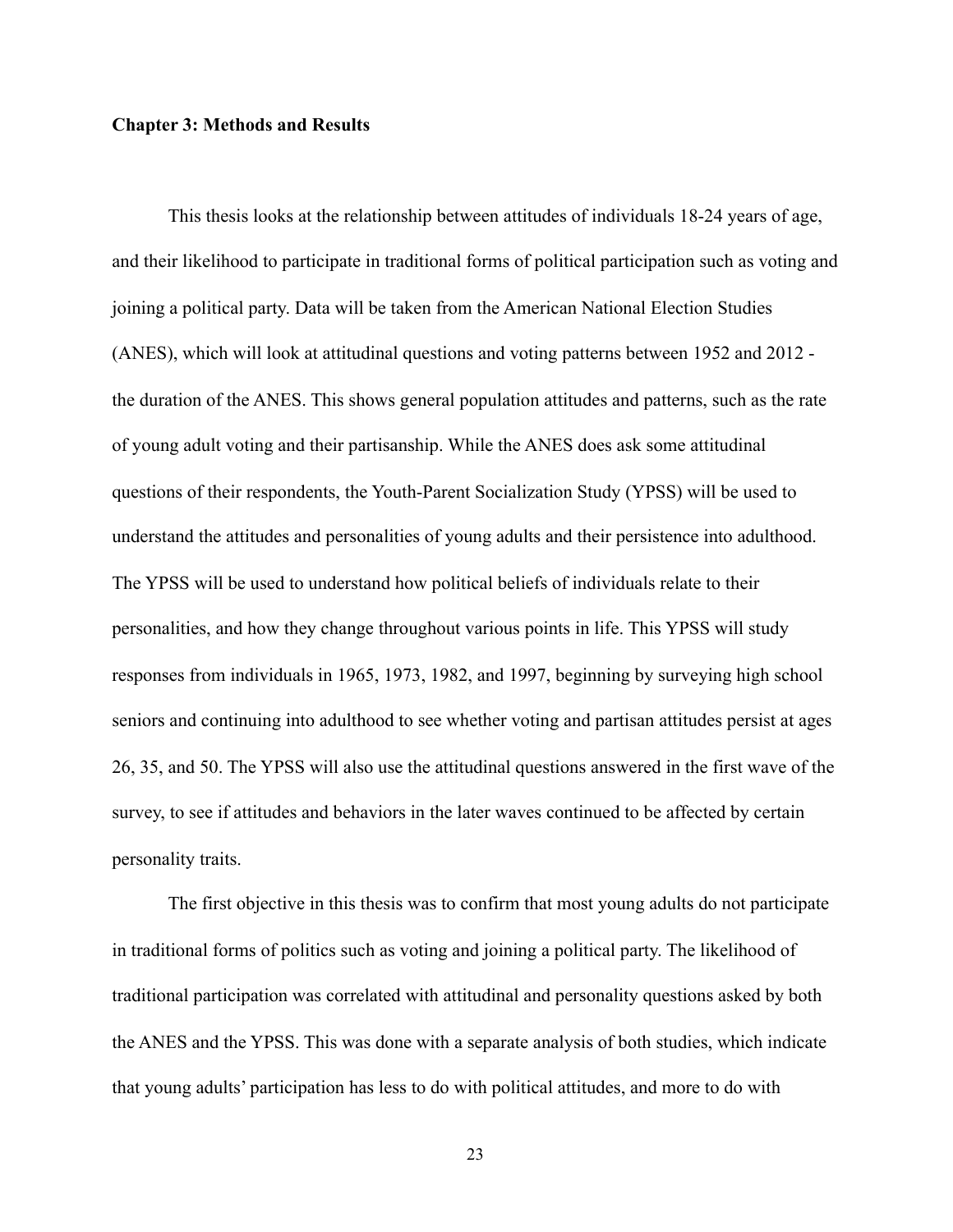personality and attitudinal traits of those aged 18-24. The Youth-Parent Socialization Study will be used to see whether personality traits at age 18-24 continue to determine voting behaviors and partisanship into adulthood, despite major life cycle changes.

 There will be four sections to compare attitudes and traditional participation over time, and compared to other generations. First, young adults ages 18-24 will be compared to other generations using the ANES, to evaluate the differences in voting behavior and attitudes over time. Second, young adults ages 18-24 will be compared among each other using the ANES, to determine whether there is a difference between the attitudes of voters and non-voters. Third, young adults will be compared to themselves over time using the YPSS, which will evaluate whether attitudes and their relationship to partisanship are a consistent trait into adulthood and through various life cycle changes. Lastly, non-traditional forms of participation will be compared for young adults compared to older generations, to see if their lack of traditional participation is being replaced with a more non-traditional relationship with politics.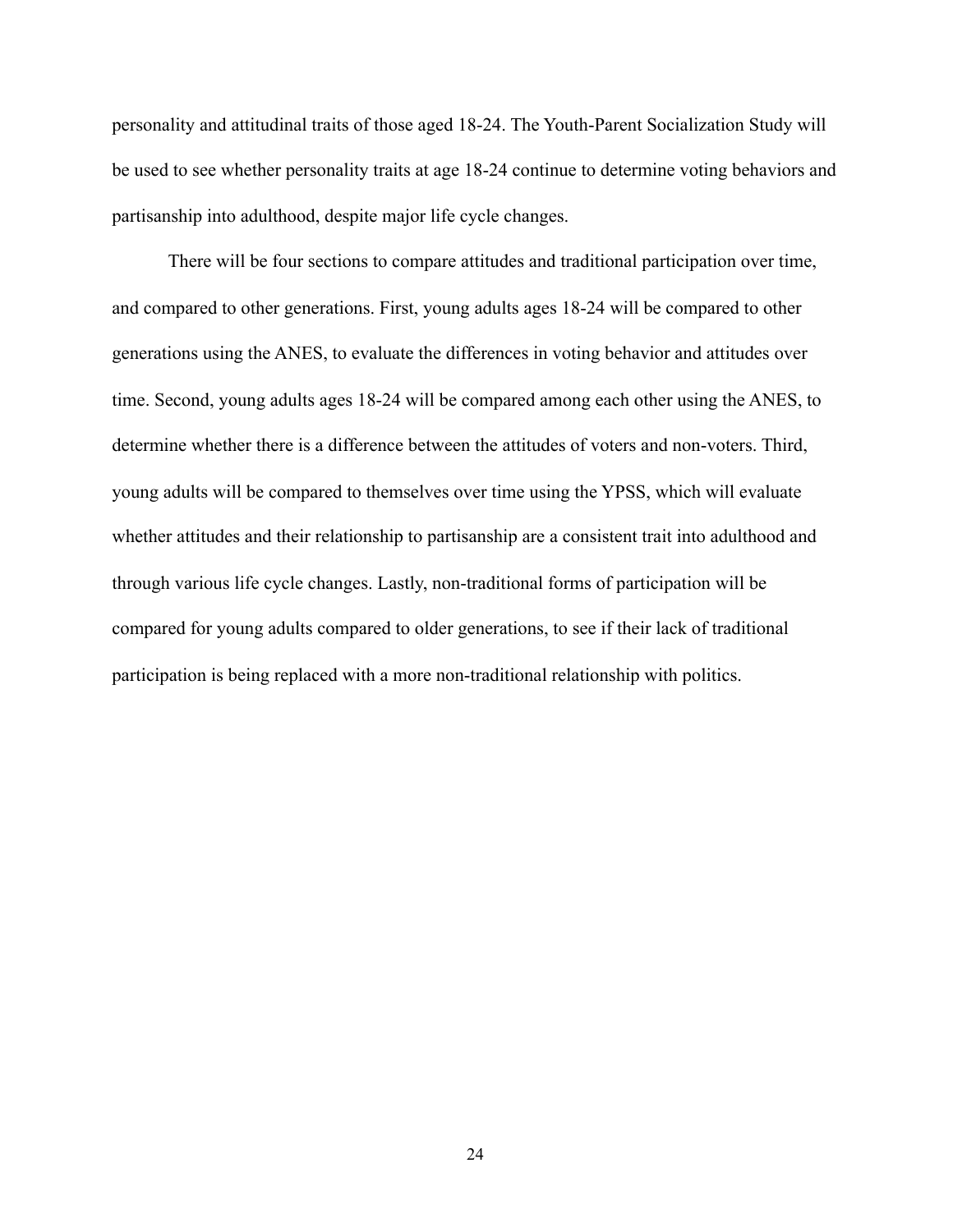





 The ANES data in Figure 1 on voting history show that young adults are consistently less likely to vote in elections than are older generations. Young adults had similar trends to older generations in terms of some elections being more popular than others, indicating that popular elections have the ability to draw out additional voters in all age groups. In general, 18-24 year olds were less likely to turnout than older generations, no matter how much national attention the election received. The data confirm previous literature such as research done by the U.S. Census Bureau (2014), which reports that young adults are less likely to participate in traditional politics though voting or joining a political party.

Source: The American National Election Studies ([www.electionstudies.org\)](http://www.electionstudies.org) TIME SERIES CUMULATIVE DATA FILE [dataset]. Stanford University and the University of Michigan [producers and distributors], 2015.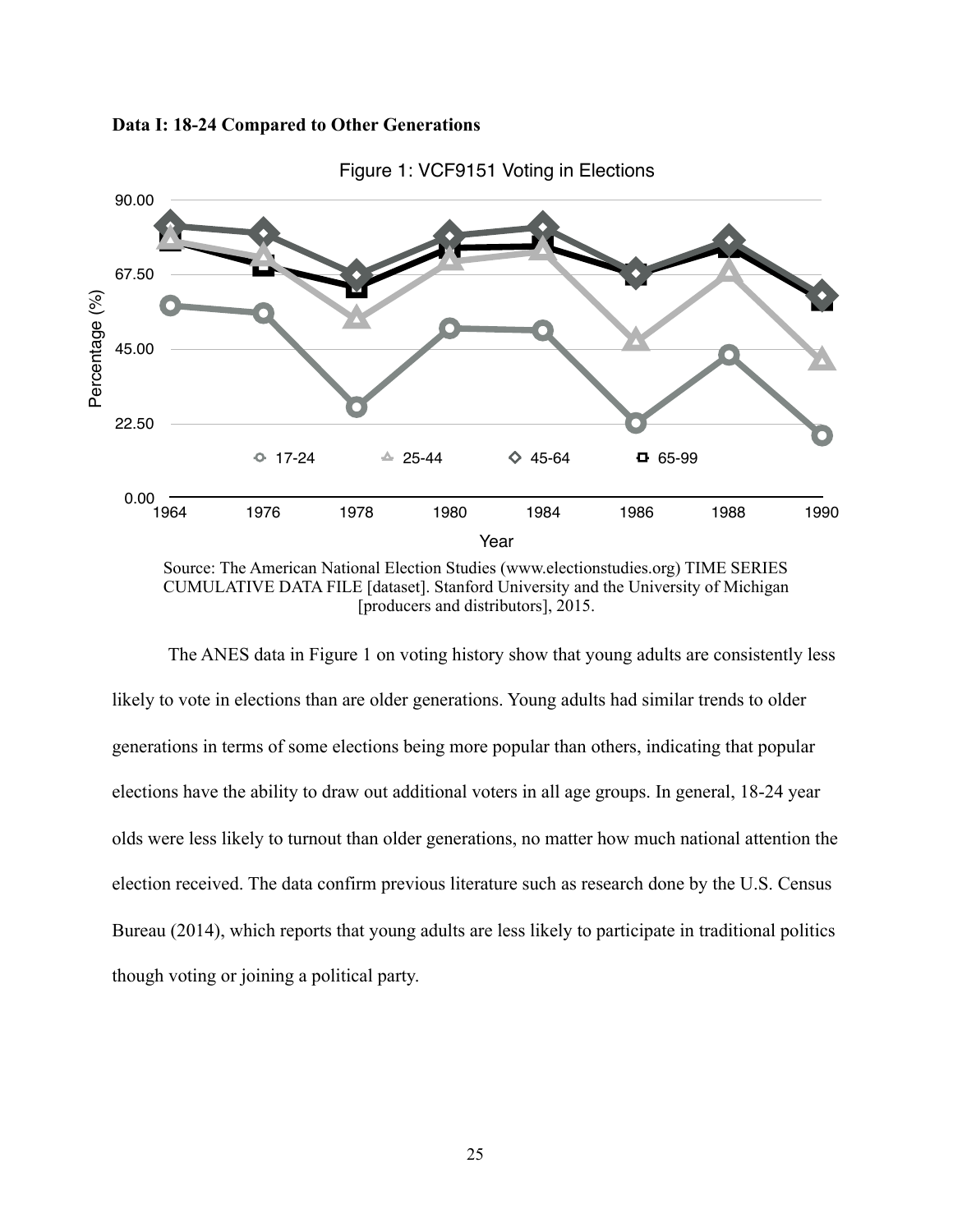

Source: The American National Election Studies [\(www.electionstudies.org](http://www.electionstudies.org)) TIME SERIES CUMULATIVE DATA FILE [dataset]. Stanford University and the University of Michigan [producers and distributors], 2015.

 The ANES data shown in Figure 2 compare age groups who answered that they were independent, apolitical, or leaning independent. Compared to other age groups, young adults 18-24 were more likely to report being independent or apolitical than any other generation. This indicates that they are the least likely to have joined a political party, and would support previous research done by Jennings & Neimi (1975) that young adults are becoming more resistant to partisanship than any other generation.

 This young adult lack of attachment to political parties may indicate why they are consistently less likely to vote than older generations (Figure 1), as young adults may not support any specific candidate and therefore do not have the motivation to register and vote in an election. This supports the research done by Quintelier (2007), which reports that individuals without a strong attachment to a political party are less likely to vote.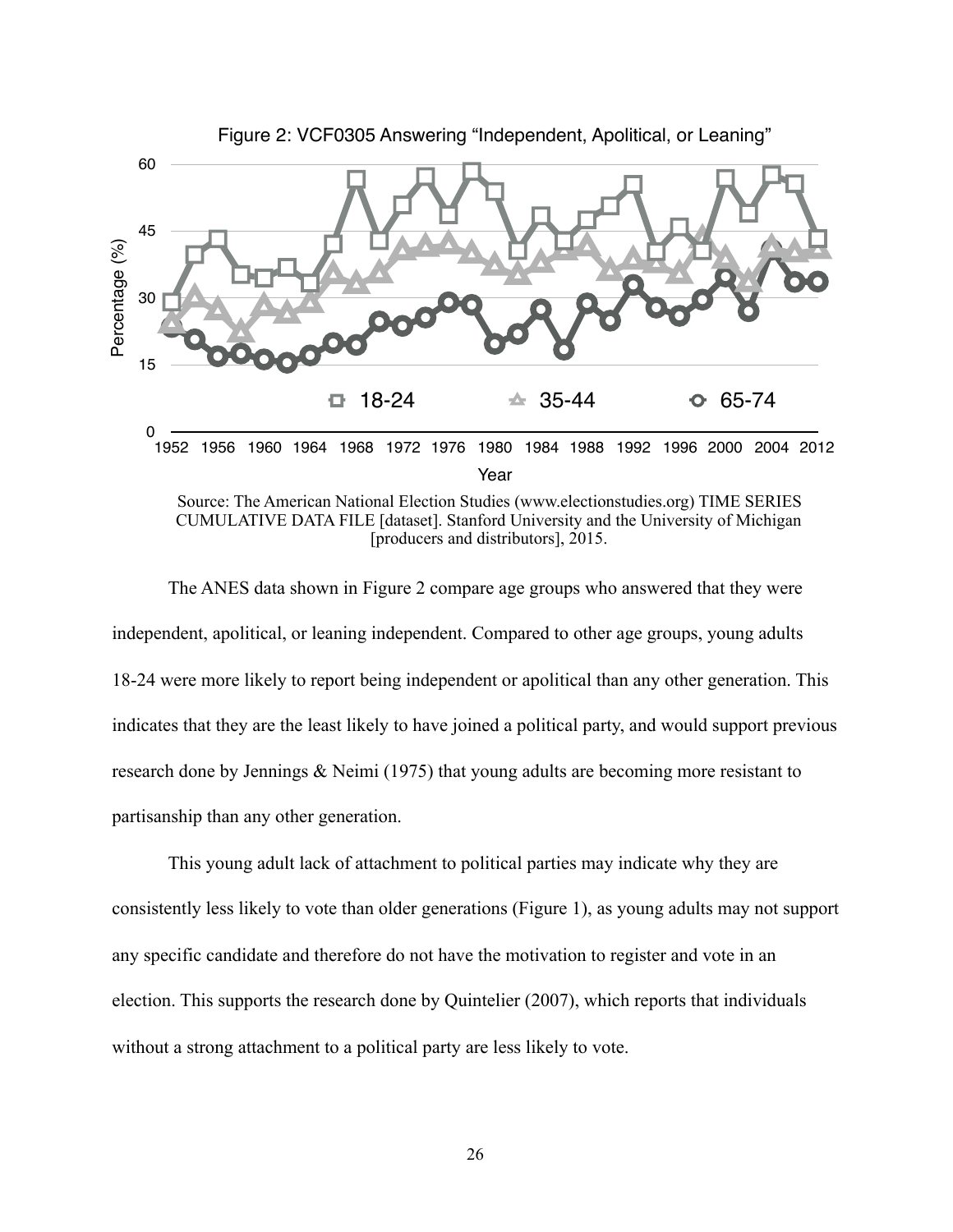

Figure 3: VCF0616 "Those who don't care about election outcome should not vote"

Source: The American National Election Studies ([www.electionstudies.org\)](http://www.electionstudies.org) TIME SERIES CUMULATIVE DATA FILE [dataset]. Stanford University and the University of Michigan [producers and distributors], 2015.

 Figure 3 also indicates an attitudinal shift between the generations. Young adults lack of party identification (Figure 2) would likely mean that 18-24 year olds do not feel as though they have much of a stake in an election. If they are not rooting for a specific party or candidate, there is probably not much motivation to register to vote and get themselves to the polls (Quintelier 2007). When asked whether individuals should still vote in an election even if they do not care about the outcome, 18-24 year olds were more likely than any other generation to agree. In other words, young adults believe that they should not vote in an election if they do not care about the outcome. This provides another layer of explanation as to why young adults are not voting. Many young adults do not belong to a specific party and therefore will not care much about the results of an election, and Figure 3 indicates that because they do not care they will likely not vote.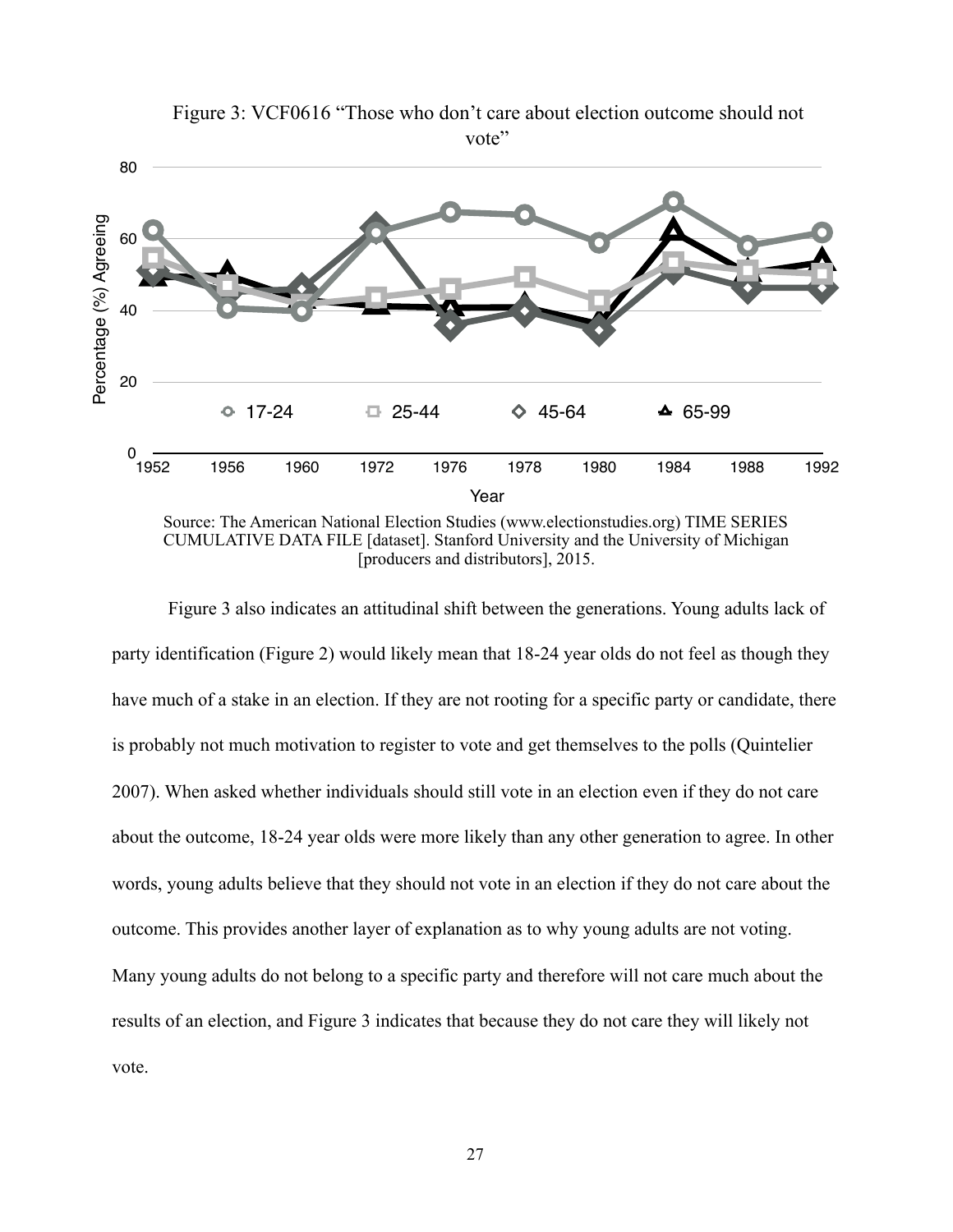

Source: The American National Election Studies [\(www.electionstudies.org\)](http://www.electionstudies.org) TIME SERIES CUMULATIVE DATA FILE [dataset]. Stanford University and the University of Michigan [producers and distributors], 2015.

 Figure 3 would indicate that the lack of participation for young adults has a lot to do with simply not caring about an election. Popular literature such as Niemi and Klingler (2012) would argue that the most important factor that has lead to the fall in young adult participation is that young adults do not trust the government. Figure 4 does not support these claims, as 18-24 year olds answer that they "trust the government to do what is right most of the time" similarly, if not more, than other generations. The reason young adults may have comparable answers to older generations is due to their lack of experience with government. Those aged 18-24 have not voted in many - if any - elections, have not had much experience talking with or writing to politicians, have not seen many bills through Congress, and likely do not have fully formed opinions on whether they trust government or not. This is compared to older generations, who likely have better reasoned opinions for why they may or may not trust government to do what is right.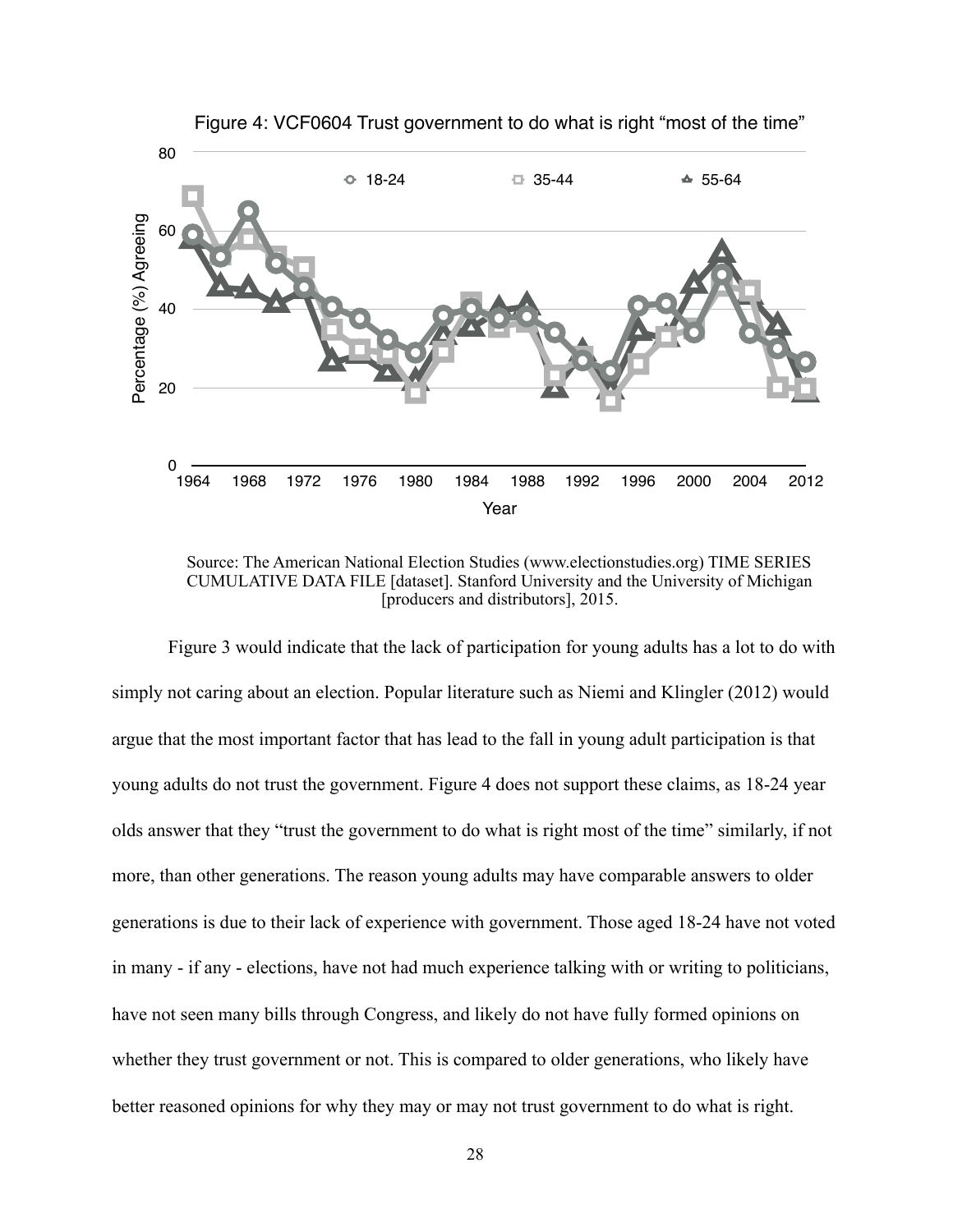Compared to previous research, 18-24 year olds show surprising amounts of trust in government in Figure 4. Other attitudinal questions that were asked about government showed comparative results to those shown in Figure 4. This would indicate first that the explanation for why young adults do not participate is much more complicated than trust issues with politicians and the government. Second, Figure 4 may begin to prove that young adults' lack of voting has less to do with their beliefs about government, and more to do with personality and attitudinal traits. If it is not this lack of trust in government that is preventing young adults from voting, there must be other attitudes that make young adults less likely to participate traditionally in politics.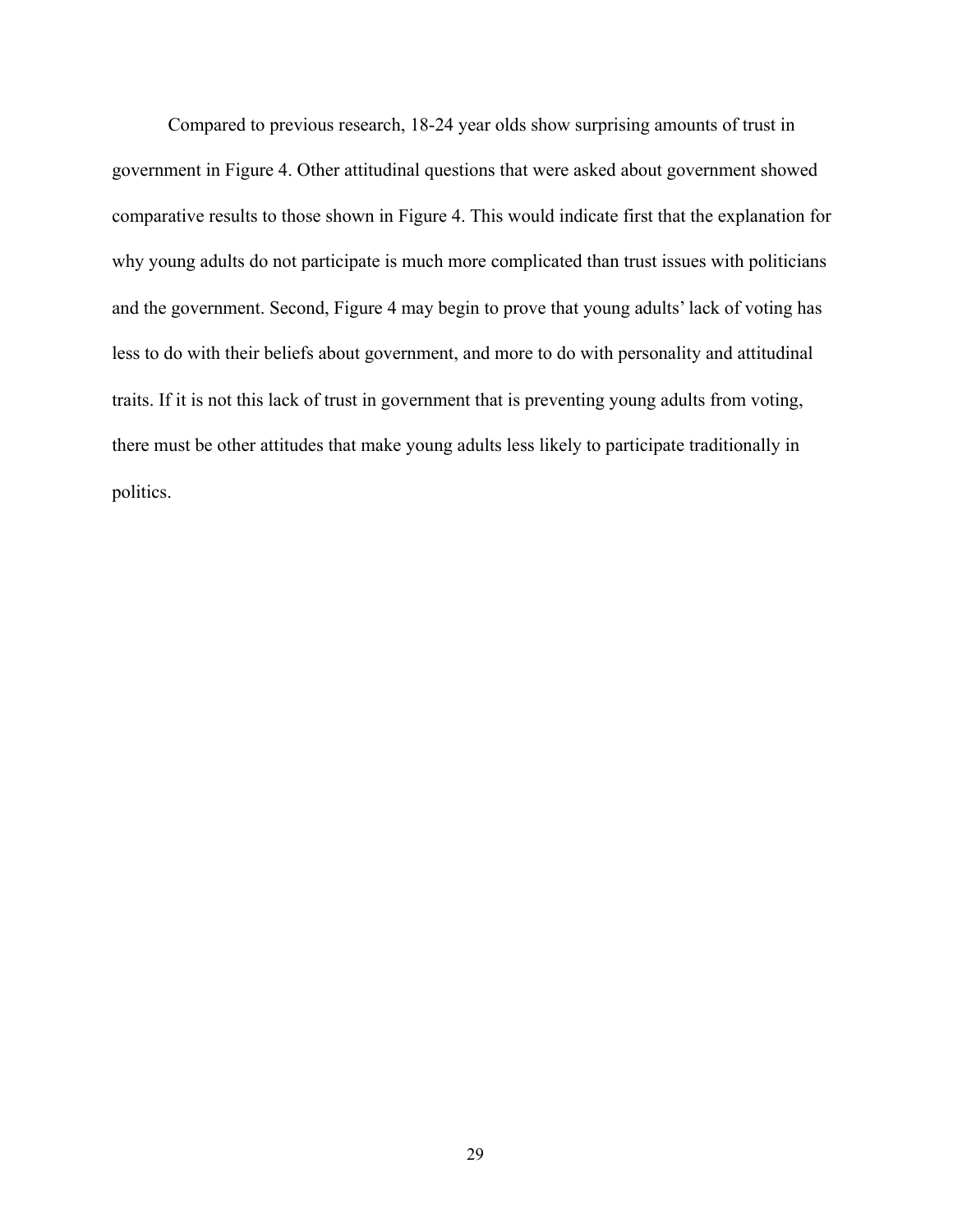

[producers and distributors], 2015.

 Young adults' beliefs begin to pull away from older generations when evaluating personality and attitudinal beliefs that do not necessarily relate to government. While there is no significant difference between generations with political trust, there is a noticeable difference between young adults and older generations when asked about social trust. Instead of asking about specific beliefs related to government, the ANES asked respondents whether they trusted people in general. When asked about this social trust, 18-24 year olds were more likely than any other age group to answer that "people look out for themselves," as shown in Figure 5. These results are interesting for many different reasons. First, while young adults were generally positive towards government, they showed a consistently more negative outlook on the world in general than respondents in older generations. Second, it is strange that 18-24 year olds' negative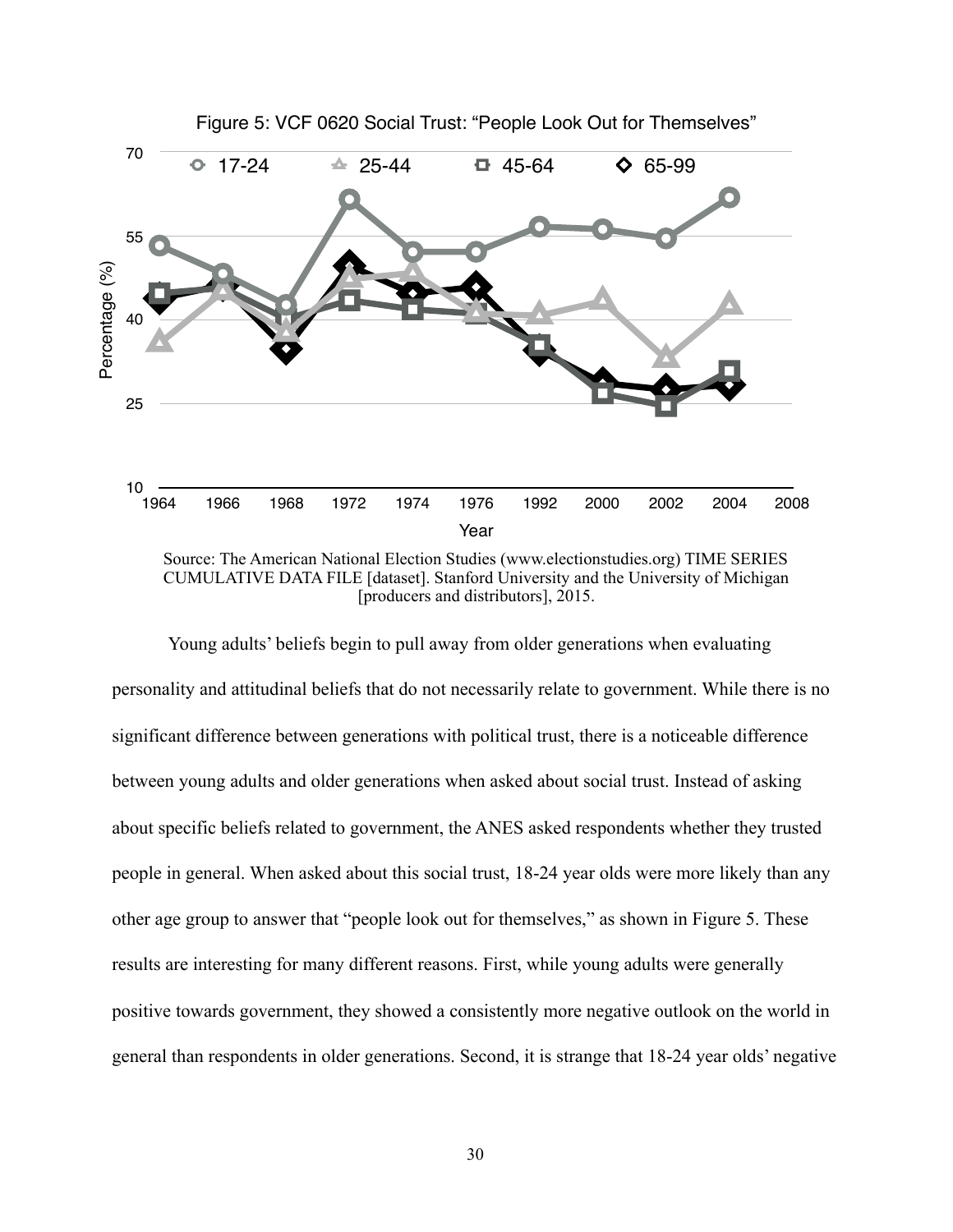world outlook does not seem to affect their outlook on whether government is trustworthy or can do what is right.

Lau & Redlawsk (2006) wrote that politics is a minor concern for young adults, and young adults do not likely have a deep understanding of whether they trust government or not. Instead, as Figure 5 would corroborate, 18-24 year olds would use a decision making process based on something they know more about: whether people in general are trustworthy.

 These trends comparing 18-24 year olds to older generations will become increasingly important as this thesis begins to compare young adults who vote to those who do not. In order to better understand why young adults may not vote, it is first important to lay the groundwork for where they stand compared to older generations. Using the ANES data we can determine a few things about young adults: they are less likely to vote, more likely to be independent, and more likely to carry a generalized and negative world outlook that does not necessarily relate to their views on government. These trends appear to be exclusively young adult trends, so there must be factors that affect young adults' likelihood to vote that do not necessarily have the same effect on older generations. In order to determine this, next we must look at the differences between the young adults who decide to vote and those who do not.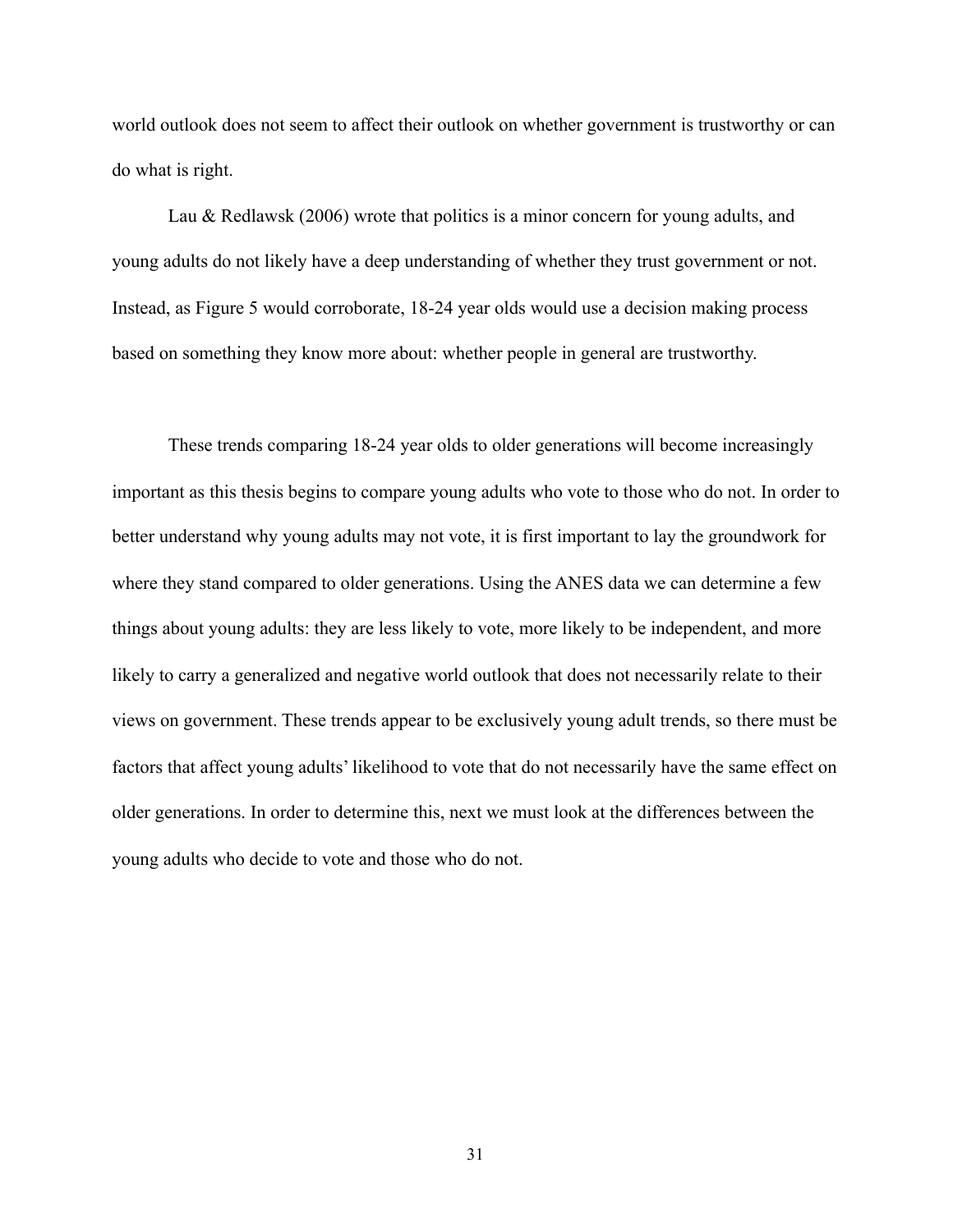## **Data II: 18-24 Compared to Each Other**

 After having determined what trends are different for young adults than older generations, next ANES data will be used to compare 18-24 year olds amongst each other to determine what may be affecting the voting and party identification trends found in Figure 1 and Figure 2. Compared to older generations, young adults are significantly less likely to vote and significantly less likely to identify with either of the major parties.



CUMULATIVE DATA FILE [dataset]. Stanford University and the University of Michigan [producers and distributors], 2015.

 Figure 6 shows the strength of young adults 18-24 political partisanship, regardless of which political party they identified with in the survey. Consistently, 18-24 year olds are more likely to report being independent or apolitical, rather than having a party affiliation. The category of independent or apolitical includes individuals who do not feel attached to a certain political party but continue to participate in politics, and those who do not participate at all. For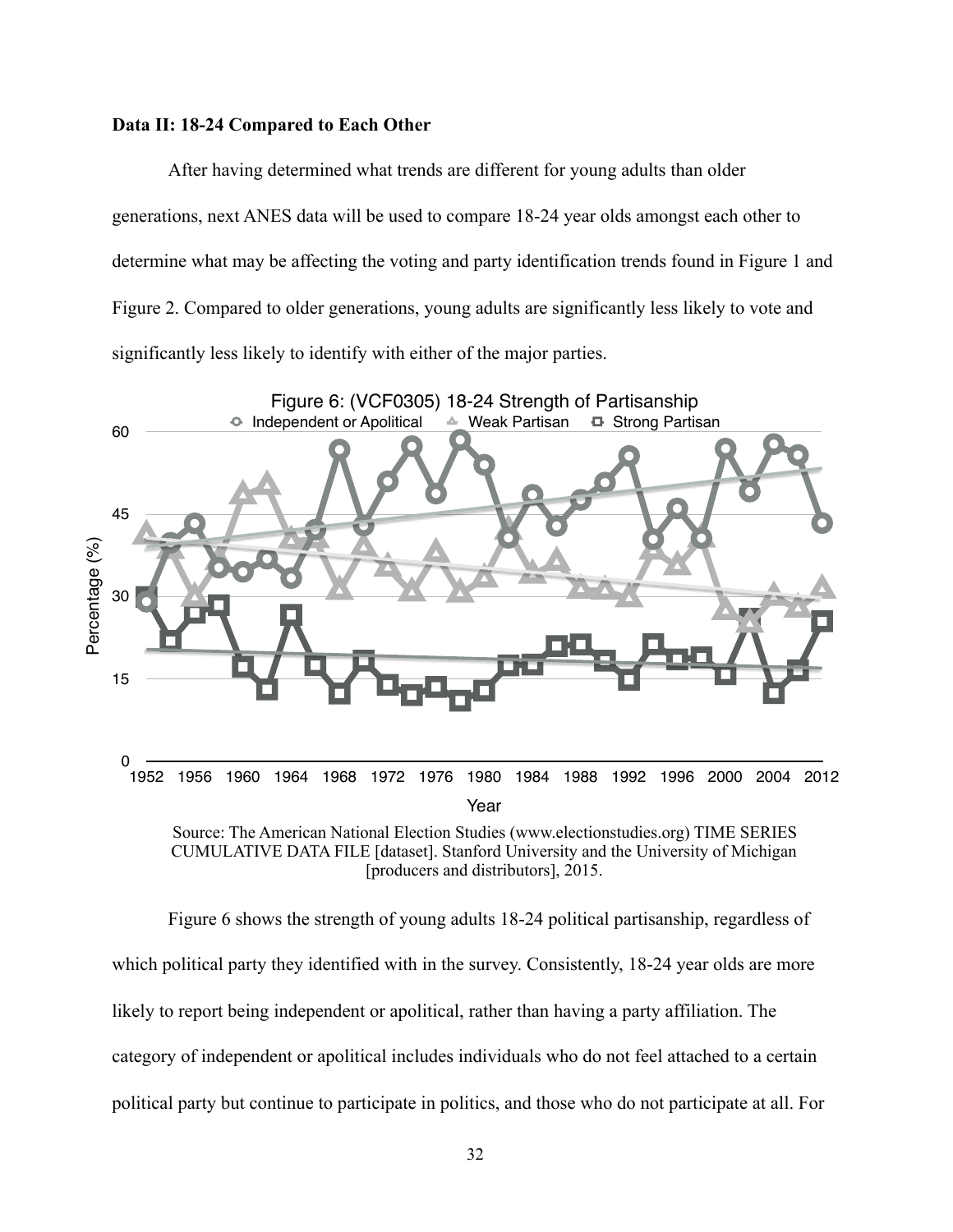those who do report have a partisan attachment, young adults are unlikely to report that attachment as strong. When evaluating overall trends between 1952 and 2012, 18-24 year olds are becoming more likely to be apolitical or independent, less likely to be a weak partisan, and the percentage of the young adult population reporting as strong partisans remains consistent over time.



Figure 7: (VCF 0305) Voting 18-24 Year Olds

CUMULATIVE DATA FILE [dataset]. Stanford University and the University of Michigan [producers and distributors], 2015.

 Quintelier (2007) reported that young adults who do not feel strong ties to a political party are less likely to vote. With Figure 6 reporting that the majority of young adults do not identify as strong partisans, this could explain why 18-24 year olds are less likely to vote than any other generation. Figure 7 takes only 18-24 year olds who voted in their elections, and there is a consistent trend that individuals with strong partisan ties are more likely to vote than those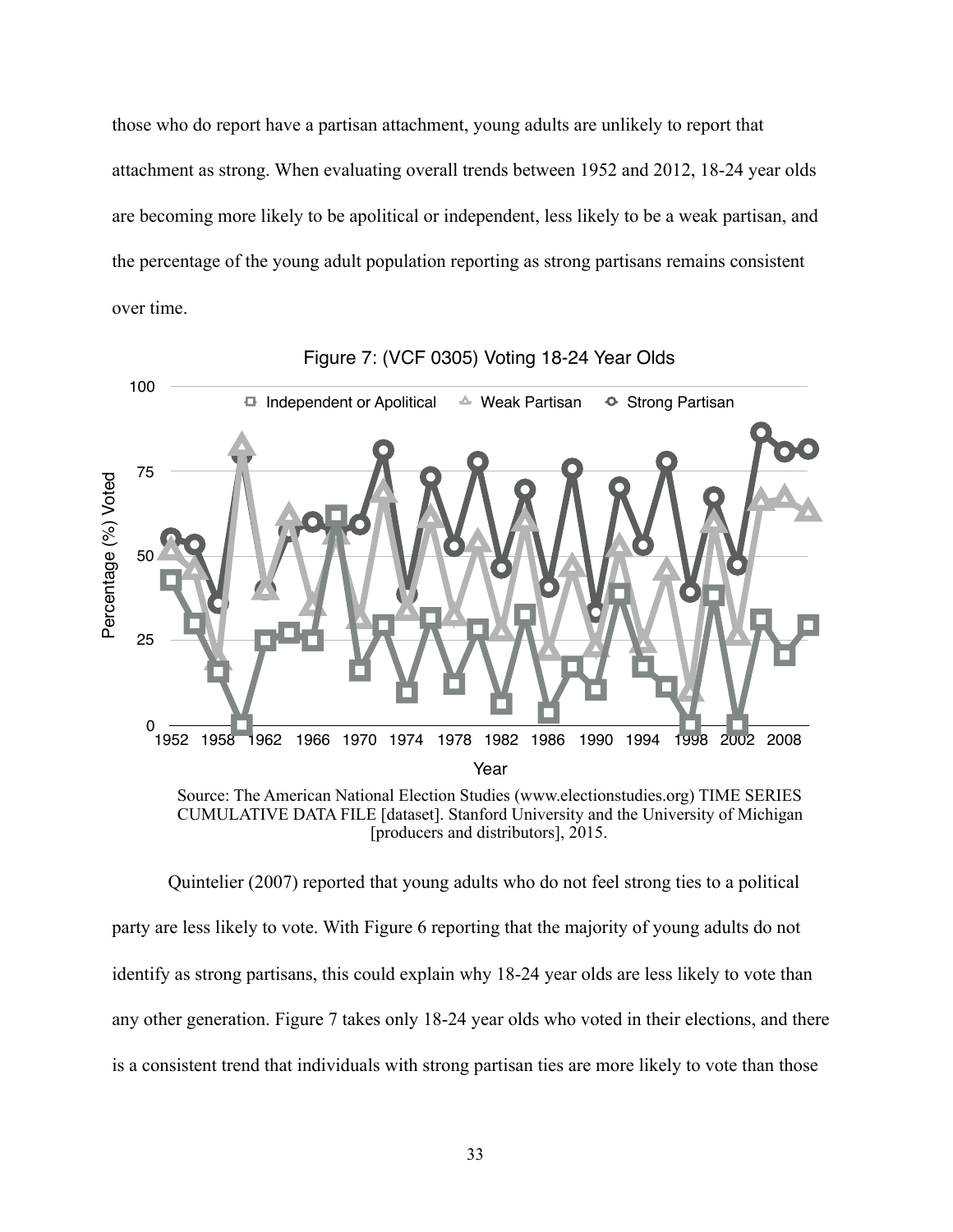with weak ties or an independent stance. This means that independent or apolitical 18-24 year olds, who make up the majority of young adults, are the least likely to vote in any given election.

 The data are consistent with previous research: as partisan ties increase, the likelihood to participate increases (Pew Research Center 2014). Figure 7 shows that this trend is true for 18-24 year olds as well. As young adult partisanship goes up, their likelihood of voting goes up as well. When taking into account the increasing amount of young adults that choose to remain independent or apolitical, this may mean an increase in inactive young adults who do not participate in any form of traditional political activity.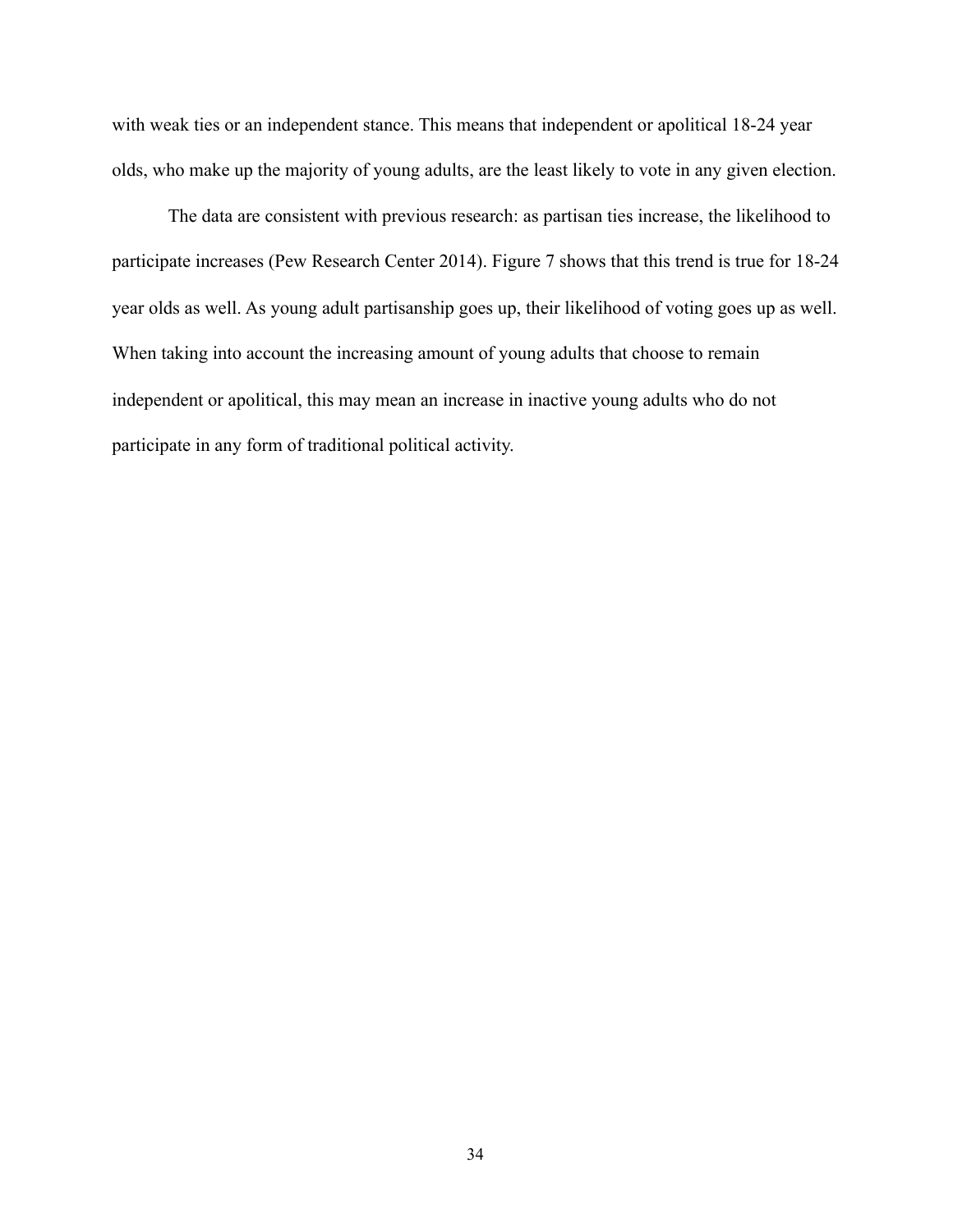

 After looking at some of the attitudinal questions that were asked throughout the ANES, there appears to be some explanation for the lower amounts of participation in 18-24 year olds. Figure 8 shows a connection between interest in elections and an individual's likelihood to vote.

It is no surprise that 18-24 year olds who are most interested in elections are the most likely to

vote in them, and the 18-24 year olds who are the least interested in elections are the least likely to vote in them.

 This is consistent with the previous data presented, as young adults who have strong ties to political parties are likely more invested in the results of an election than those who have weak or independent relationships to political parties.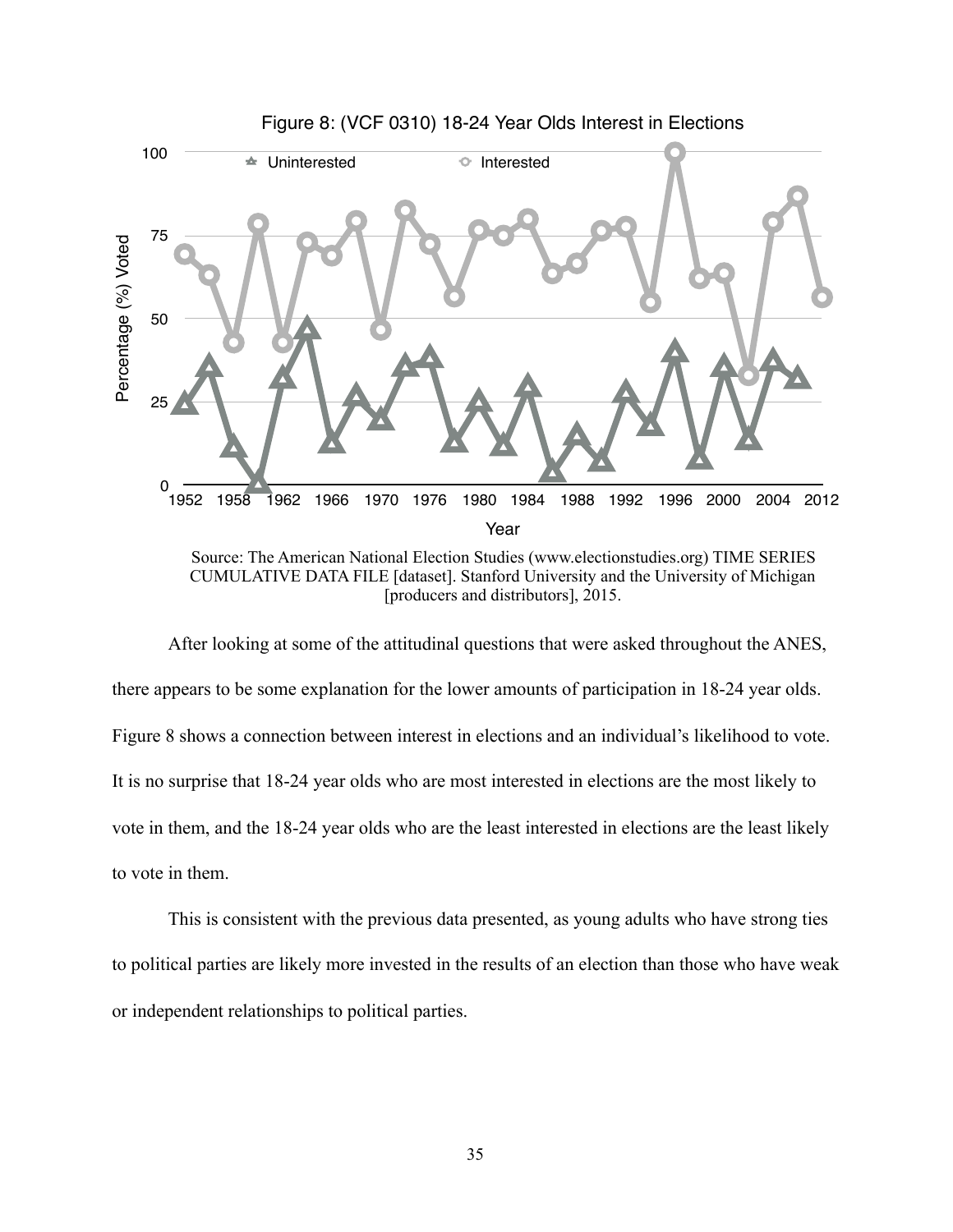

Source: The American National Election Studies ([www.electionstudies.org\)](http://www.electionstudies.org) TIME SERIES CUMULATIVE DATA FILE [dataset]. Stanford University and the University of Michigan [producers and distributors], 2015.

 Figure 9 provides a possible explanation for why this lack of interest and lack of voting are related and occurring. When asked whether individuals who don't care about an election should stop voting, 18-24 year olds consistently agreed compared to older generations who were given the same statement (Figure 3), also making them the only age group that were consistently more likely to agree than disagree. When looking at only 18-24 year olds and only those who voted, respondents who agreed "those who don't care about an election outcome shouldn't vote" were consistently less likely to vote in elections. Combined with an increasing rate of disinterest in elections (Figure 8), this may mean more young adults choosing not to vote simply because they do not care who wins.

 This confirms the trend of apathetic voters' lack of traditional participation that was reported in previous literature (Teixeria 1992). If an increasing amount of individuals do not care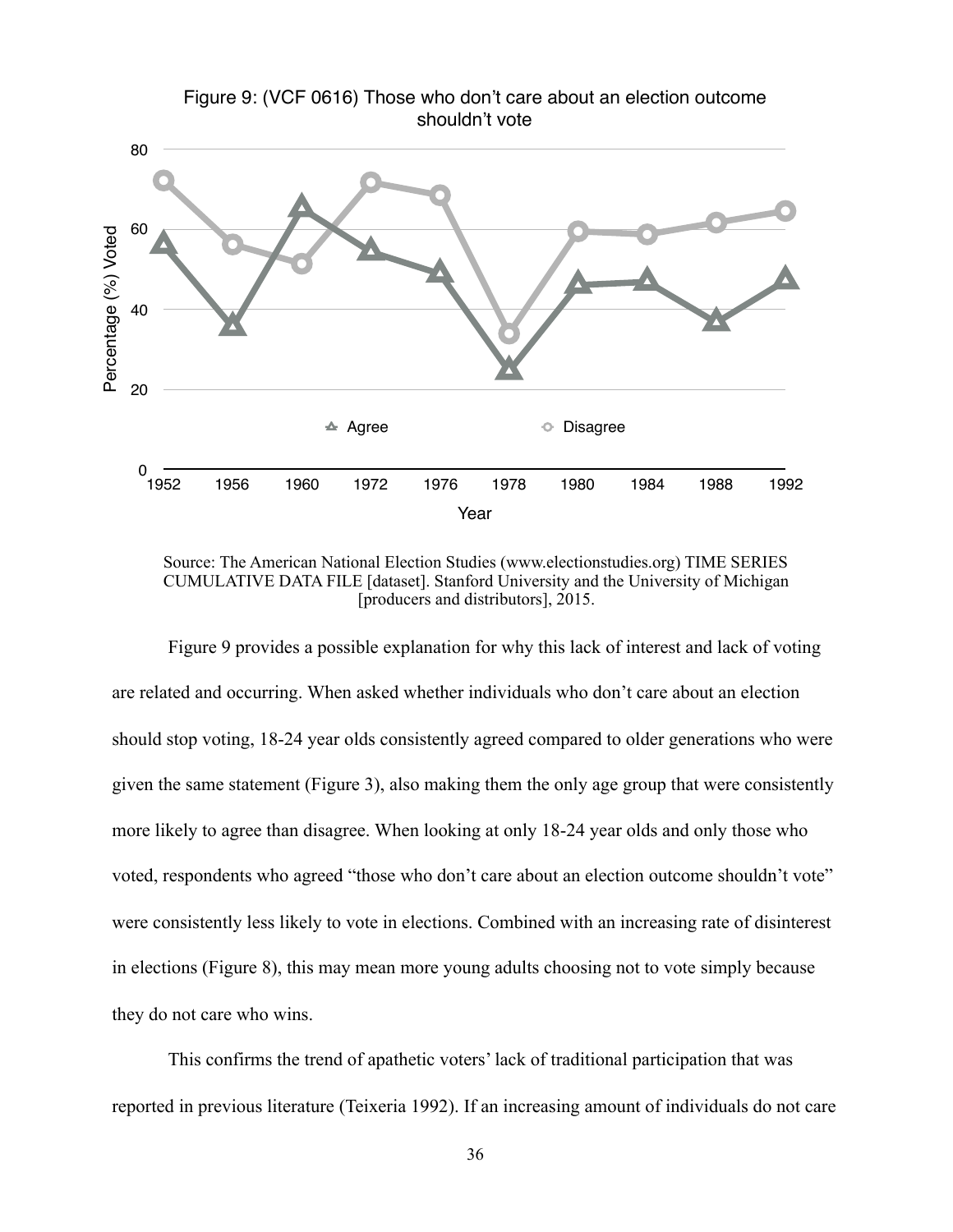bout the results of an election, there is less motivation for young adults to go through the apparently time-consuming process of registering and voting in their first election.

 Attitudinal questions asked by the ANES may provide reasons for why individuals do not care bout the election, or why they do not feel they have a stake in the results as Coleman (2004) and Plutzer (2002) have previously reported. While the ANES does not ask many questions about respondents' personality traits, there are some attitudinal questions that should help understand why young adults are making the decision not to vote in elections. As shown in Figure 5, young adults are consistently less likely to trust citizens and the world around them. Looking at these social trust questions and comparing these attitudes for 18-24 who participate and those who do not may provide some explanation to whether social trust and general attitudes have any implication in politics for young adults.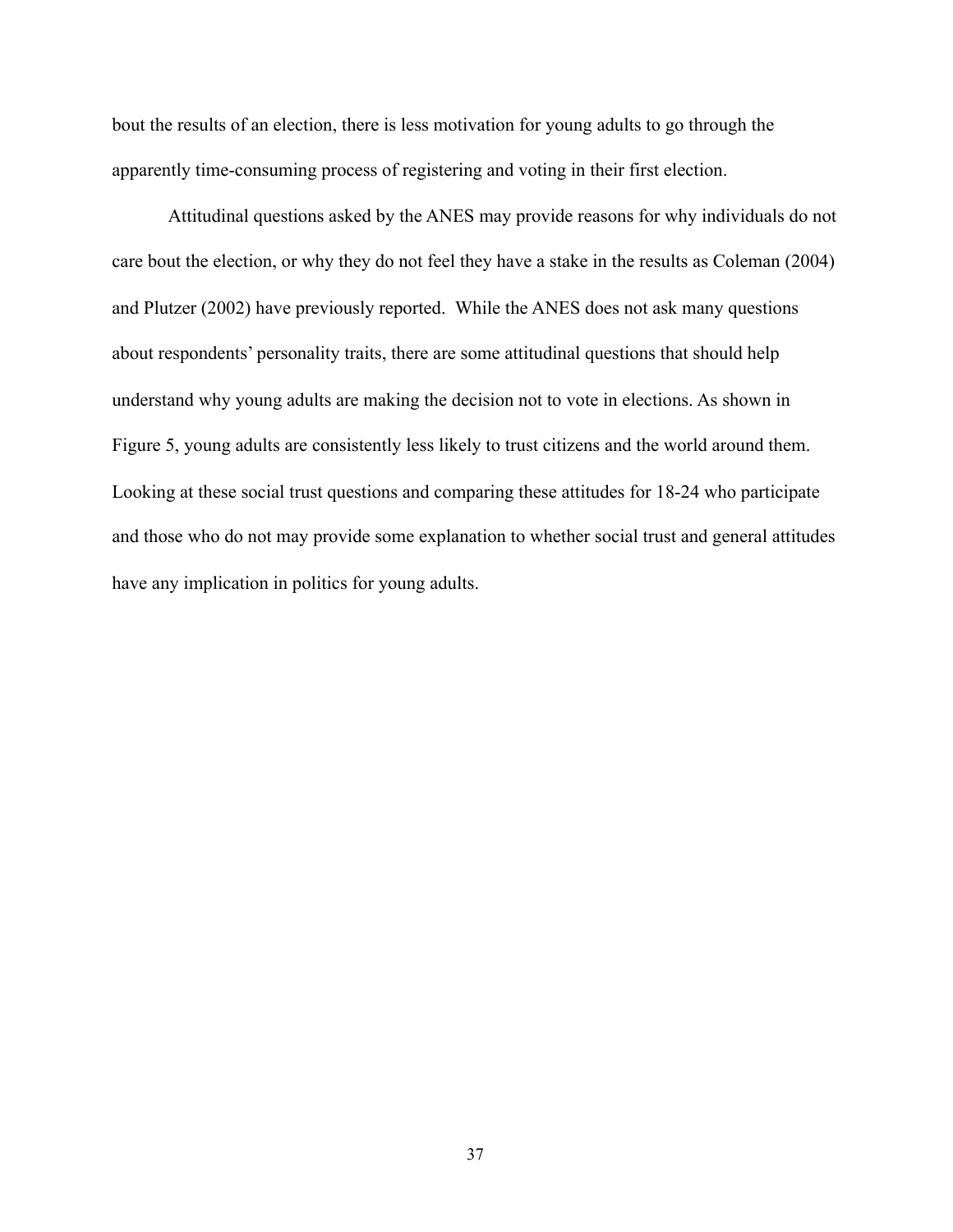

CUMULATIVE DATA FILE [dataset]. Stanford University and the University of Michigan [producers and distributors], 2015.

 When taking social trust questions that were given in the ANES and correlating it with the likelihood that an 18-24 year old votes in an election, there appears to be a relationship between a lack of trust and a lack of voting. Figure 10a and Figure 10b show two different social trust questions asked of 18-24 year olds. Figure 10a shows a question where young adults were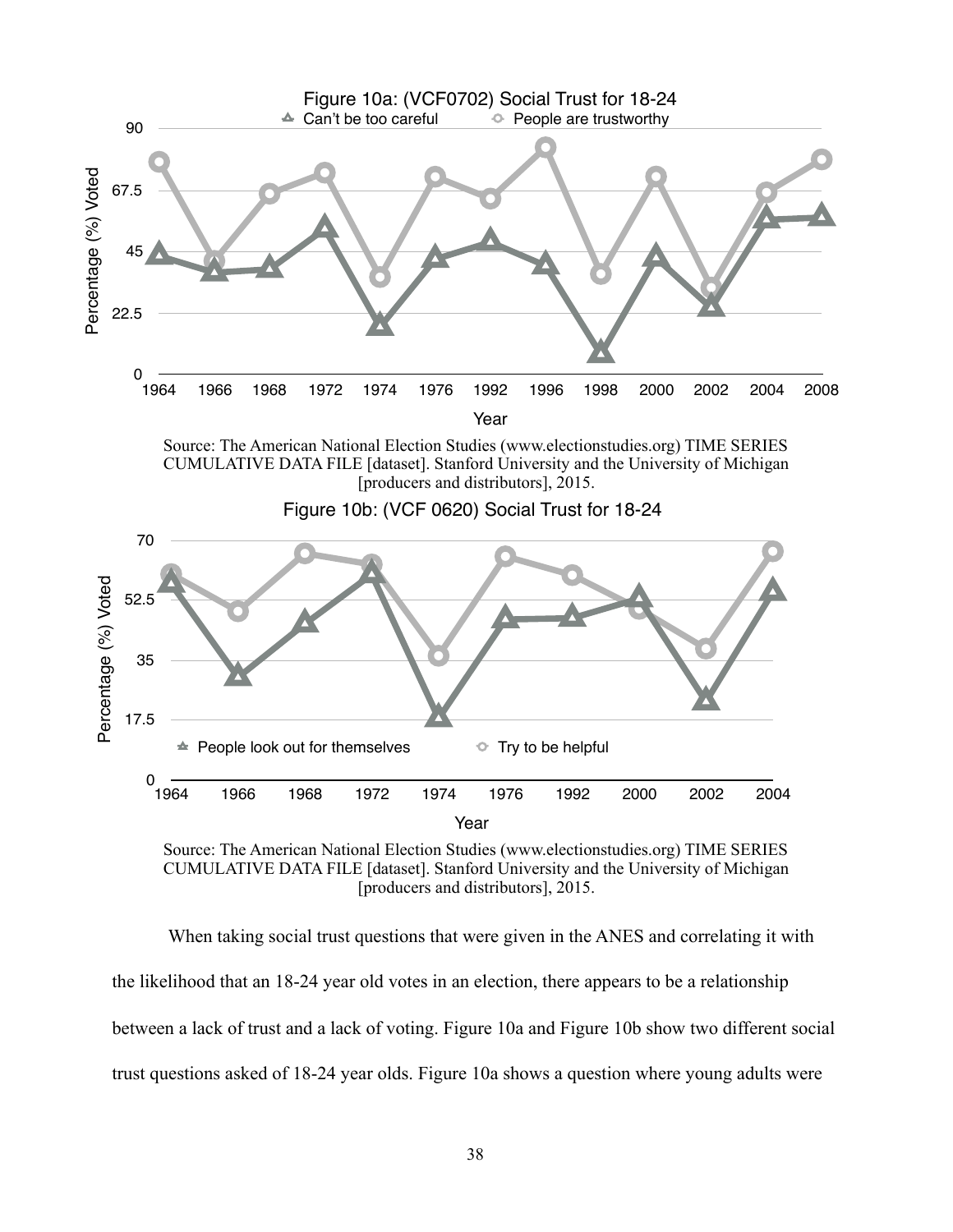asked whether people were trustworthy. The 18-24 year olds who believed people were untrustworthy and answered "can't be too careful" were less likely to vote in almost all elections, some with significant differences between groups. Figure 10b shows a question where young adults were asked whether people were selfish. The 18-24 year olds who believed people were selfish and answered "people look out for themselves" were also less likely to vote in almost every election.

 These figures support the idea that voting is related to a young adult's personality traits and general attitudinal beliefs. Young adults who have a more pessimistic view of the world around them are significantly less likely to vote in elections, even though they are not necessarily pessimistic about the government and politics (Figure 4). Figure 10a and Figure 10b also support the idea that 18-24 year olds voting in their first elections may be under-informed about government and political parties, and instead will use a low-involvement decision-making process that can be largely affected by their personalities and generalized outlook on the world.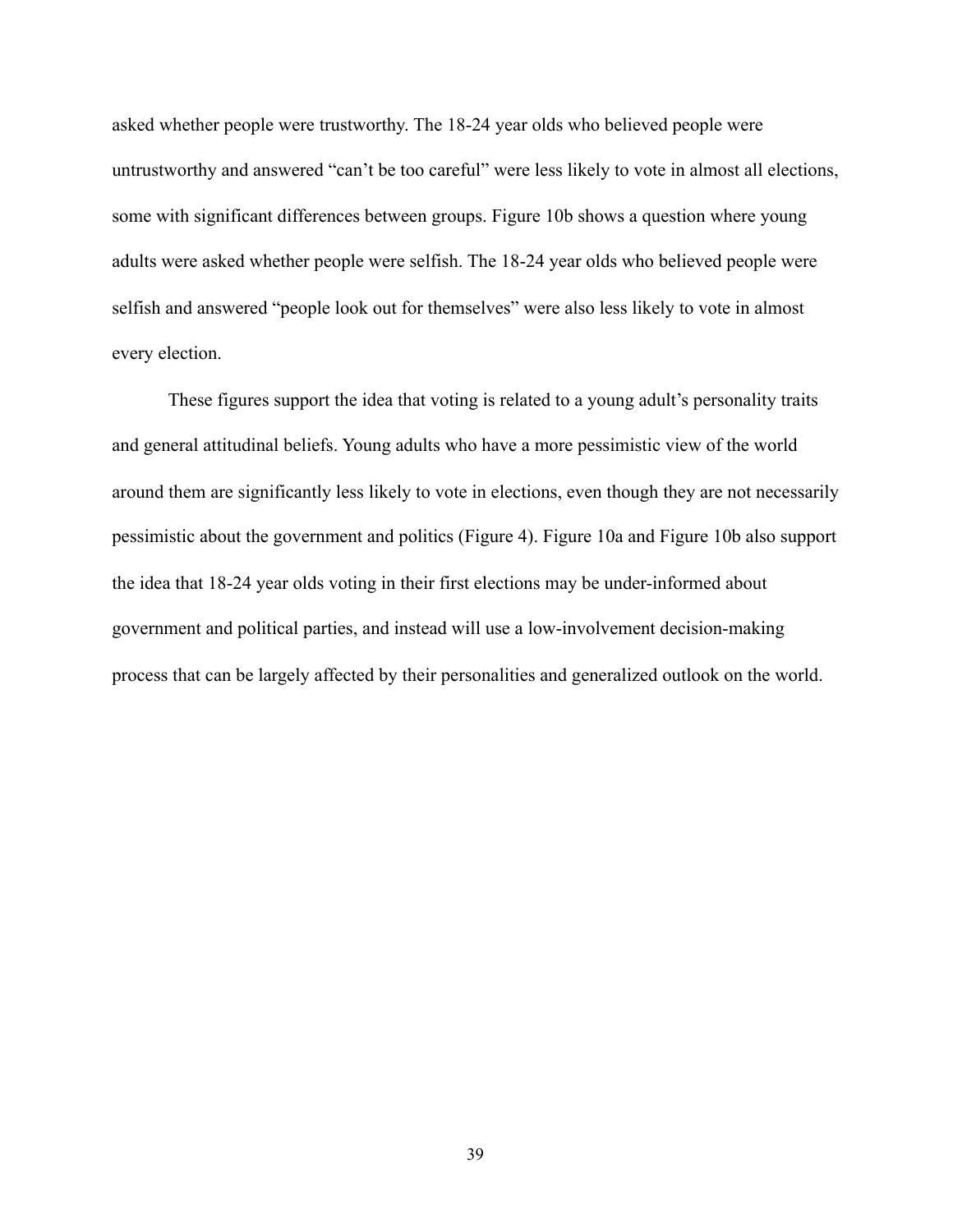

Source: The American National Election Studies [\(www.electionstudies.org](http://www.electionstudies.org)) TIME SERIES CUMULATIVE DATA FILE [dataset]. Stanford University and the University of Michigan [producers and distributors], 2015.



Figure 11b: (VCF0620) Social Trust "people only look out for themselves"

Source: The American National Election Studies [\(www.electionstudies.org](http://www.electionstudies.org)) TIME SERIES CUMULATIVE DATA FILE [dataset]. Stanford University and the University of Michigan [producers and distributors], 2015.

 If young adults with low social trust are skeptical of voting in elections, it would follow that they are just as skeptical of joining a political party if they have a pessimistic world view.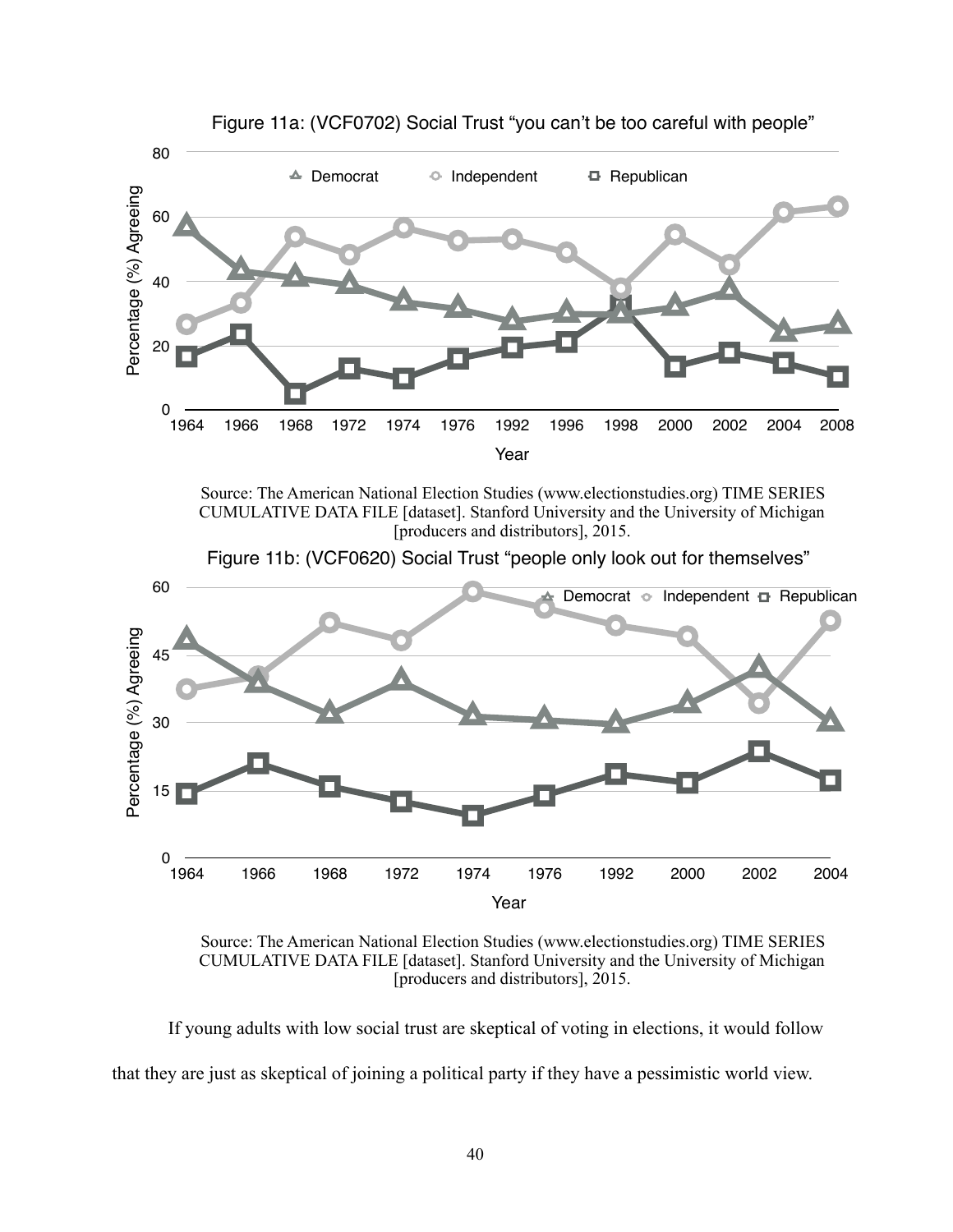Given the same social trust questions as before (Figure 10), individuals with low levels of social trust were less likely to affiliate as Democrat or Republican. Figure 11a shows when young adults were asked whether people could be trusted, and respondents who answered "you can't be too careful with people" were consistently more likely to affiliate as independent. When asked whether people are selfish, 18-24 year olds who answered "people only look out for themselves" were also consistently more likely to report being independent.

 This would first indicate that those with low levels of social trust who are less likely to vote are also less likely to join any particular political party. Consequently, those with low social trust and a negative outlook of people around them therefore make up a sect of young adults who are more consistently withdrawn from politics, at least in terms of consistent refusal to vote and join either of the two major political parties.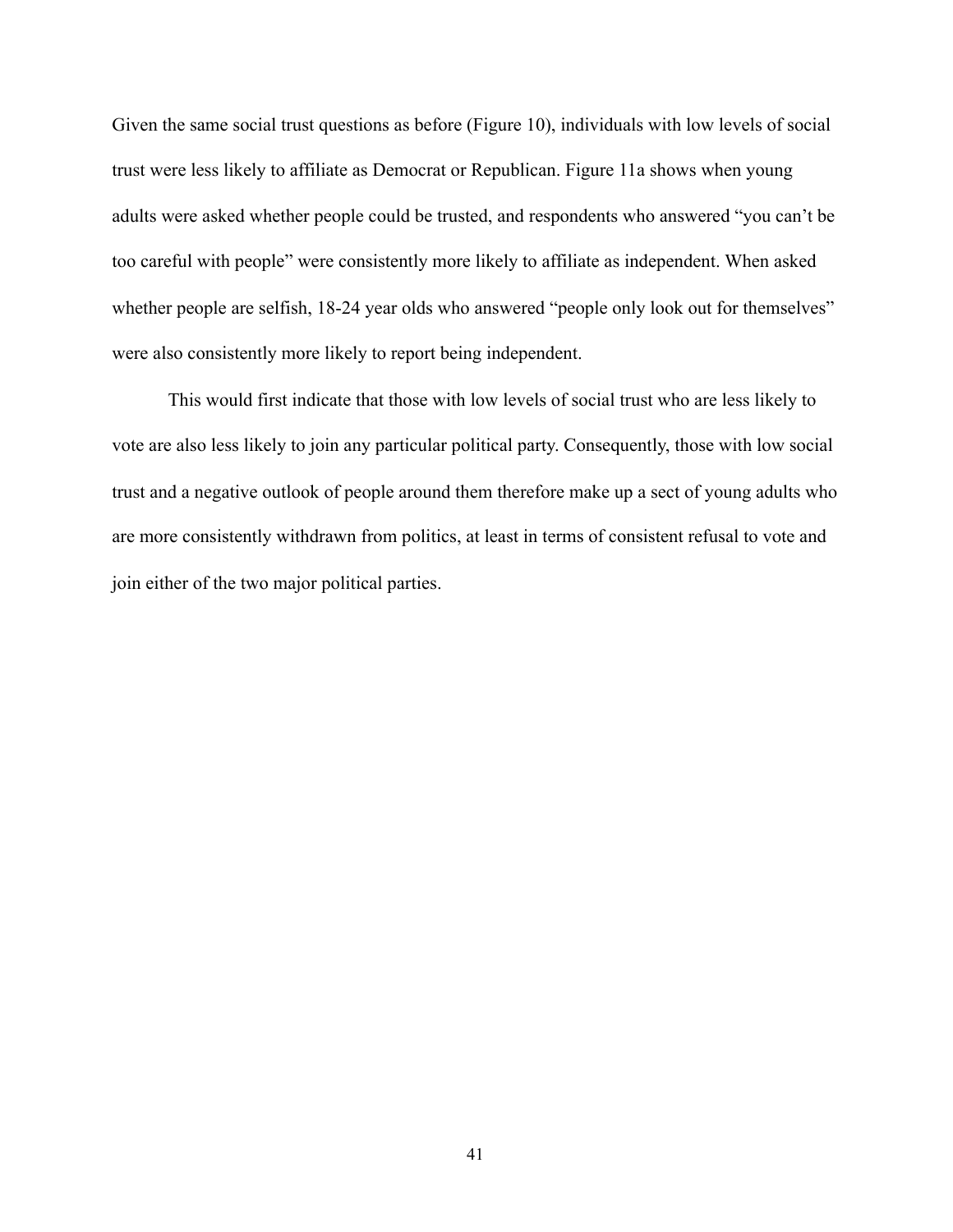

Source: The American National Election Studies ([www.electionstudies.org\)](http://www.electionstudies.org) TIME SERIES CUMULATIVE DATA FILE [dataset]. Stanford University and the University of Michigan [producers and distributors], 2015.

 The ANES data may also indicate that young adults with low self-confidence and minimal knowledge about government and politics may also be less likely to join a political party. Figure 12 shows that young adults who believe that government and politics are too complicated are much more likely to report being independent. This would make sense, if young adults are confused by politics they may not feel confident enough to align with a party on issues they may not fully understand. Believing politics and government are too complicated may be another implication of young adults tendency towards a negative world outlook, as well as a lack of motivation to solve any questions they have about politics and government.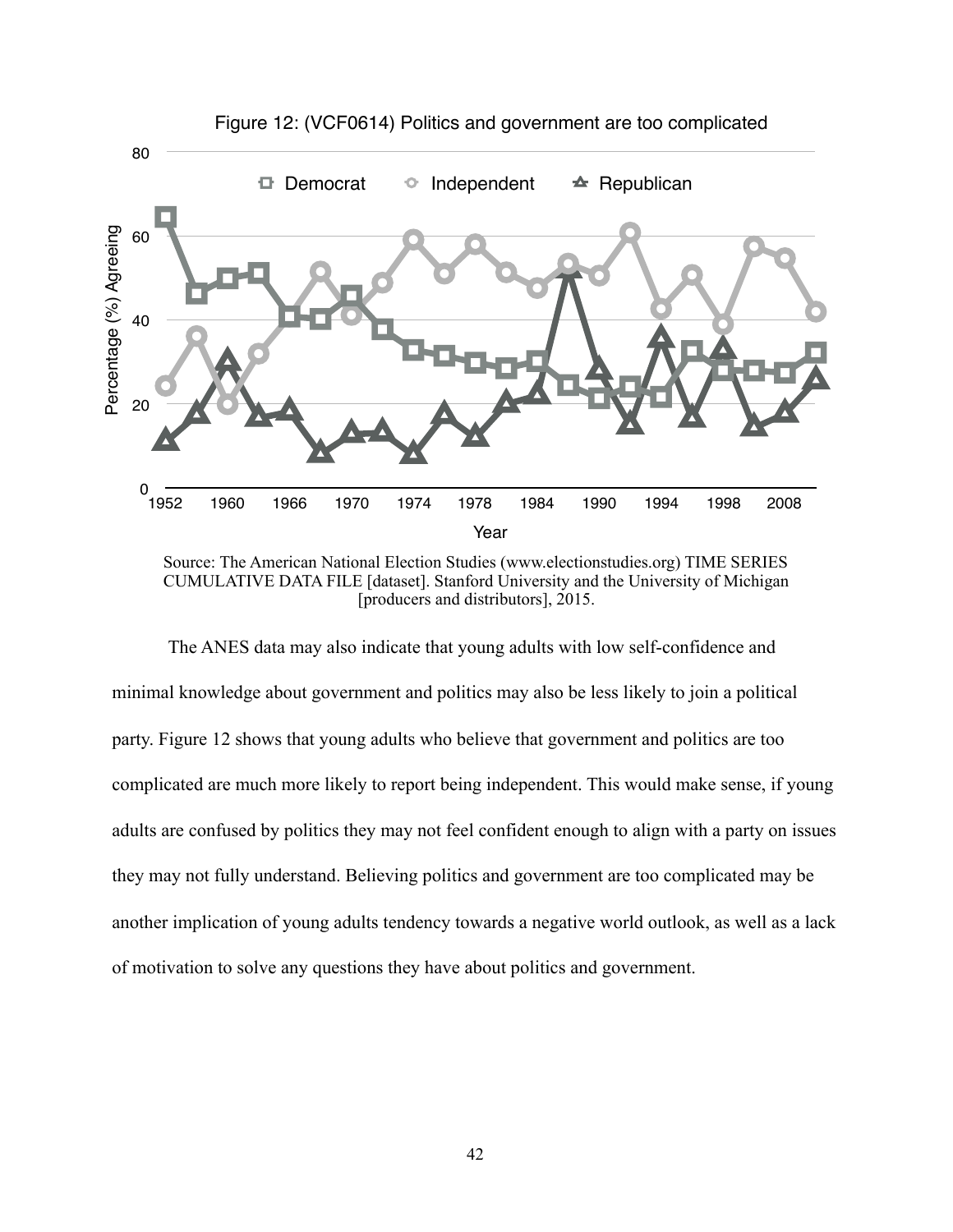

## Figure 13: (VCF0733) Discuss politics "none" or "never"

Source: The American National Election Studies ([www.electionstudies.org\)](http://www.electionstudies.org) TIME SERIES CUMULATIVE DATA FILE [dataset]. Stanford University and the University of Michigan [producers and distributors], 2015.

 Another question from the ANES that may indicate a lack of confidence and a lack of caring about politics is shown in Figure 13. Young adults were much less likely to identify with a political party if they did not discuss politics at all with their friends or family. This can be related with the lack of knowledge about politics, but could also indicate that young adults who do not feel comfortable discussing politics are more likely to withdraw from either political party.

 Figure 14 would support the research done by Lewis-Beck (2008) who reported that individuals were more likely to join the same political parties as their families and friends. If young adults are not discussing politics with those around them, it would make sense they are more likely to adopt an independent stance because their opinion has not been pushed towards Democratic or Republican by those around them.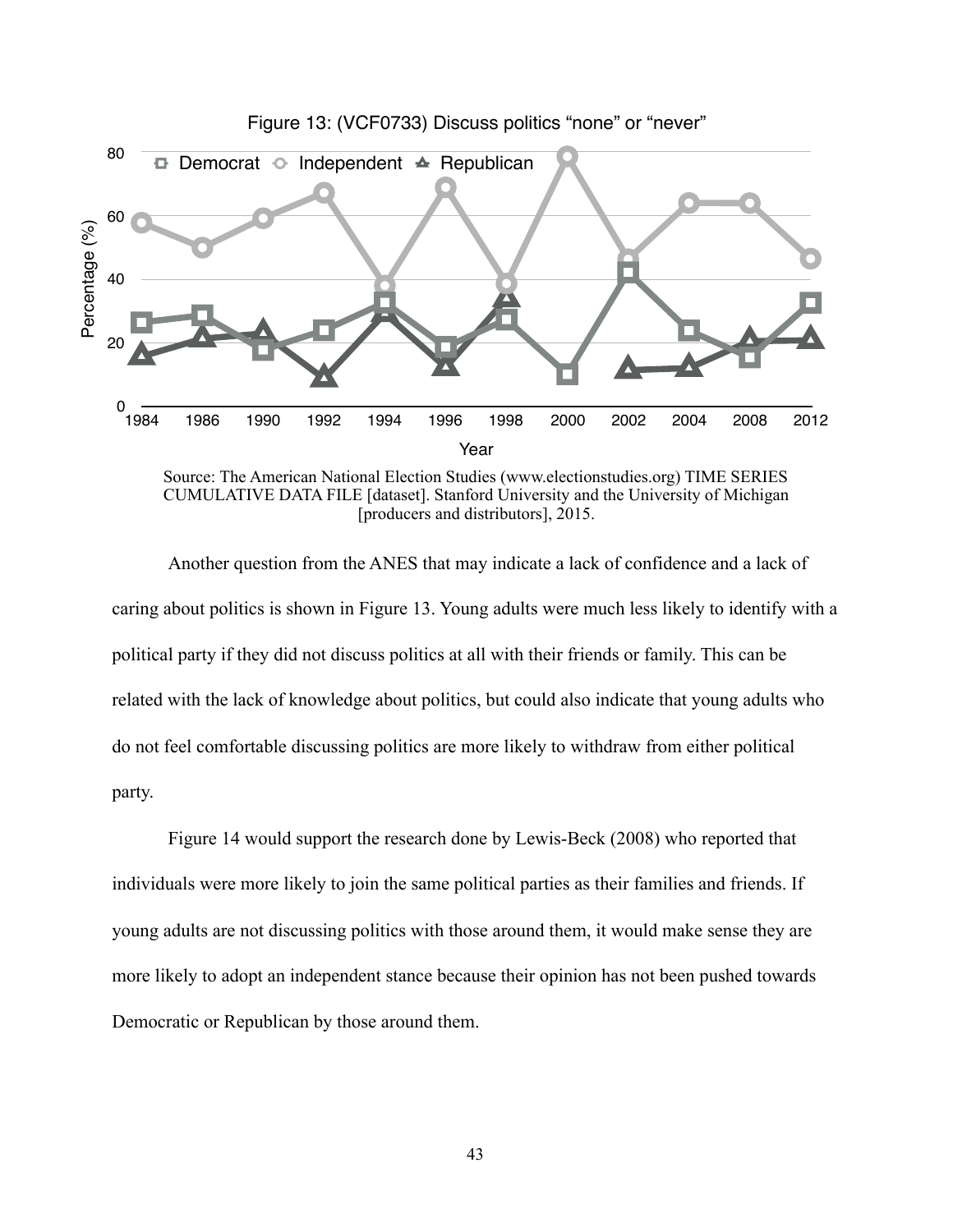The ANES data have shown long-standing trends of differences between 18-24 who turnout to vote and join political parties, and those who do not. From Data II, results have shown that young adults are becoming increasingly more likely to identify as independent, and those identifying "independent or apolitical" are the least likely to vote in elections. From the few attitudinal questions that were asked during the ANES, there is a relationship between low levels of social trust and low levels of traditional participation via voting or the joining of a political party.

 Other questions asked during the ANES such as believing government is too complicated and levels of discussion with friends and family would indicate that a pessimistic world outlook is just the beginning of personality traits that may affect a young adults' likelihood to participate traditionally in politics.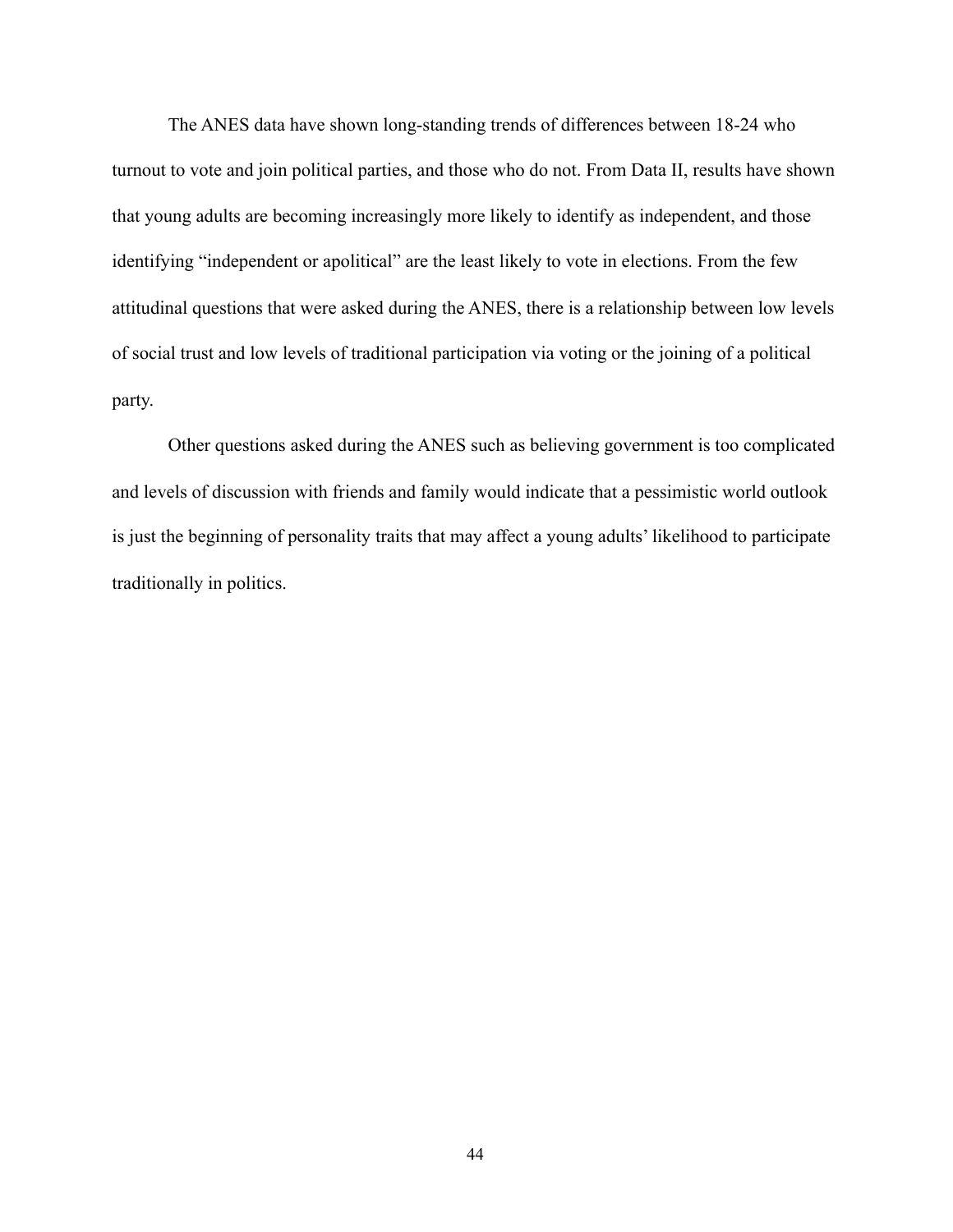## **Data III: Young Adults Compared to Themselves Over Time**

 The Youth-Parent Socialization Survey asks far more personal questions, as the purpose of the study is to follow voting and partisanship through various life cycles. The YPSS allows the evaluation of major life cycle changes: graduating high school, graduating college or finding a full-time job, marriage, and many other potential changes an individual may face between the ages of 18 and 50. To see the relationship between attitudes, personalities, and voting, personality and attitudinal questions asked in Wave I of the survey when the respondents are seniors in high school are correlated with voting patterns in future waves.



Source: Jennings, M. Kent, Gregory B. Markus, Richard G. Niemi, and Laura Stoker. Youth-Parent Socialization Panel Study, 1965-1997: Four Waves Combined. ICPSR04037-v1. Ann Arbor, MI: Inter-university Consortium for Political and Social Research [distributor], 2005-11-04.

 Wolf (2009) wrote that one of the biggest factors why young adults do not participate in elections is because they have low levels of political trust, and this creates a pattern of nonvoting into adulthood. The results of the YPSS would suggest this is not true, and in fact confirm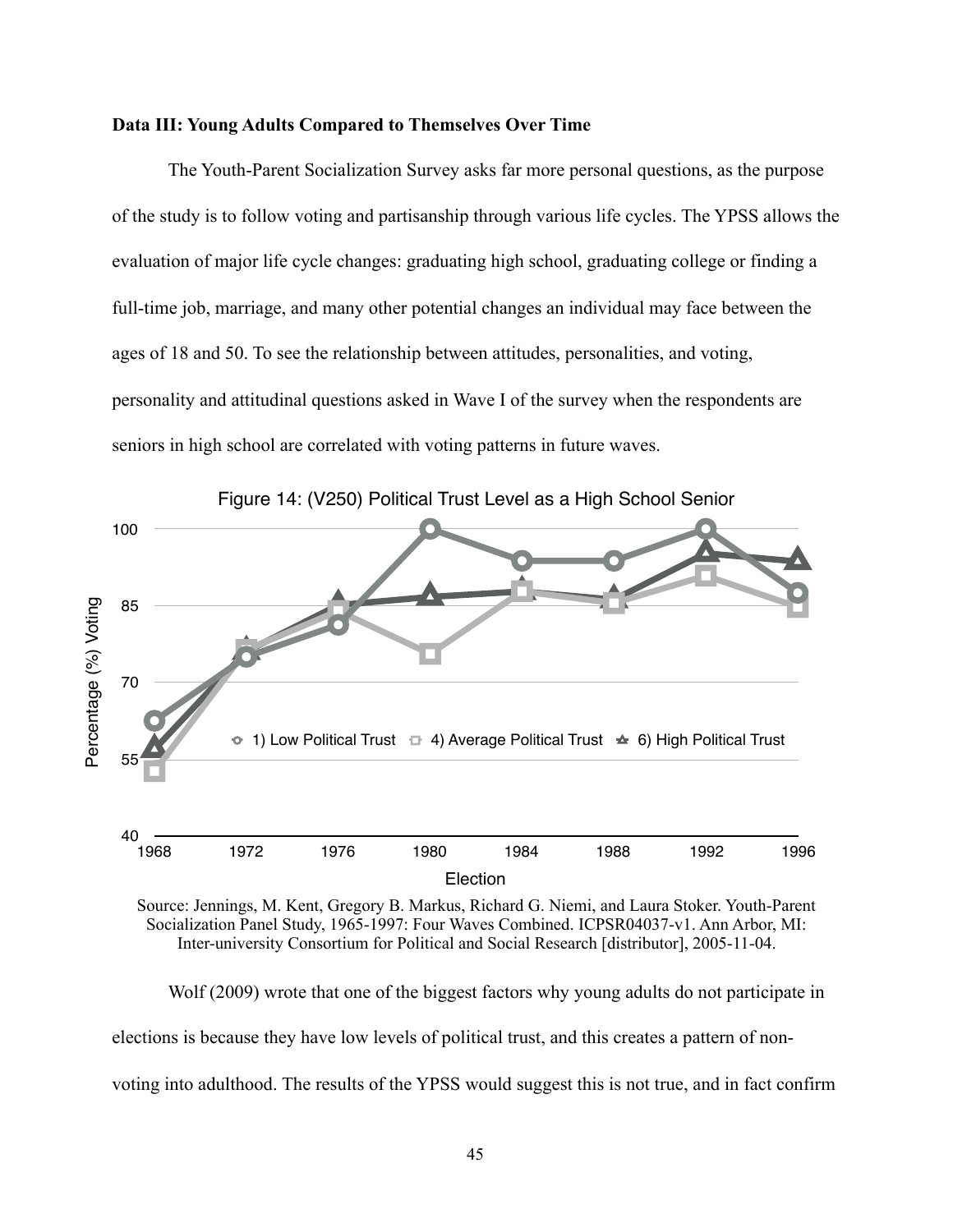the same findings from the ANES (Figure 4) that political trust is not a major determinant of the likelihood someone will vote in an election. Figure 14 shows that the amount of political trust as a young adult in high school does not necessarily affect future voting levels. Using three options from the survey given high school seniors, those who answered they had "low political trust" voted more in national elections than those who reported having average or high political trust.

 Figure 14 can have different reasons for not supporting common literature that high levels of political trust equal high levels of political participation. The likely reason may be that high school seniors do not have much experience with government in politics, making their levels of trust in government hardly a persistent opinion. This would mean that the level of political trust when you are younger is either not a stable attitude, or it does not have any effect on whether an individual decides to vote or not in an election.

 If political trust is not a consistent and strong determinant of an individuals likelihood to vote, there must be other beliefs or personality traits that drive an individual to register and vote in an election.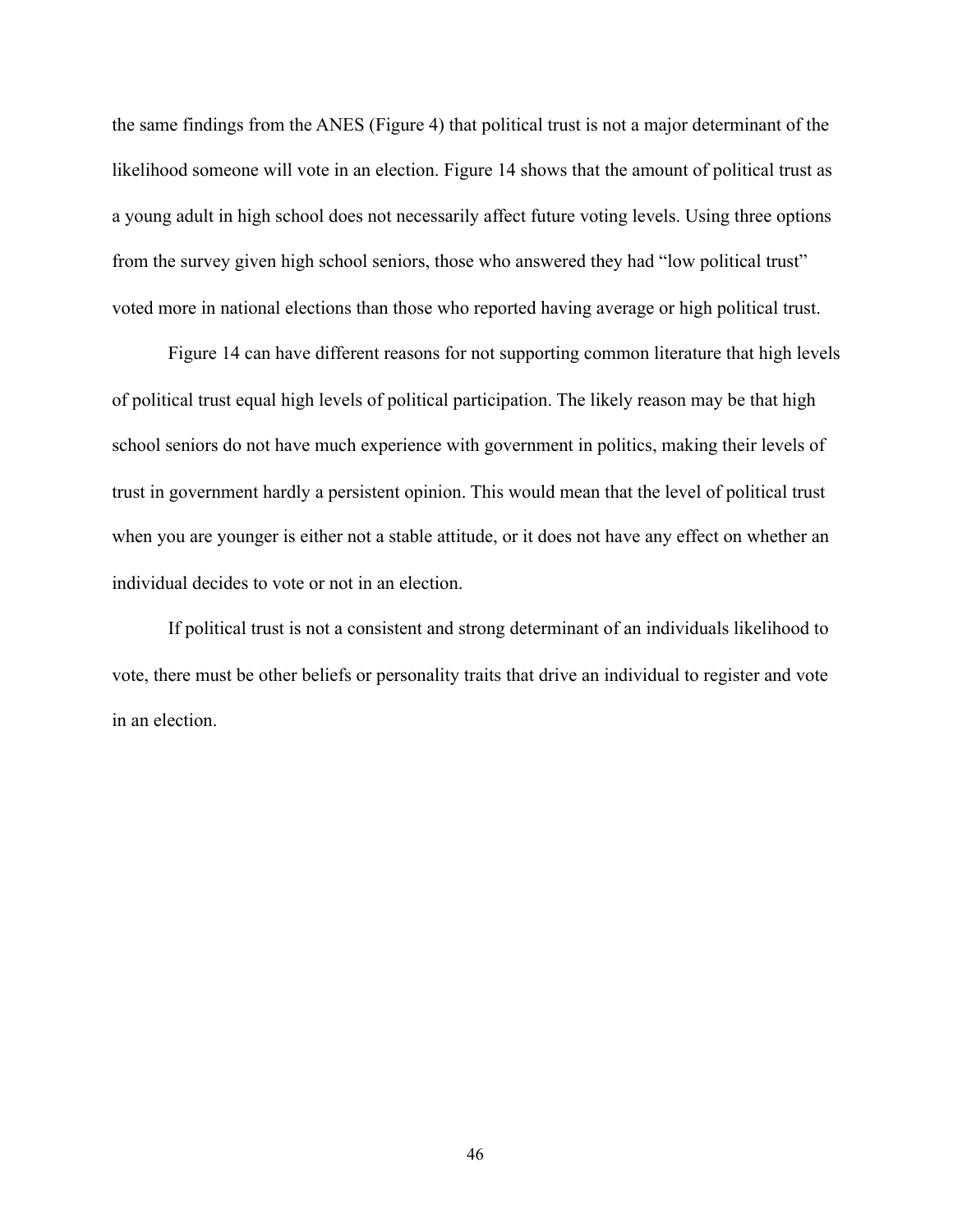

Figure 15: (V123) Does your family have a lot to say about your life, or are you pretty much on your own?

 Other literature would suggest that if it is not political trust that pushes an individual to participate, it is parental influence. Bhatti  $\&$  Hansen (2012) reported that young adults' who are close with their parents tend to vote more, because of their parents' strong voting habits to influence them. Despite this previous research, Figure 15 suggests that the level of involvement in one's family is not a determinant of future voting patterns. When high school seniors were asked about their family, both those who answered that their parents had "a lot to say" about their lives and those that said they are "on their own" have similar voting patterns into adulthood. This does not corroborate previous literature, where we would likely see more voting in the future for individuals who had more involved parents.

Source: Jennings, M. Kent, Gregory B. Markus, Richard G. Niemi, and Laura Stoker. Youth-Parent Socialization Panel Study, 1965-1997: Four Waves Combined. ICPSR04037-v1. Ann Arbor, MI: Inter-university Consortium for Political and Social Research [distributor], 2005-11-04.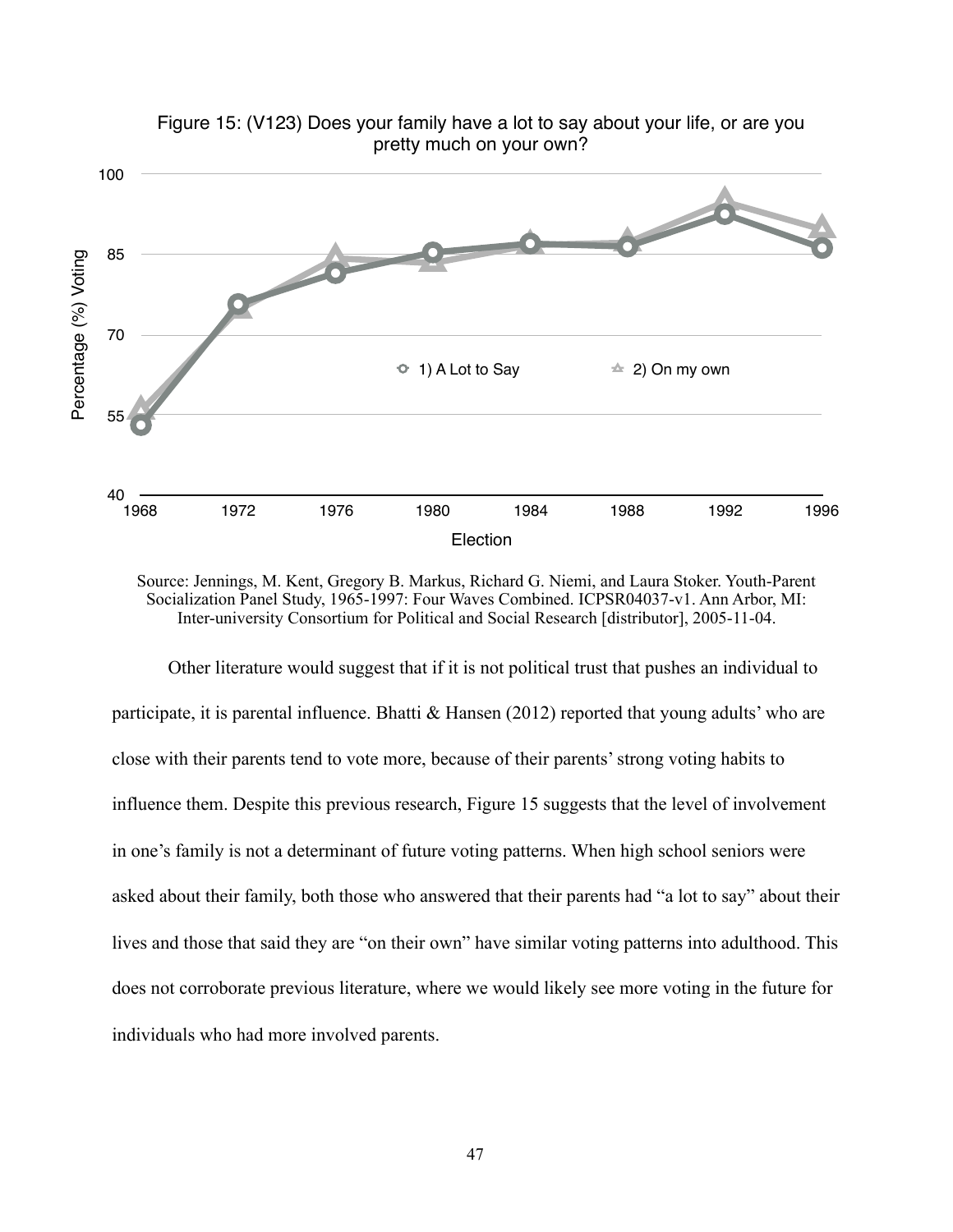

Source: Jennings, M. Kent, Gregory B. Markus, Richard G. Niemi, and Laura Stoker. Youth-Parent Socialization Panel Study, 1965-1997: Four Waves Combined. ICPSR04037-v1. Ann Arbor, MI: Inter-university Consortium for Political and Social Research [distributor], 2005-11-04.

 Once the Youth-Parent Socialization Study begins to look at the personalities of the respondents, we start to see slight trends in whether people are more likely to vote. Figure 16 shows when asked about the strength of their opinions - not related to politics - high school seniors who reported having strong opinions were more likely to vote in 1968, the first election they were eligible to. It makes sense that those with stronger opinions would want to have more of a say in government than those who were more neutral and chose the "middle of the road" option when originally surveyed, but there is not quite a drastic difference between the age groups which may suggest that opinions are not a large factor when deciding whether to vote or not. Those who had strong opinions in high school voted at slightly higher rates through the 30 years of elections the YPSS covered, although not at drastically higher rates as one would expect.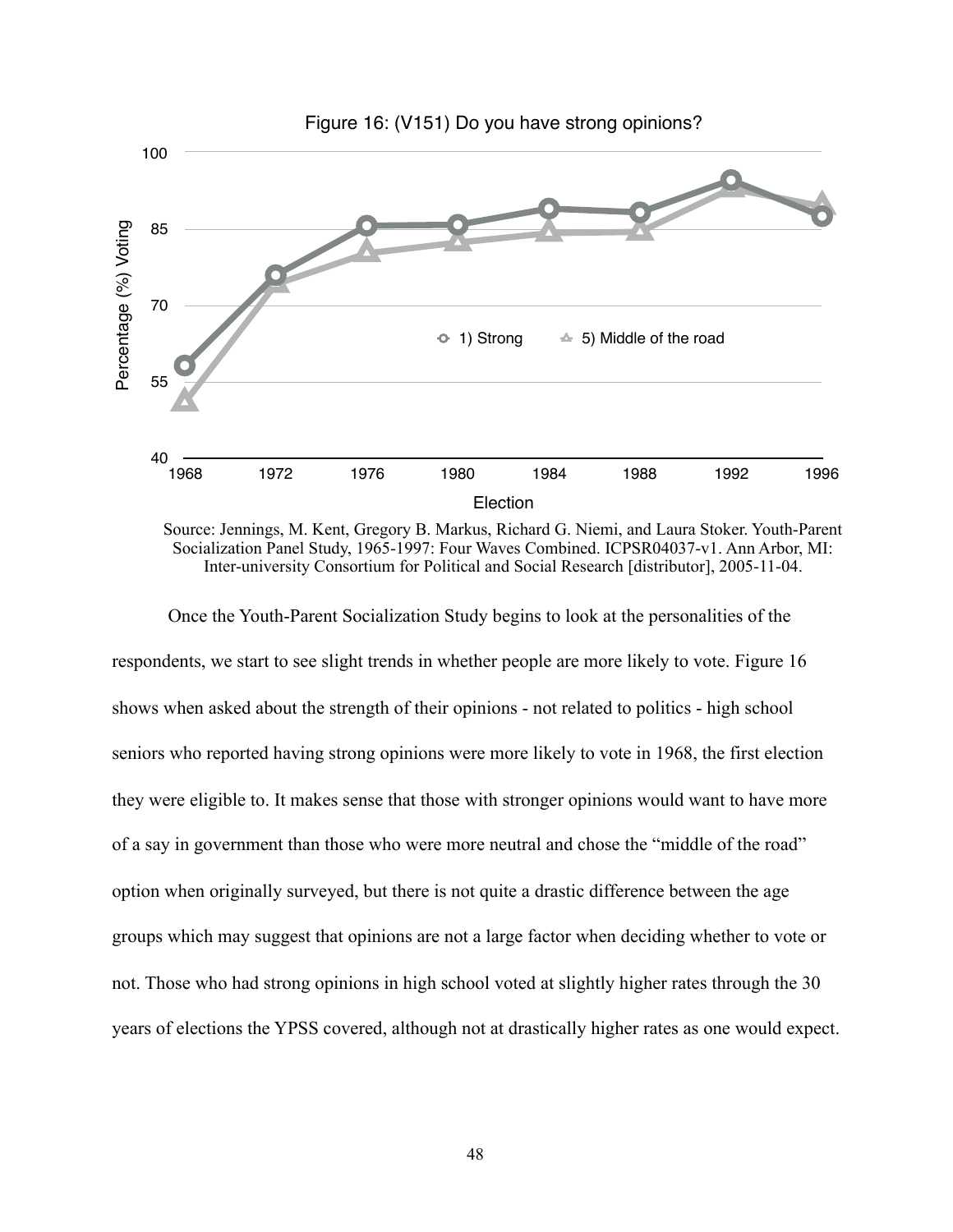

Source: Jennings, M. Kent, Gregory B. Markus, Richard G. Niemi, and Laura Stoker. Youth-Parent Socialization Panel Study, 1965-1997: Four Waves Combined. ICPSR04037-v1. Ann Arbor, MI: Inter-university Consortium for Political and Social Research [distributor], 2005-11-04.

 Along with whether individuals have strong opinions, we also see more frequent voting for individuals who are more open-minded. Figure 17 shows that when asked whether their minds were hard to change, high school seniors who answered "hard to change" voted less in every election they were asked about, compared to those who answered "depends." This difference is most apparent in the earlier elections of the survey, until the voting rates become more similar.

 The similarity of voting in Figure 16 and 17 may suggest that an individuals opinions do not largely affect their decision to vote as a young adult and beyond. If high schoolers began voting because they had strong opinions related to a party position or candidate, one would expect drastically higher voting records for both individuals with strong opinions and individuals whose minds are hard to change. These figures may support Winchester et al. (2014) who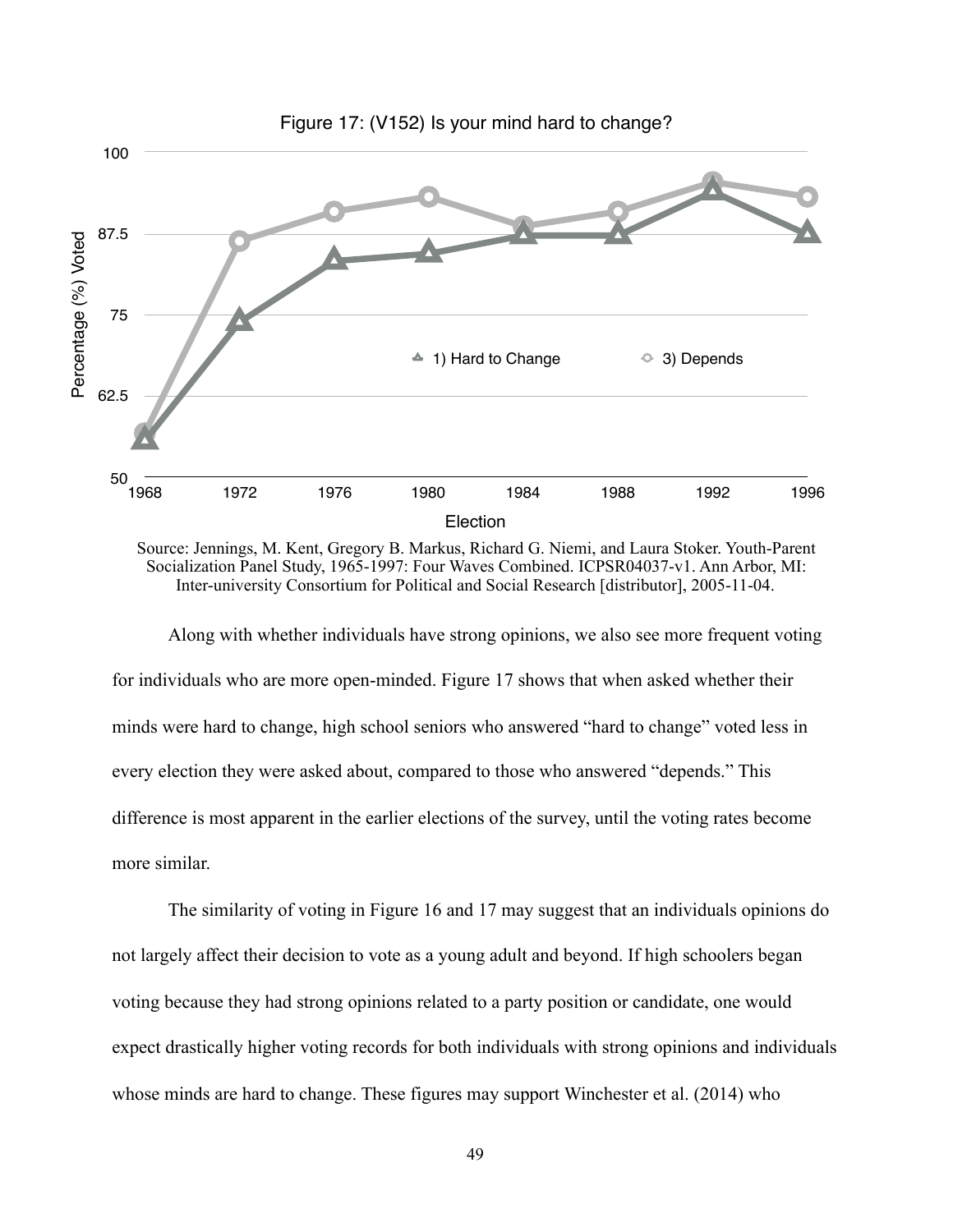reported that young adults have a low-involvement form of decision making when deciding to vote, and therefore do not seek out political information to form opinions. If the decision to vote is not based on having strong political opinions, young adults must use passive cues when deciding whether to vote in elections.

We could also find some support for Killian's (2007) research in Figure 16 and 17, who reported that individuals who are faced with information inconsistent to their party beliefs will disassociate from politics all together. If those with strong opinions or who's minds are hard to change vote at similar levels to those with weak opinions whose minds are easier to change, it may be because the "strong opinion" individuals withdrew from politics to avoid switching parties after gaining new information.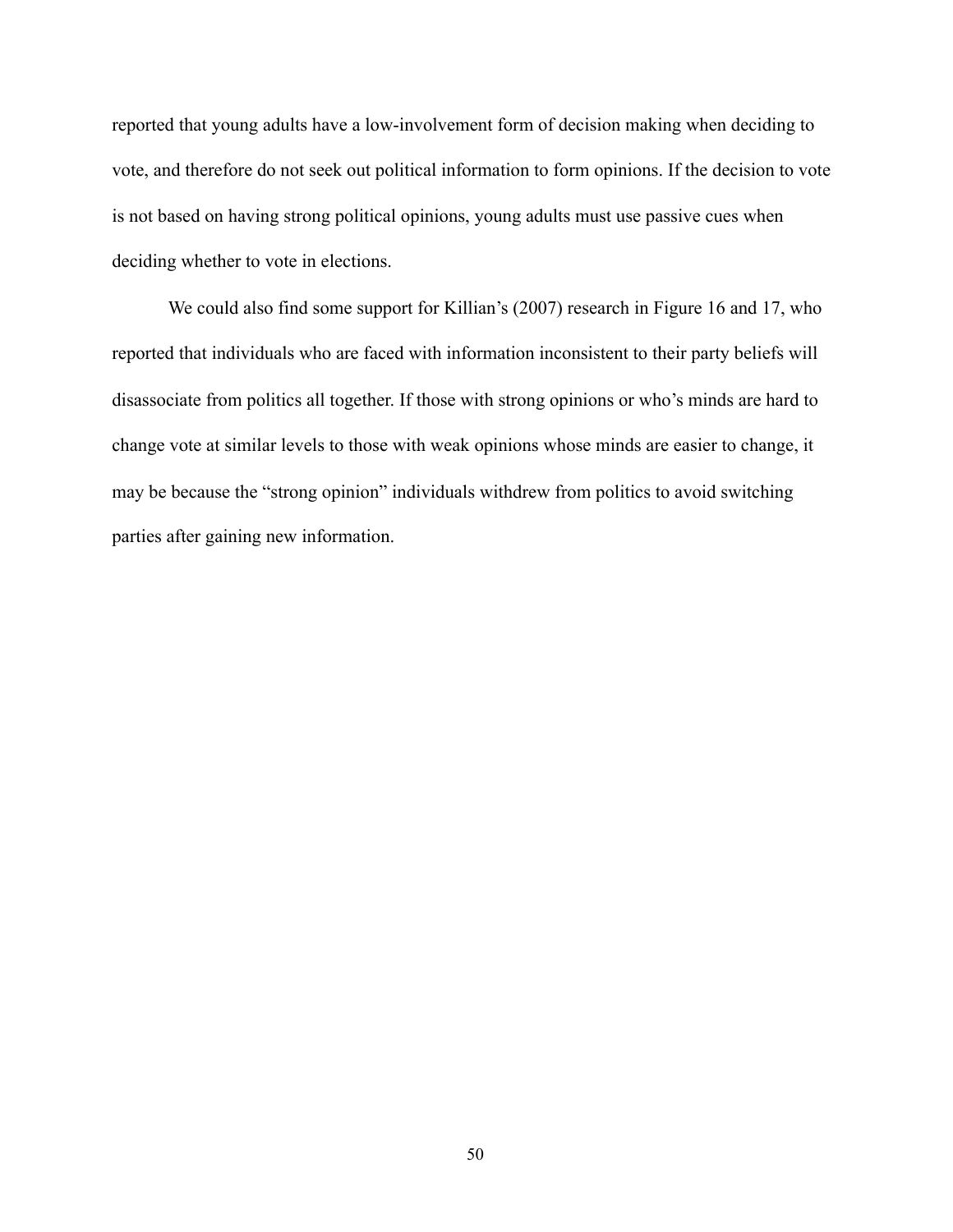

Source: Jennings, M. Kent, Gregory B. Markus, Richard G. Niemi, and Laura Stoker. Youth-Parent Socialization Panel Study, 1965-1997: Four Waves Combined. ICPSR04037-v1. Ann Arbor, MI: Inter-university Consortium for Political and Social Research [distributor], 2005-11-04.

 Figure 18 would support the idea that respondents who reported that their minds were hard to change likely withdrew from politics and therefore voted at lower levels than high school seniors who answered "depends." When comparing those who answered that they had strong opinions in high school and their party identification in future waves of the YPSS, we just see individuals strengthening their partisan alignment - indicated by both Democrat and Republican levels rising while Independent is lowered. This likely means that individuals are not switching from Republican to Democrat or vice versa, simply strengthening pre-existing partisan attitudes. The large percentage of "strong opinion" respondent's who report being independent may also provide some proof for Killian's (2007) theory that those with strong opinions disassociate from parties if faced with inconsistent information.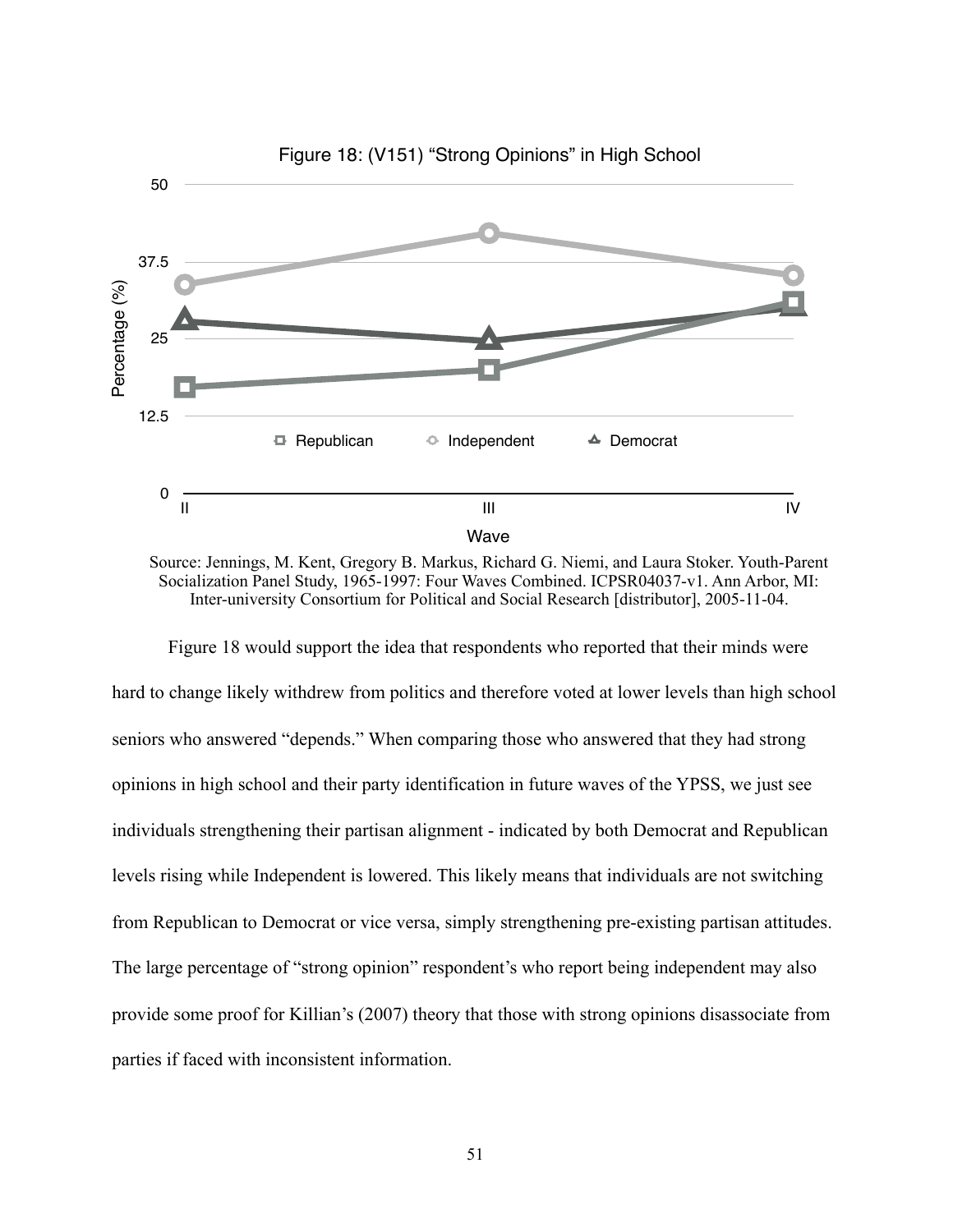

Source: Jennings, M. Kent, Gregory B. Markus, Richard G. Niemi, and Laura Stoker. Youth-Parent Socialization Panel Study, 1965-1997: Four Waves Combined. ICPSR04037-v1. Ann Arbor, MI: Inter-university Consortium for Political and Social Research [distributor], 2005-11-04.

 Perhaps the greatest attitudinal indicator of whether an individual votes in future elections is their self-confidence in high school. Figure 19 shows that when asked to rate their selfconfidence during the YPSS, those who had answered "high self-confidence" as seniors in high school were consistently and dramatically more likely to vote in future elections, even into 1996. The difference is largest during the first couple elections as an eligible voter, where those who reported having low self-confidence were much less likely to vote.

 This trend is likely because those with higher self-confidence are more confident that they will be able to successfully vote in their first election. As young adults voting in their first election there are many costs, and those with higher self-confidence are much more likely to think that they can easily face the costs in order to receive the benefits of voting. This is an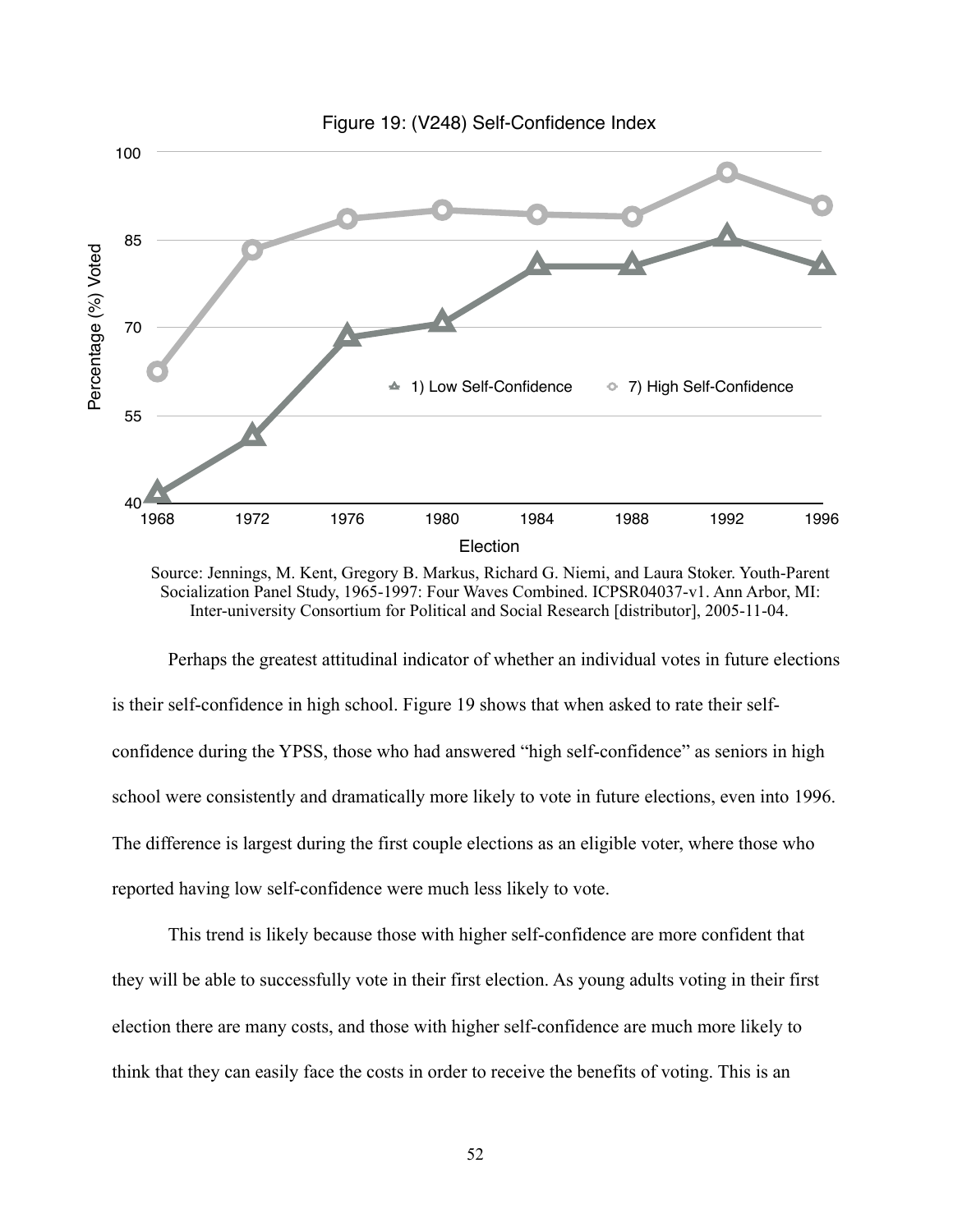important trait in determining future voting patterns, especially when considering previous research. Plutzer (2002) wrote that voting in the first election is important because it creates the habit of voting, and whether one votes in the previous election is the greatest determinant of whether they will vote in future elections. If those have are low self-confidence in high school do not vote in their first elections, this explains why this pattern persists so prominently into adulthood.



Figure 20: (V248) Respondents with "Low" Self-Confidence

Source: Jennings, M. Kent, Gregory B. Markus, Richard G. Niemi, and Laura Stoker. Youth-Parent Socialization Panel Study, 1965-1997: Four Waves Combined. ICPSR04037-v1. Ann Arbor, MI: Inter-university Consortium for Political and Social Research [distributor], 2005-11-04.

 A similar pattern appears in Figure 20 for those with low-self confidence and their strength of partisanship. Those who answered that they had low self-confidence in the first wave of the YPSS were much less likely to show a strong party identification in the later surveys given out as they aged. If young adults with low self-confidence are not sure they can register and vote,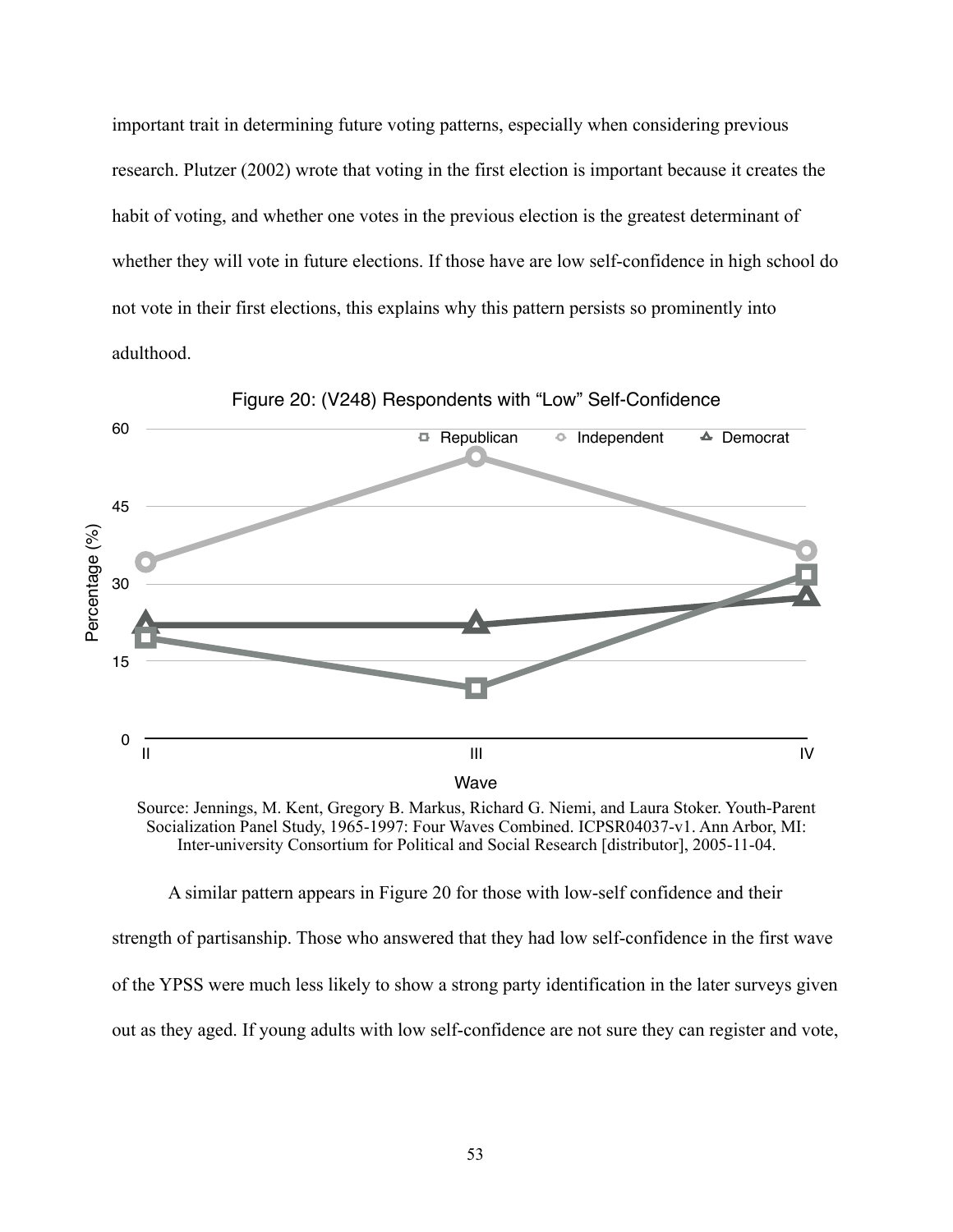it would follow that they would likely not be able to confidently identify with a certain political party.



Source: Jennings, M. Kent, Gregory B. Markus, Richard G. Niemi, and Laura Stoker. Youth-Parent Socialization Panel Study, 1965-1997: Four Waves Combined. ICPSR04037-v1. Ann Arbor, MI: Inter-university Consortium for Political and Social Research [distributor], 2005-11-04.

 Of young adults with low self-confidence who are able to join a political party, Figure 21 shows that they are much less likely to have a strong party identification. Those with low-self confidence who affiliate with a certain political party are much more likely to have a weak attachment, which probably explains why those with low self-confidence are less likely to vote. If respondents do not have a strong attachment to a party, they are less likely to have a stake in the election, and therefore less likely to vote in the election.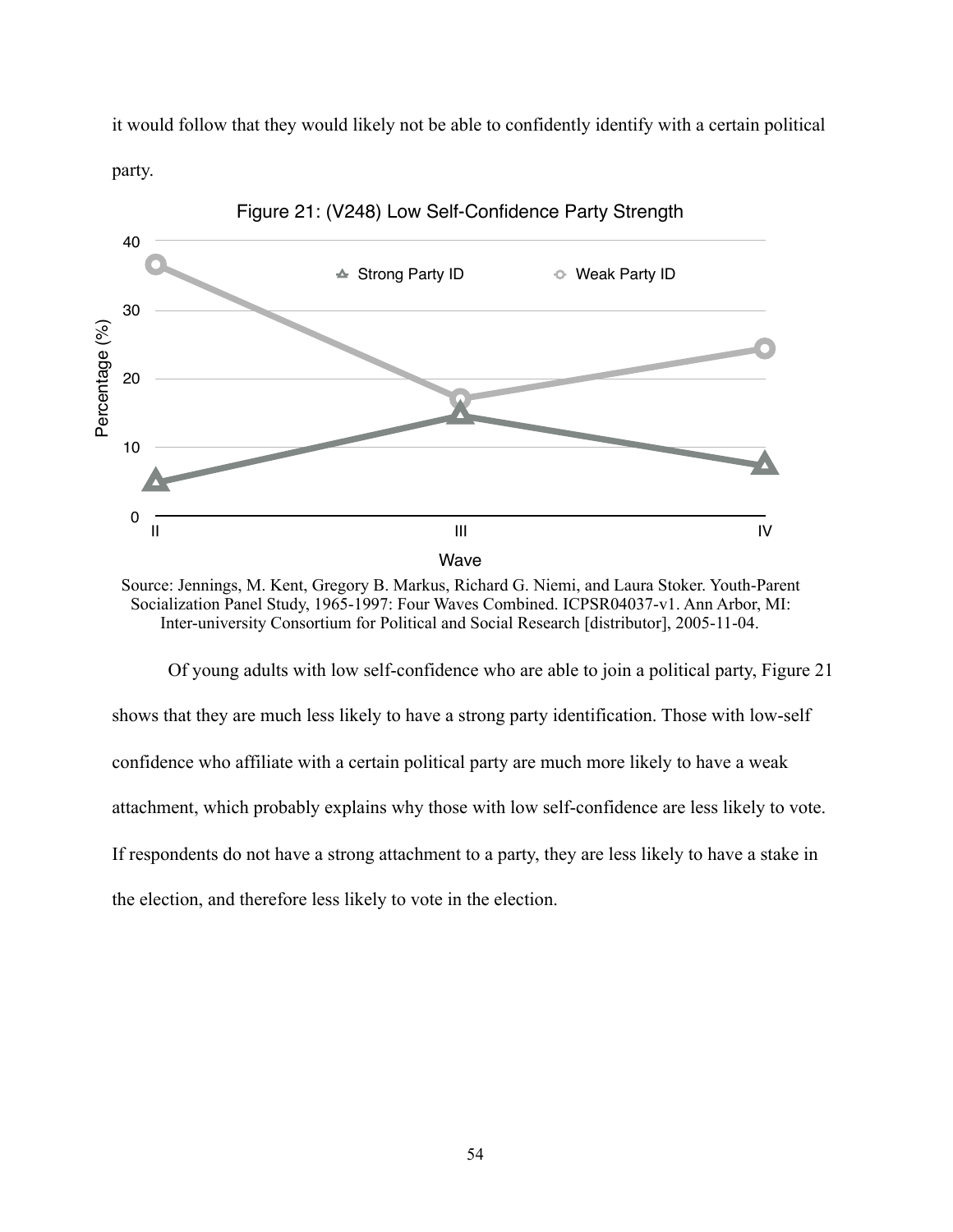If party identification and the likelihood of voting is determined by personality traits such as confidence, social trust, and strength of opinions, it is even more important to understand whether the partisan leaning chosen as a young adult persists into adulthood.



Figure 22: (V5400) Do you believe your basic political views have changed as you got older?

Source: Jennings, M. Kent, Gregory B. Markus, Richard G. Niemi, and Laura Stoker. Youth-Parent Socialization Panel Study, 1965-1997: Four Waves Combined. ICPSR04037-v1. Ann Arbor, MI: Inter-university Consortium for Political and Social Research [distributor], 2005-11-04.

 Figure 22 shows a question asked during Wave IV of the YPSS: whether the respondent feels that their political views have changed over the course of the waves. Supporting literature (Campbell et al. 1960), a very small percentage of those surveyed answered that their views changed "a great deal." This likely means that respondents rarely switched parties completely from Republican to Democrat, and instead strengthened or weakened their pre-existing opinions that were formed as young adults.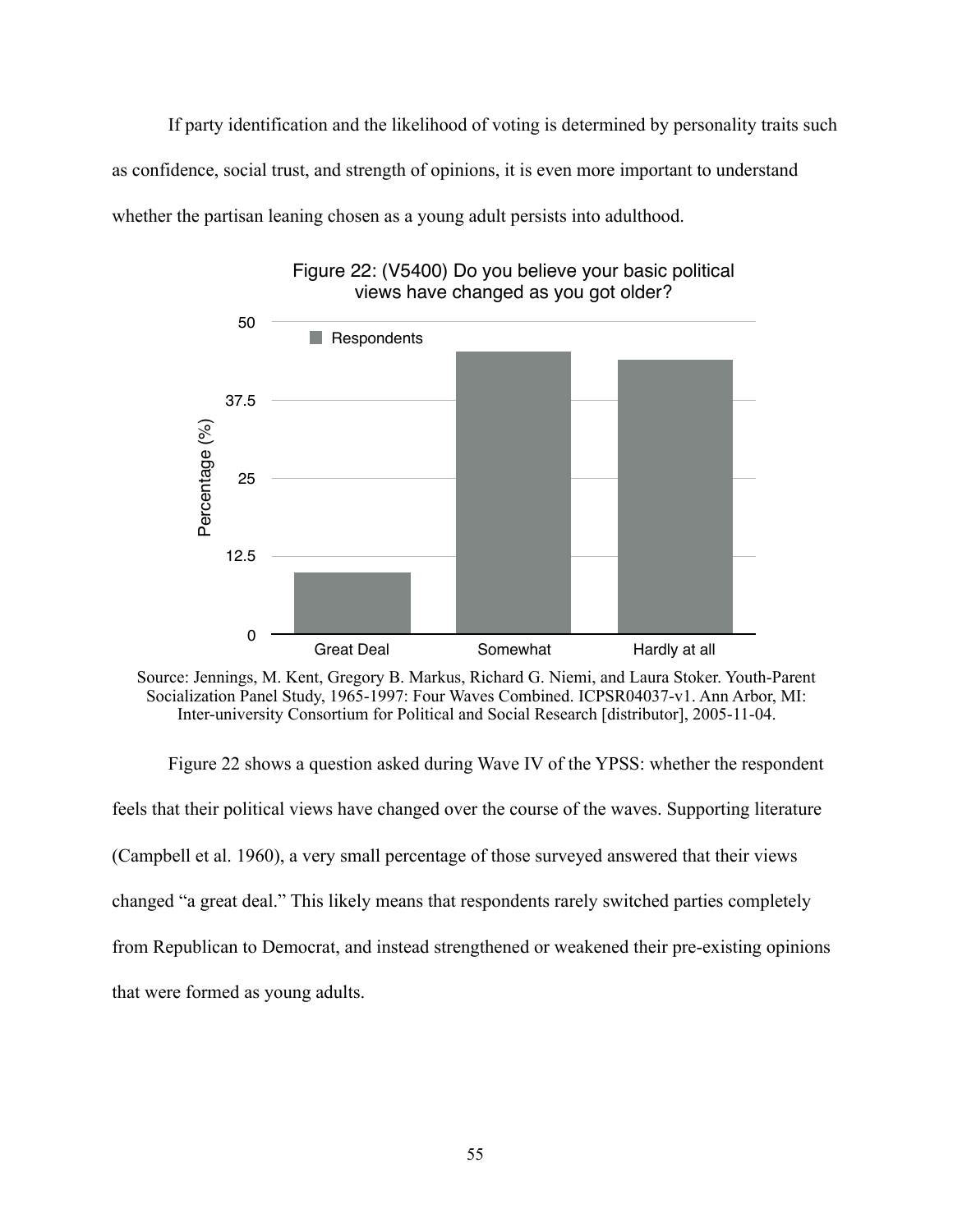## **Data IV: Non-Traditional Participation**

 Previous literature has reported that although young adults do not participate frequently in traditional politics such as voting or joining a political party, non-traditional forms of participation are gaining popularity for young adults more than other generations (Niemi and Klingler 2012). These explanations claim that the recent and rapid decline in traditional participation is accompanied by a steep rise in non-traditional politics such as online discussion and informal meetings.



Figure 23: (VCF0718) Attended Political Meetings or Rallies

CUMULATIVE DATA FILE [dataset]. Stanford University and the University of Michigan [producers and distributors], 2015.

 The ANES data in Figure 23 depicts no perceptible rise over time for 18-24 year olds non-traditional political participation in the form of attending political meetings or rallies. Compared to older generations, young adults were no more or less likely to attend a meeting or rally, and the likelihood of attending such gatherings fluctuated frequently for all generations.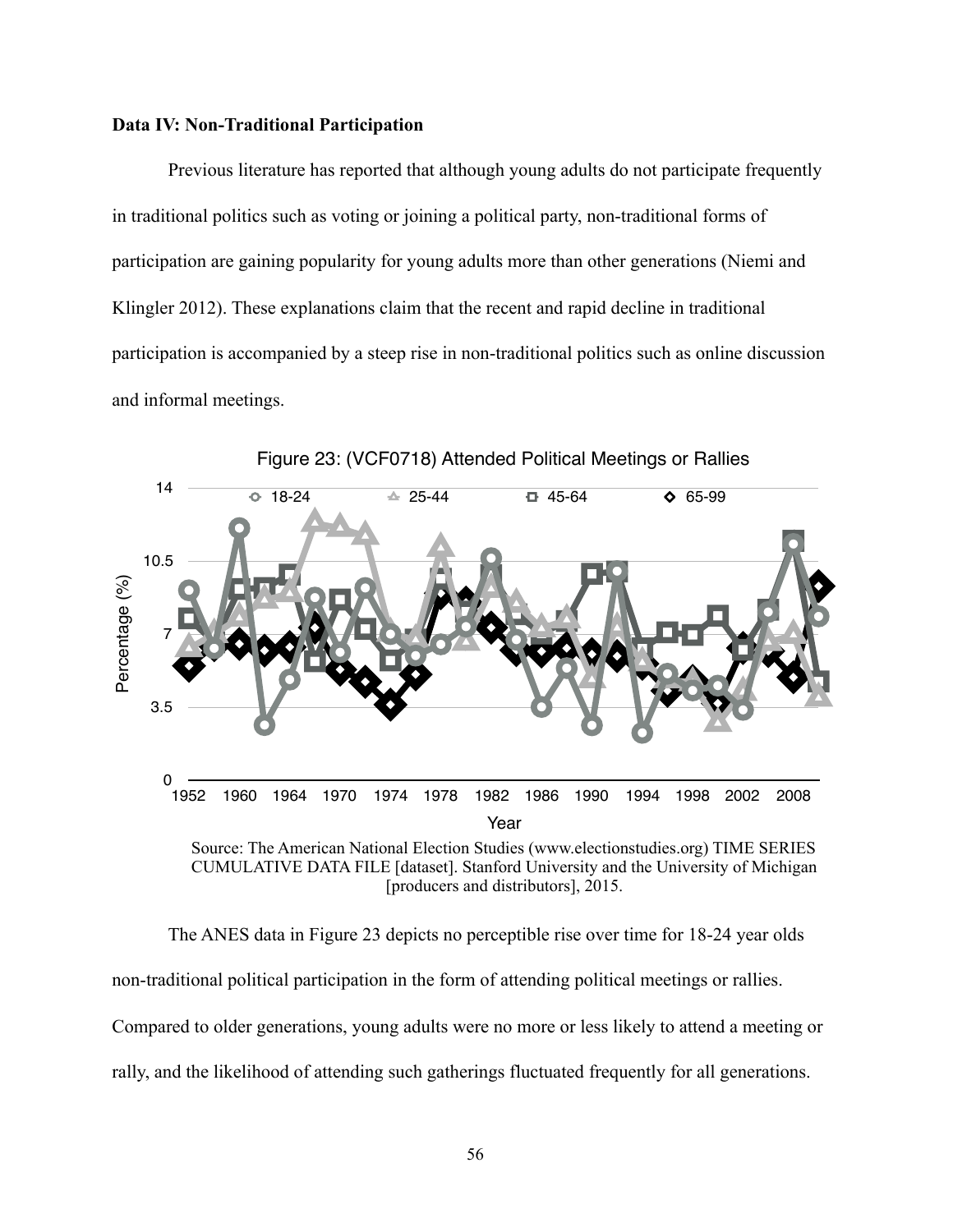This would suggest that the theory reported by Niemi and Klingler (2012) that traditional participation is being replaced with non-traditional participation is not necessarily true, at least in terms of political gatherings for young adults ages 18-24.





buttons or stickers at similar levels than other generations. If young adults are still interested in

politics but do not have the motivation to go out and vote, one would think that wearing a button

or sticker would be the easiest and impermanent way to express that, but 18-24 are not

participating in this way.

Figure 24 looks at an even more informal form of traditional participation, wearing a candidate button or sticker during an election season. Once again, young adults 18-24 were no more or less likely to participate in this non-traditional form of politics, and consistently wore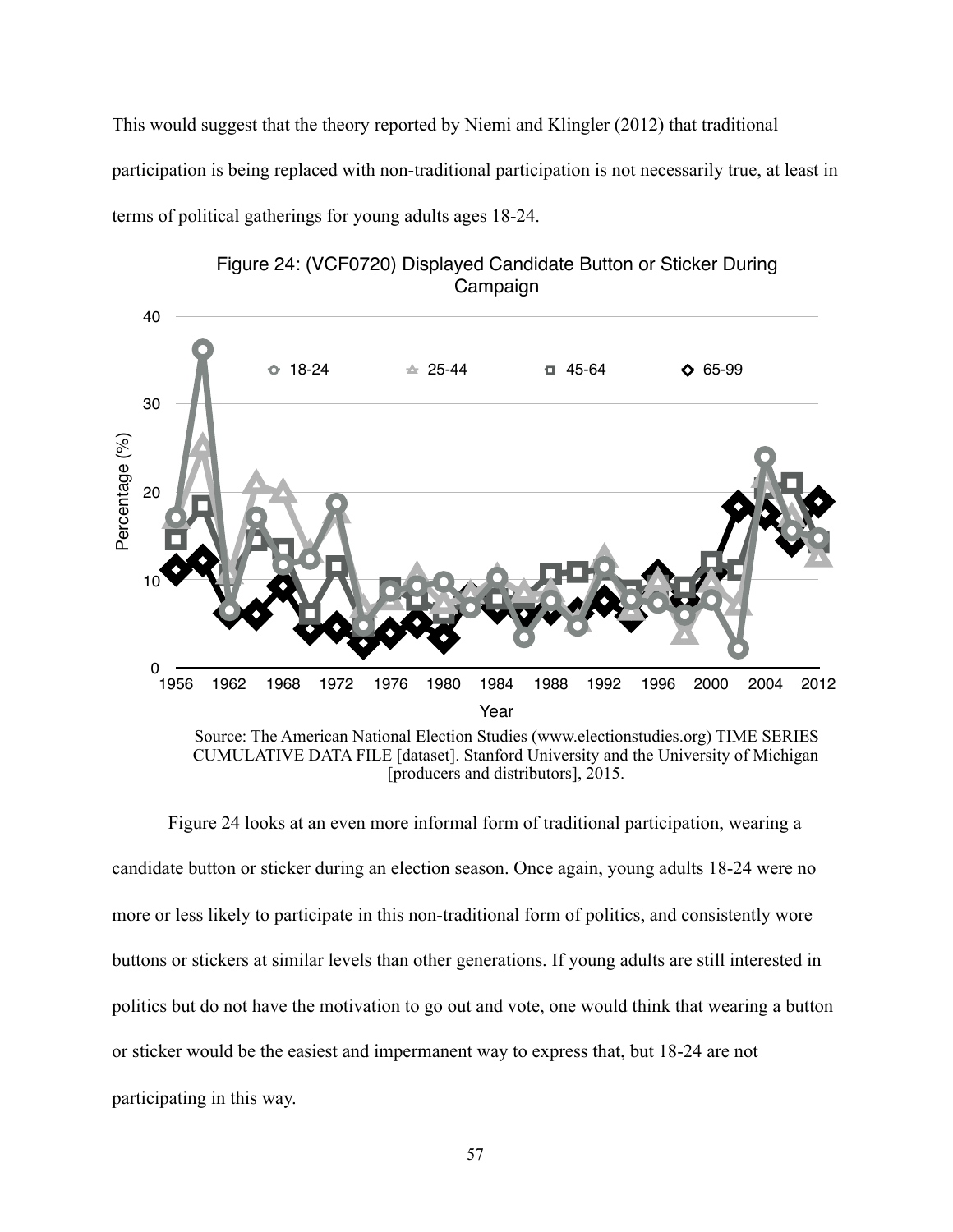The interesting piece about both Figure 23 and 24 is not necessarily that young adults are not participating at higher levels in these non-traditional forms, but that there is no large difference between generations. With young adults much less likely to vote and join a political party, it would follow that young adults would be unlikely to attend a campaign rally or wear a political sticker - considering said rallies and stickers usually encourage voting or supporting a party. Despite their low voting rates and low partisanship compared to other age cohorts, young adults continue to attend campaign meetings and wear tickets at comparable levels to other generations. This may suggest that there is a portion of the young adult population who do not vote or join parties, but continue to support candidates or issues, which could indicate that these respondents could begin voting eventually. On the other hand, this can mean that older generations who vote are not interested in these informal ways to participate, while many young adults who vote are.

 When considering whether the ANES supports previous literature, Figure 23 and 23 may suggest that young adults are more interested in non-traditional participation than older generations, despite their comparable levels when responding to whether they attend meetings or wear campaign stickers and buttons.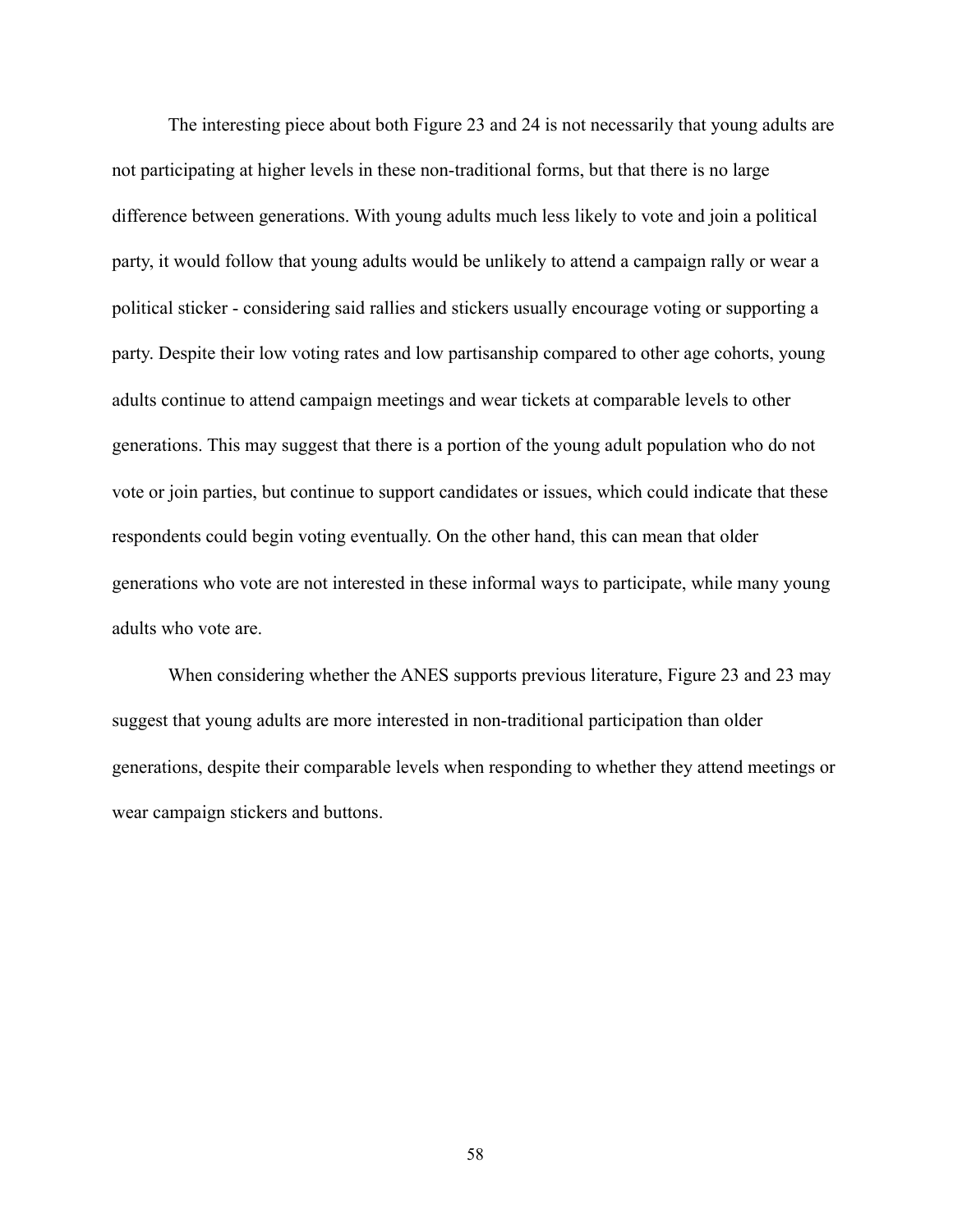

Source: The American National Election Studies [\(www.electionstudies.org\)](http://www.electionstudies.org) TIME SERIES CUMULATIVE DATA FILE [dataset]. Stanford University and the University of Michigan [producers and distributors], 2015.

 Other research has suggested that young adults tendency towards non-traditional participation is almost entirely occurring online. With the rise of the Internet, the ANES began asking Internet-related questions in 1996 but have not asked the question since 2004; Figure 25 shows that young adults 18-24 were more likely than any other generation to read election information on the Internet, though their levels are comparable to middle-aged generations. These data are also important when taking into account young adults low voting and party levels. Figure 25 suggests that although young adults do not participate in politics in a traditional way, they still continue to read election information online. This suggests that 18-24 year olds are not completely withdrawn from politics, and still seek out information related to elections as often if not more - than other generations.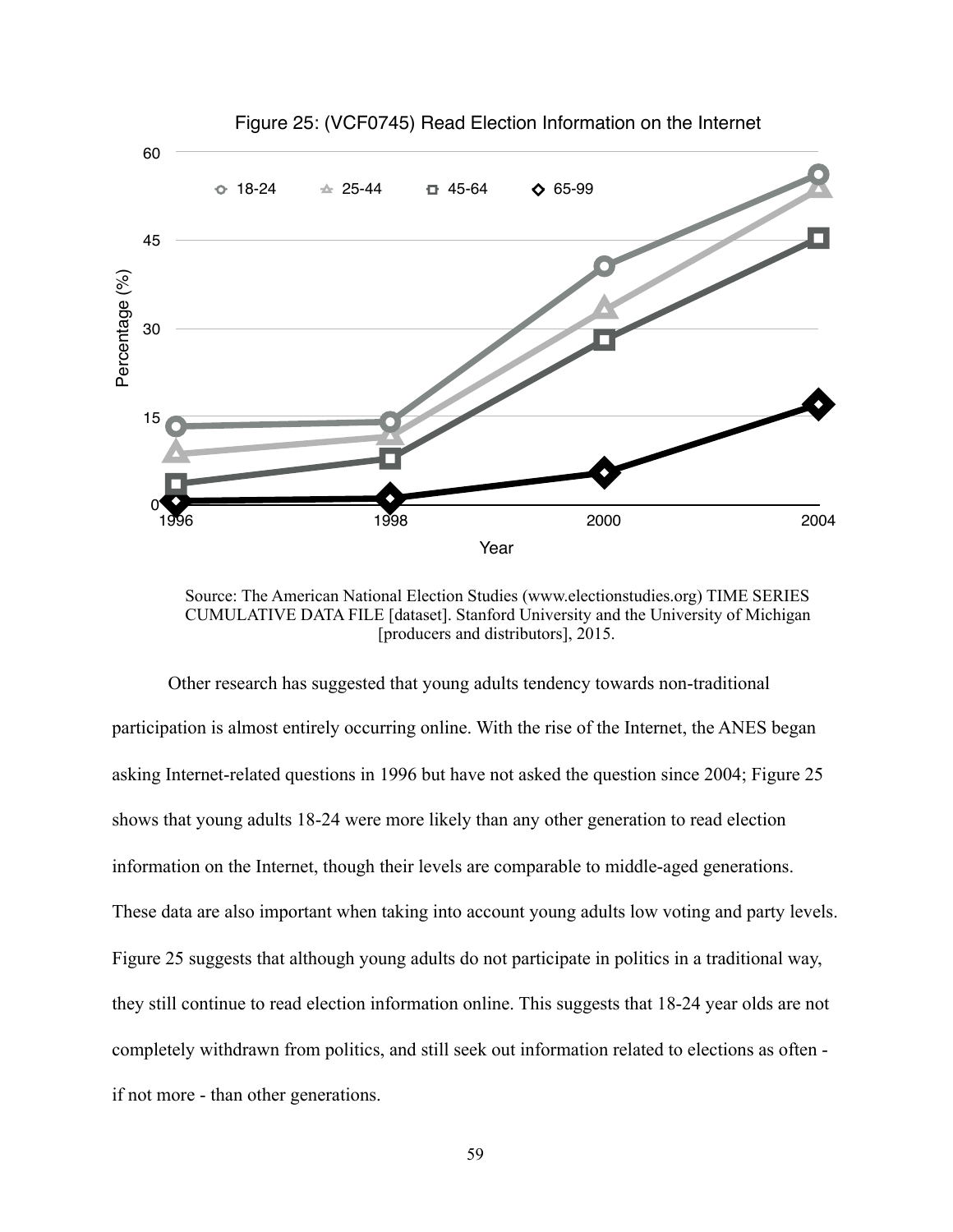This may indicate different trends for young adults. First, the high rate of reading election information online could simply be a side effect of young adults being on the Internet frequently, as social media makes political information hard to avoid entirely. On the other hand, Figure 25 could be indicative that young adults are not seeing anything online that would motivate them to participate in a traditional manner. If almost 60% of 18-24 year olds are reading political information but continue not to vote, this would mean that the election information they are reading does not encourage them to vote or join a political party. The reading of political information paired with a persistent refusal to vote or join a political party could be yet another indicator of an attitudinal interference for young adults. Perhaps young adults who have low social trust and a negative world outlook are paying attention to the information which supports this negative view. This would support decision-making research done by Wolak (2009) which reports that young adults seek out information that supports their pre-existing beliefs. If the majority of young adults have a negative world outlook, believe politics are too complicated, or have low social trust, this may be the only election information they retain on the Internet so their non-participation becomes a self-fulfilling prophecy.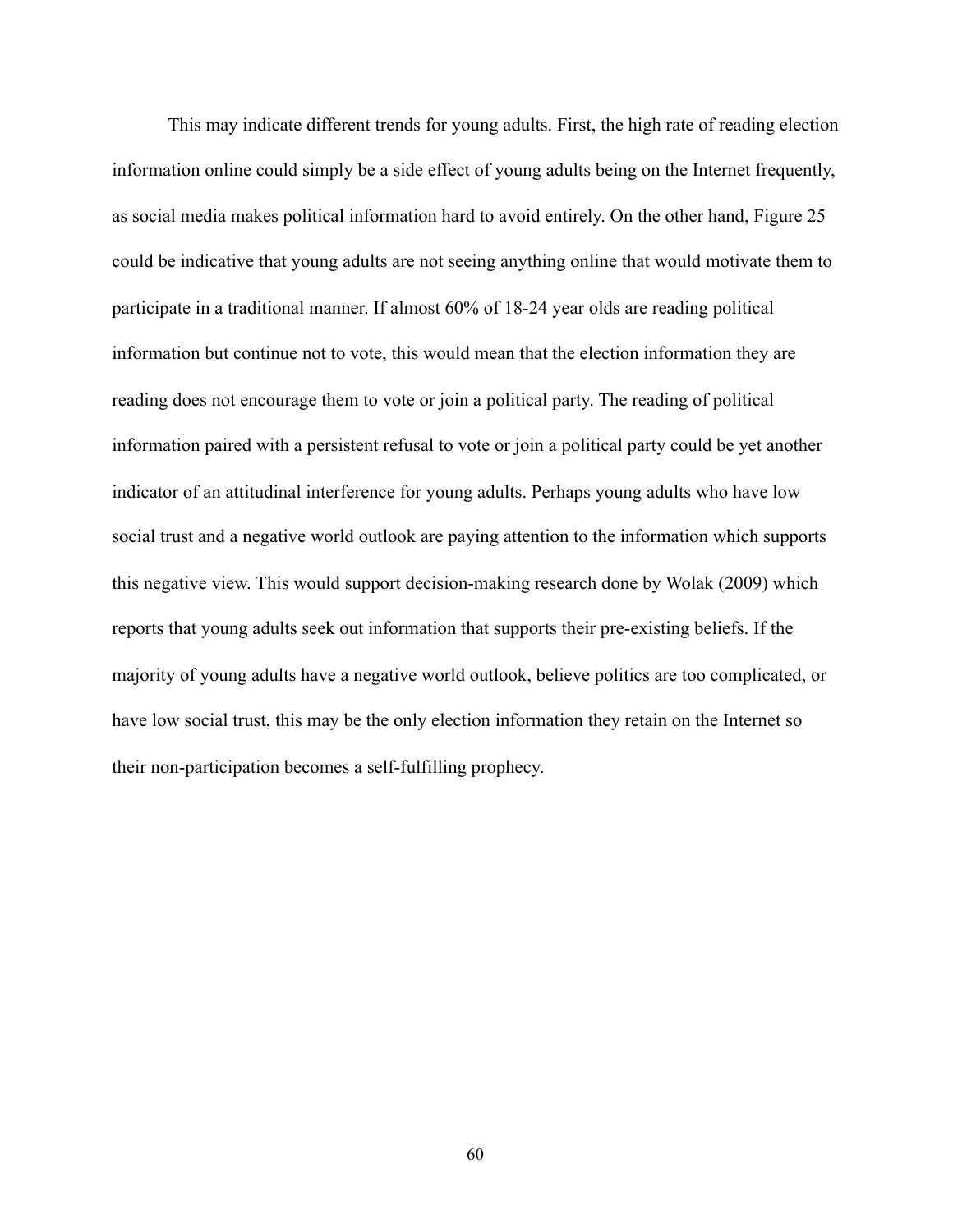

Source: Jennings, M. Kent, Gregory B. Markus, Richard G. Niemi, and Laura Stoker. Youth-Parent Socialization Panel Study, 1965-1997: Four Waves Combined. ICPSR04037-v1. Ann Arbor, MI: Inter-university Consortium for Political and Social Research [distributor], 2005-11-04.



Source: Jennings, M. Kent, Gregory B. Markus, Richard G. Niemi, and Laura Stoker. Youth-Parent Socialization Panel Study, 1965-1997: Four Waves Combined. ICPSR04037-v1. Ann Arbor, MI: Inter-university Consortium for Political and Social Research [distributor], 2005-11-04.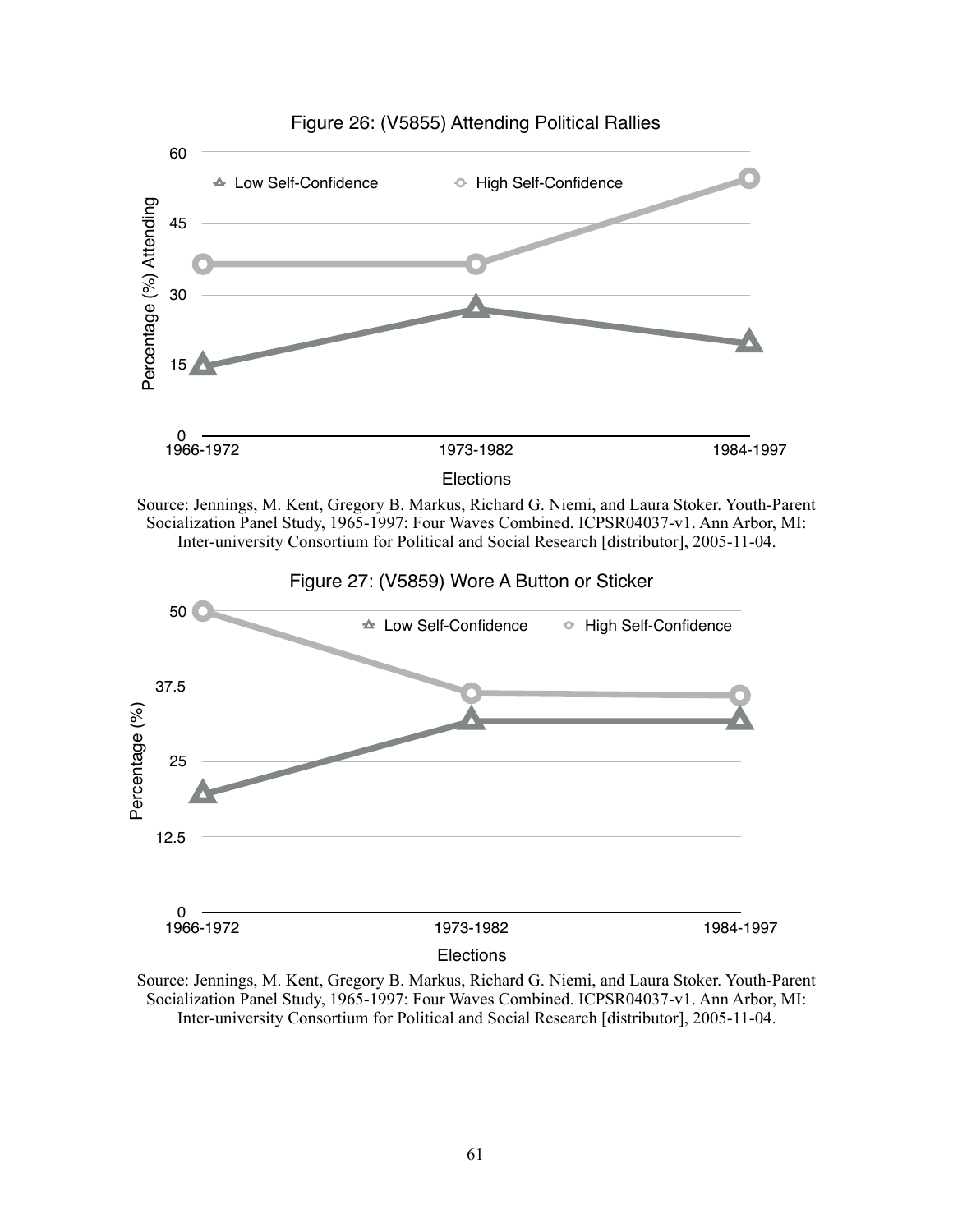The YPSS data continues to show that certain personality traits act as a mediating factor between a young adults likelihood to participate in a non-traditional way, as well as traditional. Figure 26 shows that individuals who reported having low self-confidence in high school were much less likely to attend a political rally than those with high levels of self-confidence. This would likely be because getting information about a rally and getting themselves there to attend it requires some level of confidence and comfortableness with new environments. For something that requires almost no effort, it is a bit more surprising to see a relationship between wearing a sticker and self confidence. Figure 27 shows that individuals with low self-confidence in high school were less likely to wear a campaign button or sticker during an election season, and those with high self-confidence were more likely to participate in this non-traditional political participation. The difference between these groups and whether they wore a sticker is most apparent during the first elections as eligible voters. This likely means that individuals with low self-confidence may not feel comfortable outwardly supporting a candidate or party by wearing a sticker, while those with high self-confidence are willing to publicly share their opinions.

 Figure 26 and 27 would indicate that attitudinal traits do not only affect traditional forms of political participation, but non-traditional as well. These figures also suggest that the personality trait of self-confidence is an important trait that persists into adulthood. Respondents who had low self-confidence as a senior in high school in 1965 continued to be unlikely to attend a rally or wear a sticker as far as the election of 1996.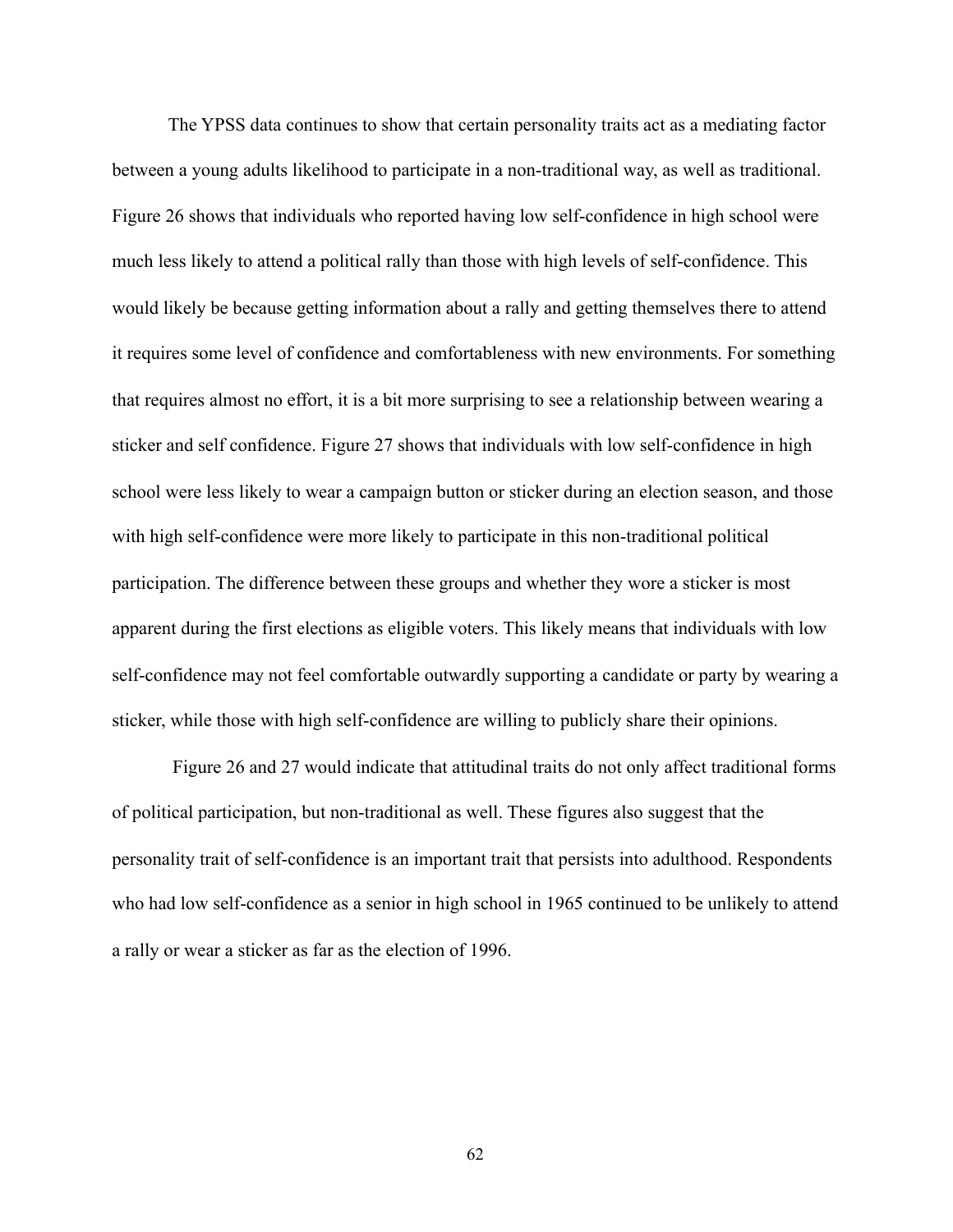

Source: Jennings, M. Kent, Gregory B. Markus, Richard G. Niemi, and Laura Stoker. Youth-Parent Socialization Panel Study, 1965-1997: Four Waves Combined. ICPSR04037-v1. Ann Arbor, MI: Inter-university Consortium for Political and Social Research [distributor], 2005-11-04.



Source: Jennings, M. Kent, Gregory B. Markus, Richard G. Niemi, and Laura Stoker. Youth-Parent Socialization Panel Study, 1965-1997: Four Waves Combined. ICPSR04037-v1. Ann Arbor, MI: Inter-university Consortium for Political and Social Research [distributor], 2005-11-04.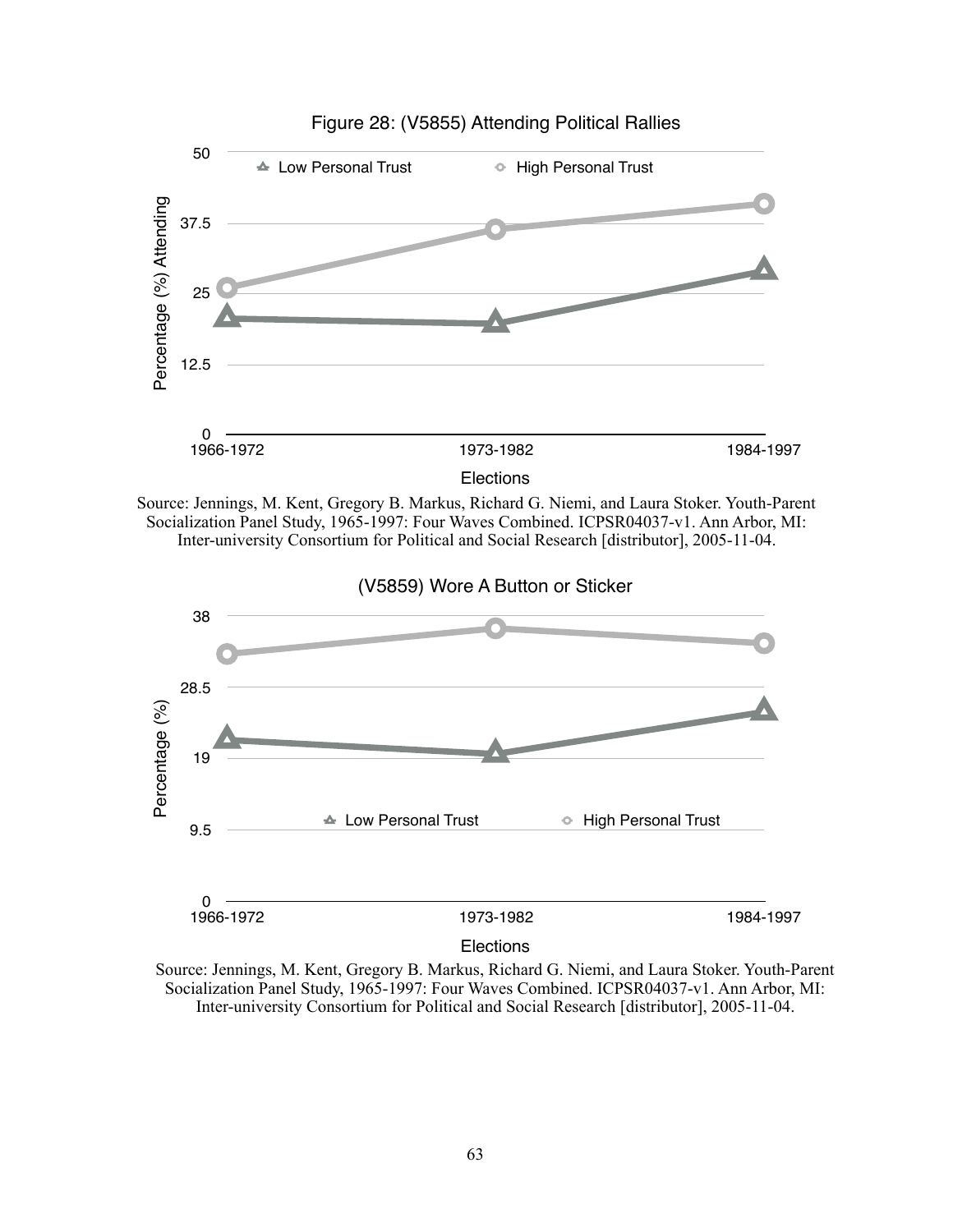Personal trust, another indicator of whether young adults were likely to vote or join a political party, also appears to be an indicator for non-traditional participation. Figure 28 shows that individuals who had low levels of personal trust in high school were less likely attend a political rally than those who reported having high levels of personal trust.Figure 29 shows a similar trend, respondents who had low personal trust as a high school senior were less likely to wear a button or sticker supporting a party or candidate. If personal trust does indeed affect political trust, the same factors that were responsible for the lack of voting and partisanship may also be the reason why young adults do not attend rallies or wear campaign stickers. If 18-24 year olds do not trust politicians the same way they do not trust others around them, then they are probably not likely to attend a rally or wear paraphernalia supporting candidates or parties.

 According to the ANES, young adults do seem to show more interest in non-traditional participation than what one would expect based of their traditional participation patterns. Although 18-24 participate non-traditionally at comparable levels to older generations, nontraditional participation is perhaps the only form of activity where young adults are involved at similar rates as older age cohorts. The YPSS data is similarly important because it shows that the same personality traits affect non-traditional participation as they do for traditional participation, far into adulthood.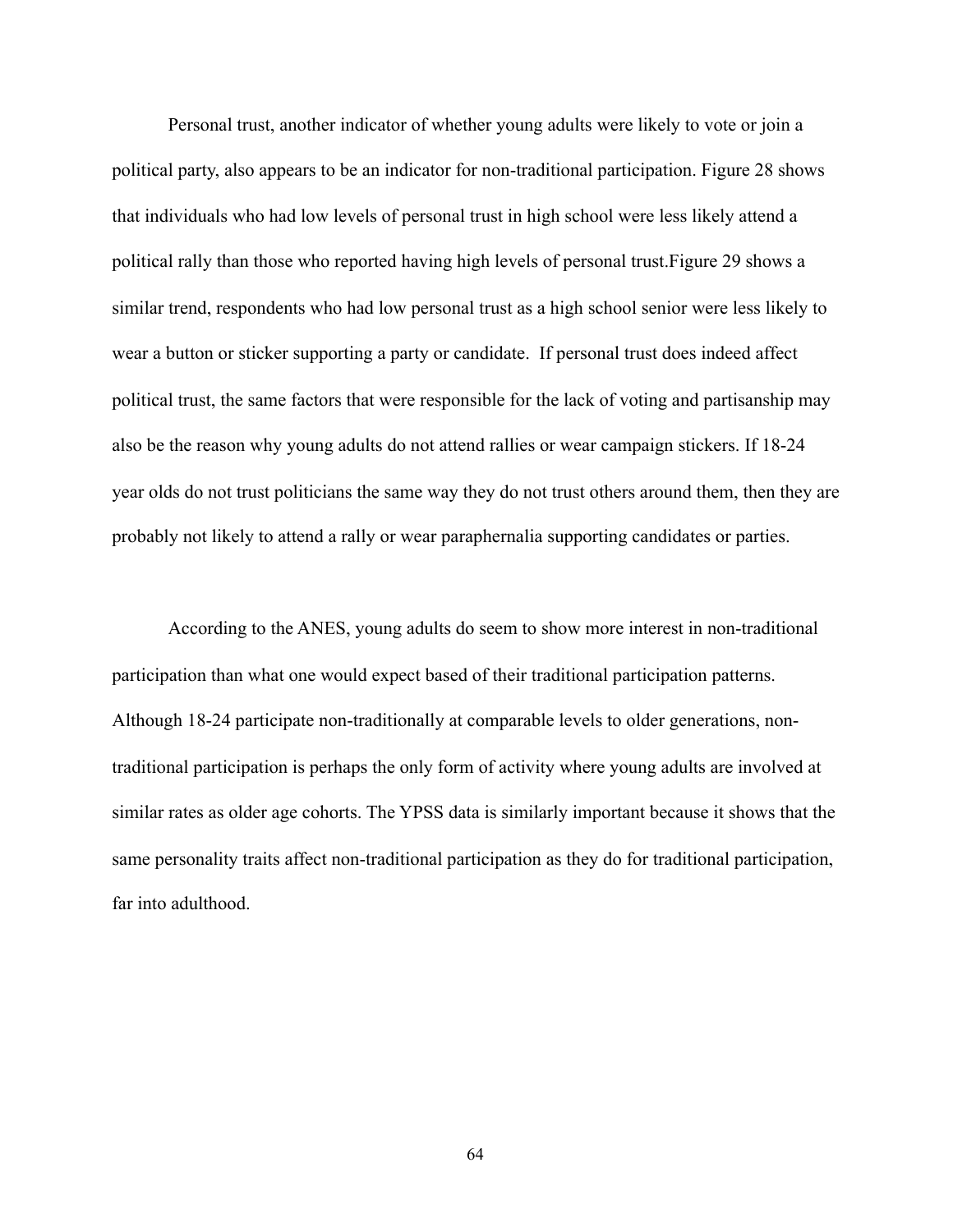The data from the American National Election Studies confirmed multiple trends reported in previous literature. There is no doubt that young adults are continually the least involved sect of voters compared to older generations, and an increasing amount of young adults do not associate with either political party. Compared to older generations, young adults are more likely to report being independent or apolitical. The young adults who do decide to associate with a political party rarely have a strong attachment to said party, and instead are likely to answer that they are a "weak" or "leaning" partisan. This makes those aged 18-24 less likely to participate in traditional politics than any other group of voters. The reasons for this have varied in previous literature, but there are trends in non-participating young adults that would suggest personality and attitudinal factors play a large role in the decision to participate traditionally in politics.

 Young adults do not have much real-world experience. By the age of 18, most young adults have still not moved out of their parents homes, have only been exposed to ideas and people in the place they grew up in, and have no idea what their future will truly hold. Without young adults knowing their future socio-economic status, social class, or where they will live, it seems unlikely that a young adult will be able to confidently cast a vote or join a political party. This is an interesting dilemma for political parties, who are attempting to sway young voters to their side by appealing to certain issues that young adults likely to not have strong opinions on so far because of this lack of life experience. Because those aged 18-24 do not know what their future will hold or the experience to make an educated vote decision, their decision-making process must be low-involvement.

 Previous authors have assumed that this lack of life experience would result in young adults mimicking the voting patterns and partisanship of their parents and peers, in lieu of their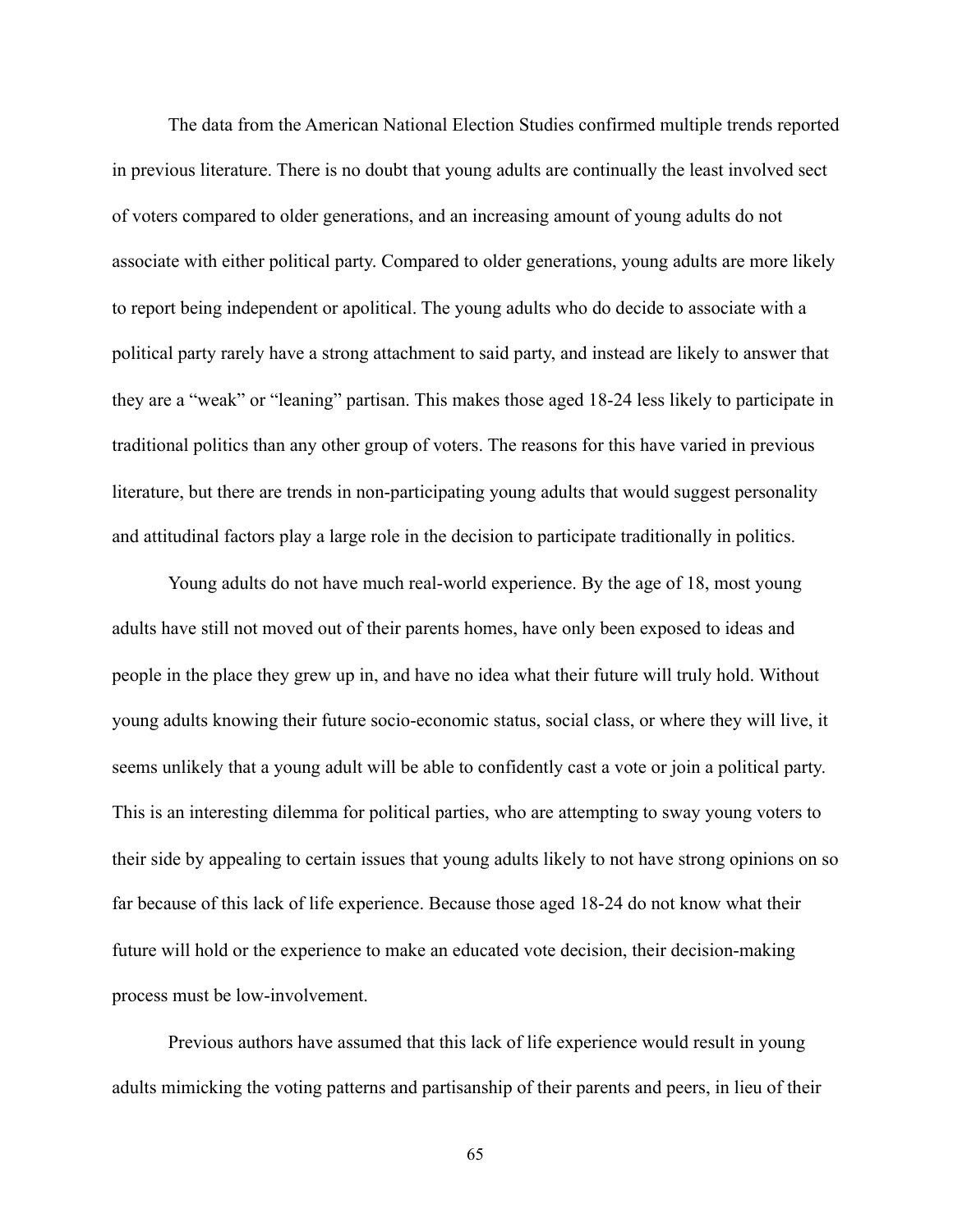own (Lewis-Beck 2008). The results found here agree with the foundation of this argument, which is that young adults do not have much experience to make a decision, and therefore substitute something else. Social trust is likely substituted during the first decision to vote, as a placeholder until young adults are able to determine whether they trust the government and politicians. Since young adults likely do not have much experience with government officials, they instead decide whether candidates and parties can be trusted by using their general social trust.

 Both the ANES and the YPSS supported the conclusion that trust in government has barely any effect on whether an individual is likely to cast a vote. Instead, a young adults' social trust and identity play a large role in their decisions when it comes to politics. Those who did not trust those around them are much less likely to vote in an election or join any political party, suggesting that a negative world view deters young adults from participating. This makes sense, as a negative world outlook would permeate all aspects of a young adults life including politics. Whether young adults mean to or not, if they do not trust those around them, they likely are not going to trust politicians either.

 Self-confidence had a sizable effect on participation as well, young adults with low selfconfidence were significantly less likely to participate by joining a party or voting in an election. This makes sense when considering the many costs that go into deciding to vote for the first time as a young adult. In order to vote, a young adult must figure out how to register, decide which political party to join, and get themselves to the polls to vote. Previous literature has reported that all of these things are much easier when you have friends or family encouraging you to do so (Kiousis & McDevitt 2008). If you have friends that are all registering to vote, or family that is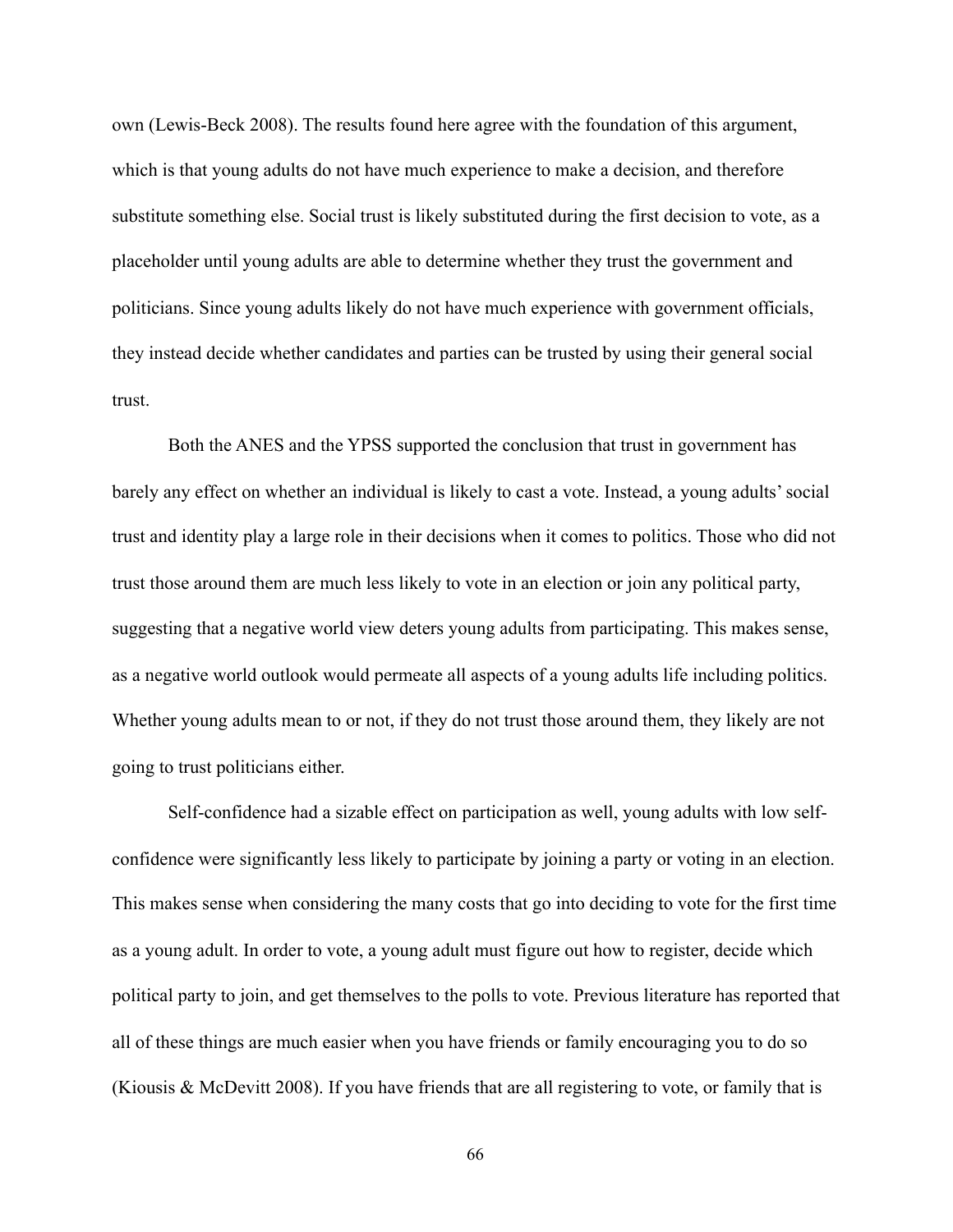discussing which party to side with, the decision to participate in politics is a simple one in order to fit in with those around you. If young adults have low self-confidence, they likely would not feel comfortable discussing politics with individuals and would not have strong and steadfast opinions about parties or candidates. Therefore, the costs of voting are likely heightened for those with low self-confidence. Since those with stronger opinions and partisanship are more likely to vote (Quintelier 2007), unconfident young adults are unlikely to have these strong ties and feel determined to have their voice heard in an election.

 The Youth Parent Socialization Survey supported the view that social trust and selfconfidence and their effect on participation remains persistent into adulthood. Regardless of whether an individual goes through life cycle changes or their personality evolves, an individuals decision to participate or not as a senior in high school seems to be a nearly permanent decision. For those who are not confident or not trustworthy in high school, the trends of non-participation or non-partisanship remained well into adulthood. This is most likely because, like other activities, voting is a habit (Plutzer 2008), and if 18-24 year olds are not voting they are not forming a habit. If a young adult does not vote in their first election, it becomes increasingly hard to motivate themselves to vote in future elections, and this is especially true of they do not belong to a political party that is encouraging participation.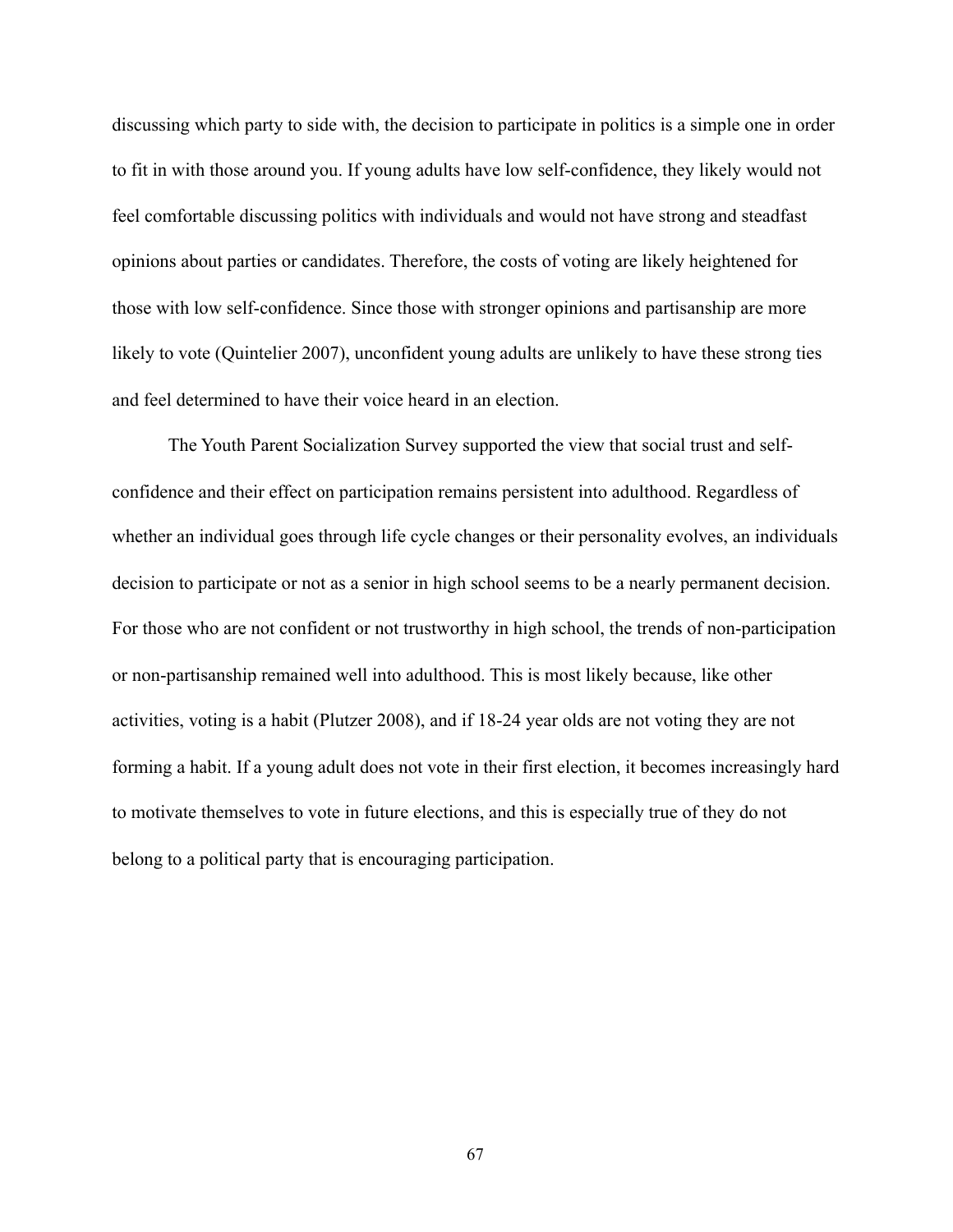## **Chapter 4: Conclusion**

 The data from the American National Election Studies and the Youth Parent Socialization Study confirm that vote choice in young adults may have little to do with issues, and more to do with young adults' personalities and attitudes when they are making decisions. While certain issues and candidates may encourage young adults to get involved in politics, their personalities and outlook appear to be a mediating factor in determining whether issues or candidates are effective in motivating 18-24 year olds to vote in their first elections. Young adults are becoming consistently less likely to participate in elections as the years go on with the exception of the election of 2008, which may indicate a general attitudinal trend in children and young adults today. If self-confidence and social trust are large indicators of whether individuals will vote, the lack of voting may mean a decline in confidence and trust on a national level.

 A potential increase in negative world views by those aged 18-24 could be assisted by many factors that are affecting young adults specifically. The rise of the Internet and social media, and increasingly polarized news stations could be one large factor (Mitchell et al. 2014). The Internet can both help or hinder political discussions for young adults. For individuals with low self-confidence who are not sure about their stance on politics, they may see the constant arguing and negative articles on social media and simply withdraw from politics all together. The 24 hour news cycle may contribute to this as well, as young adults' world views may become even more negative after watching news outlets where parties and candidates are almost always putting each other down and arguing. This constant exposure to political information that is often negative would explain why young adults are more likely than any other generation to believe

68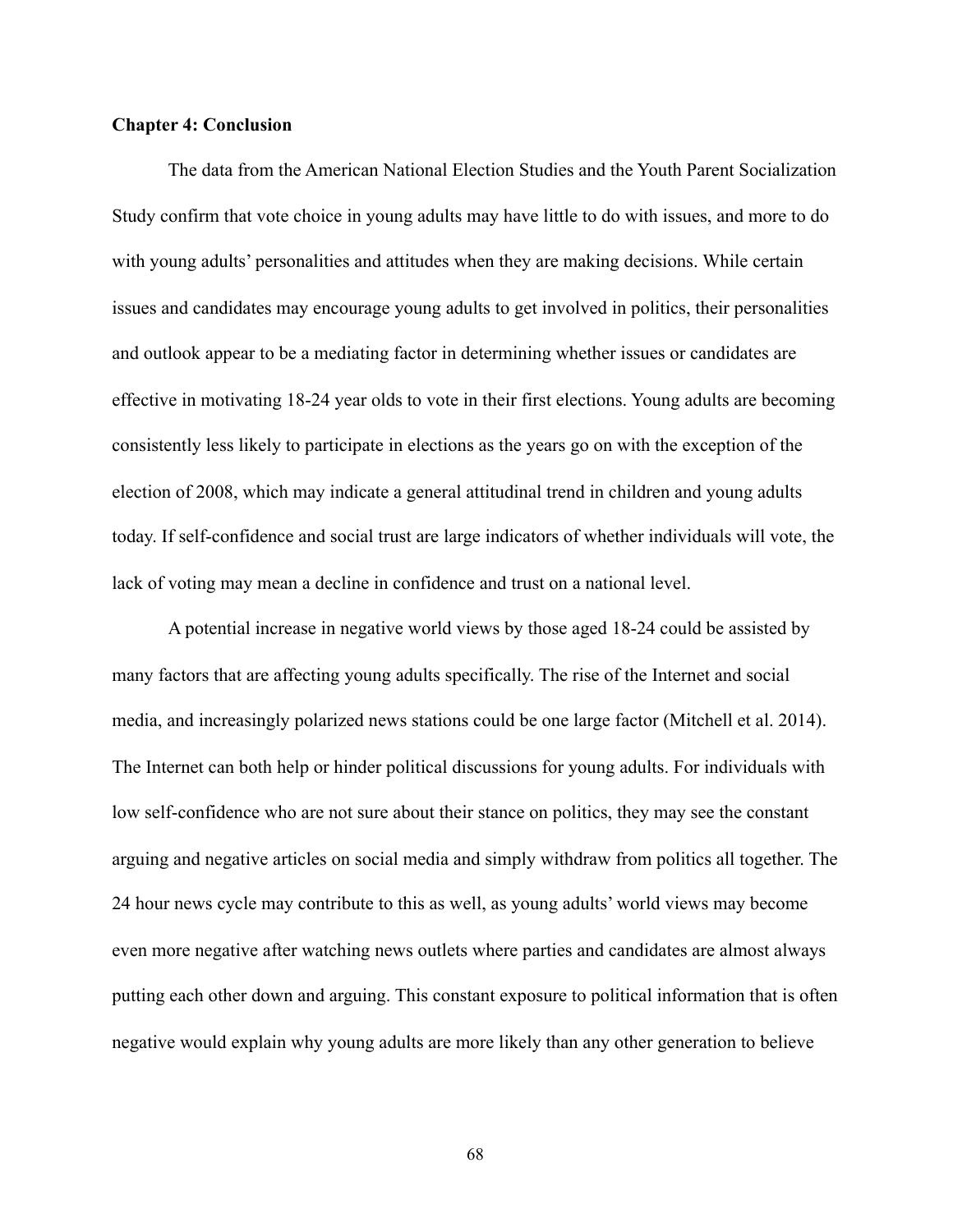that politics are too complicated, and to report that they do not care about the results of an election.

 Another factor that may exacerbate the trend in young adults not participating would be the increasing length of the time one considers themselves a "young adult." As mentioned earlier, young adults may not feel comfortable joining a political party or voting in an election until they have a better idea of their social and economic class in the future. This means most young adults are not strong partisans until they have issues that they can confidently pick a side on. With exceedingly high amounts of children going onto higher education such as college and grad school, young adults are taking longer to become educated, acquire jobs, and become financially independent from their parents (Cohen 2010). If individuals are 24 and still on their parents insurance, just finishing up higher education, and have not even begun to search for a career, even the highest age this thesis looked at may rarely consider themselves an "adult." As adulthood is becoming farther away for 18-24 year olds, it would make sense that young adults have record low voting rates. In earlier decades, an a young adult may finish high school and immediately begin a career, move out on their own, and be married within the ages of 18-24, which could explain why young adults tended to vote at higher rates historically than they do now (Arnett 2001). Because young adults today rarely know what their future will hold, it would make sense that they would wait to vote or join a political party until they are more settled.

 The analyses of this study have demonstrated that these personality traits and attitudinal trends have implications on young adults and their political participation. As social media and television are unavoidable in today's society, and an increasing number of individuals need to go onto higher education in order to qualify for jobs (Bidwell 2014), these trends do not appear to

69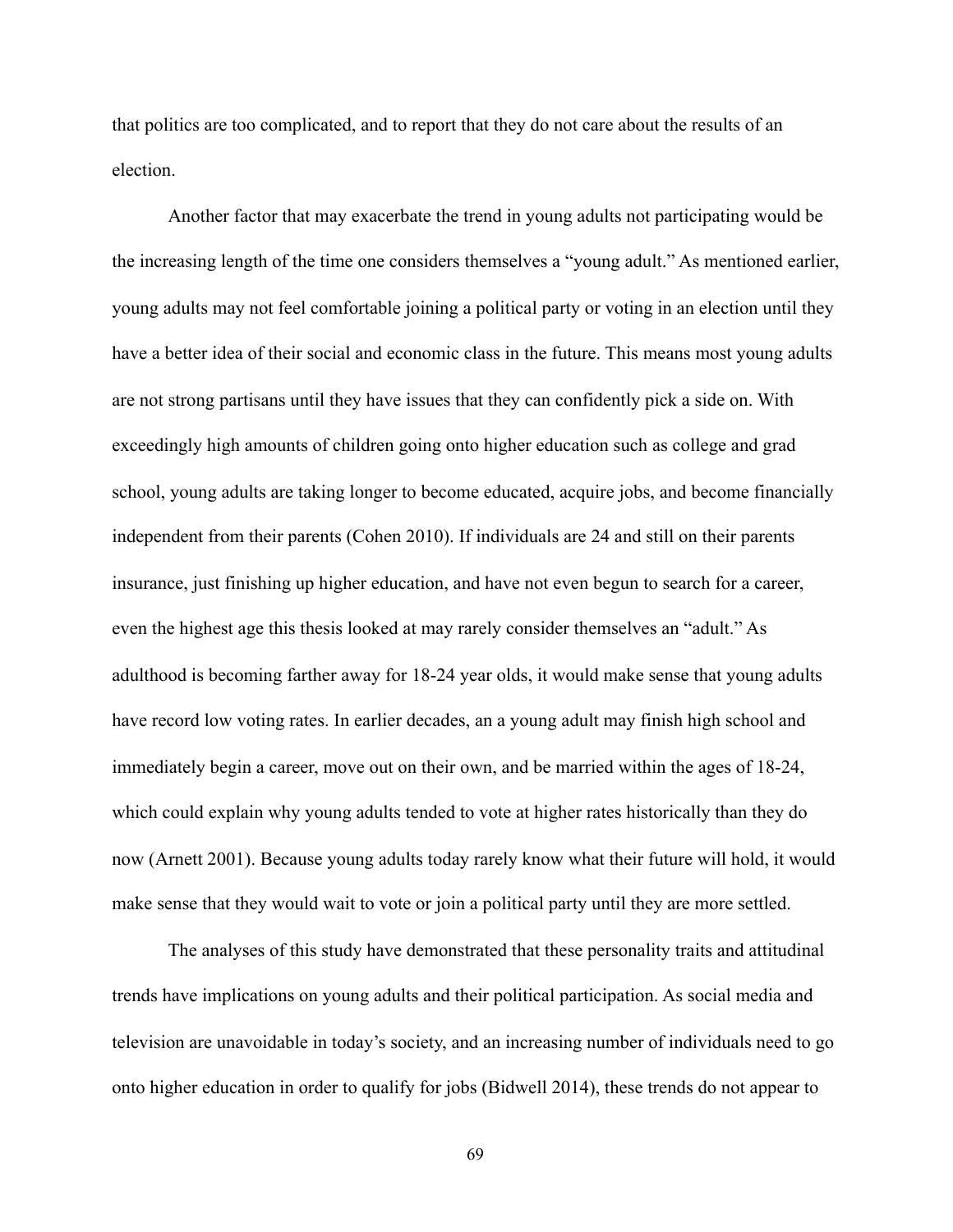be going away anytime soon. These nationwide trends affecting young adults are potentially hazardous for democracy, as increasing numbers of young adults may never form the habit of participation that is necessary to become a consistent and confident voter. If this habit of voting is not formed by the time 18-24 year olds reach adulthood, they may not bother to go through the costs of registering and turning out to vote. This likely means that generations today will never have the historically high rates of participation that older generations have.

 Elections like the Barack Obama election of 2008 and 2012 had the ability to turn out large numbers of young adult voters who were thought to be permanently inactive from politics. These elections may prove that a positive campaign can have an effect on the negative young adult. The Obama campaigns convinced 18-24 year olds that their vote matters, used social media to their benefit, and resulted in record high participation rates for young adults. In 2008, young adults were more likely to be contacted by campaigns than older generations, which is a significant reversal of how campaigns were run in the past where candidates would assume the young adults would not vote in elections (Keeter 2008). Even more surprising, young adults were more likely to campaign on behalf of Barack Obama or attend a campaign event (Keeter 2008).

 These recent elections may show a new trend forming in young adults: a push for more informal types of campaigning and informal participation, such as the new popularized idea of "grassroots" campaigning. If young adults are skeptical of the government and those around them, the new way to reach young voters may be through informal channels that young adults may be more open-minded towards. If 18-24 year olds ignore television news and are not interested in political debates or elections, reaching out to them by using young adults who are interested and encouraging them to participate may be the most effective way of increasing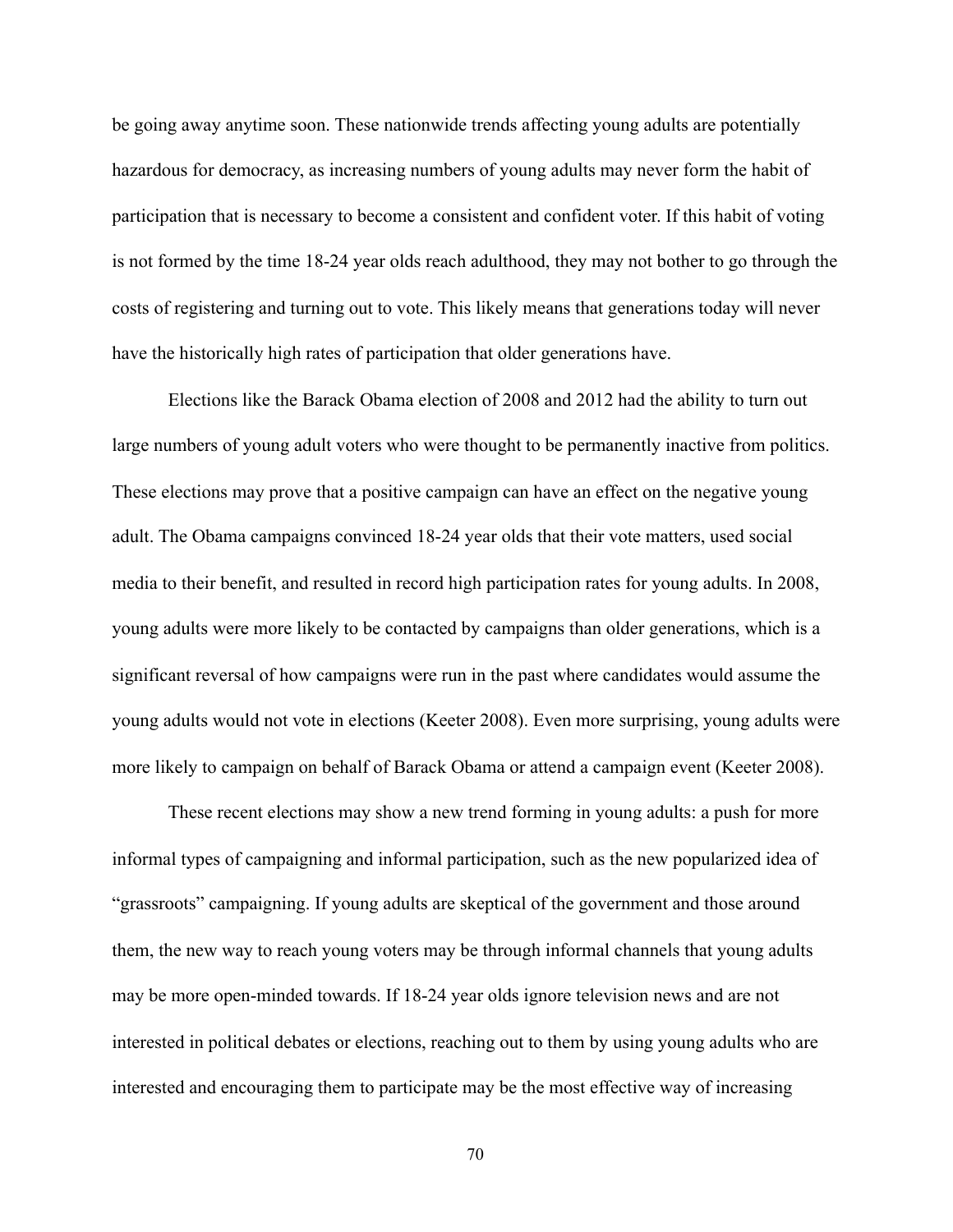young adult traditional participation. Even if young adults still do not want to vote in an election or join a political party, the wearing of a bumper sticker or the support of a candidate by a peer can encourage others to participate who generally would not.

 A potential rise in non-traditional participation may become popular for young adults who are not ready to make permanent decisions while in a temporary life cycle, but it is still important that campaigns and politicians do not settle for non-traditional participation. Wearing a button or talking to a friend about a candidate is a positive political action, but it does not necessarily mean anything if it does not encourage people to go have their voices heard in government. In the American political system, the primary way for an individuals' opinion to matter is by voting in an election or being put into a political party's platform. If a large amount of young adults decide not to participate but still continue to share their opinions, those ideas may be seen in party platforms, regardless of whether young adults are voting in elections. The unfortunate truth is that parties will likely not change their platforms unless they are losing potential voters, which means young adults must vote in order for their opinions to matter.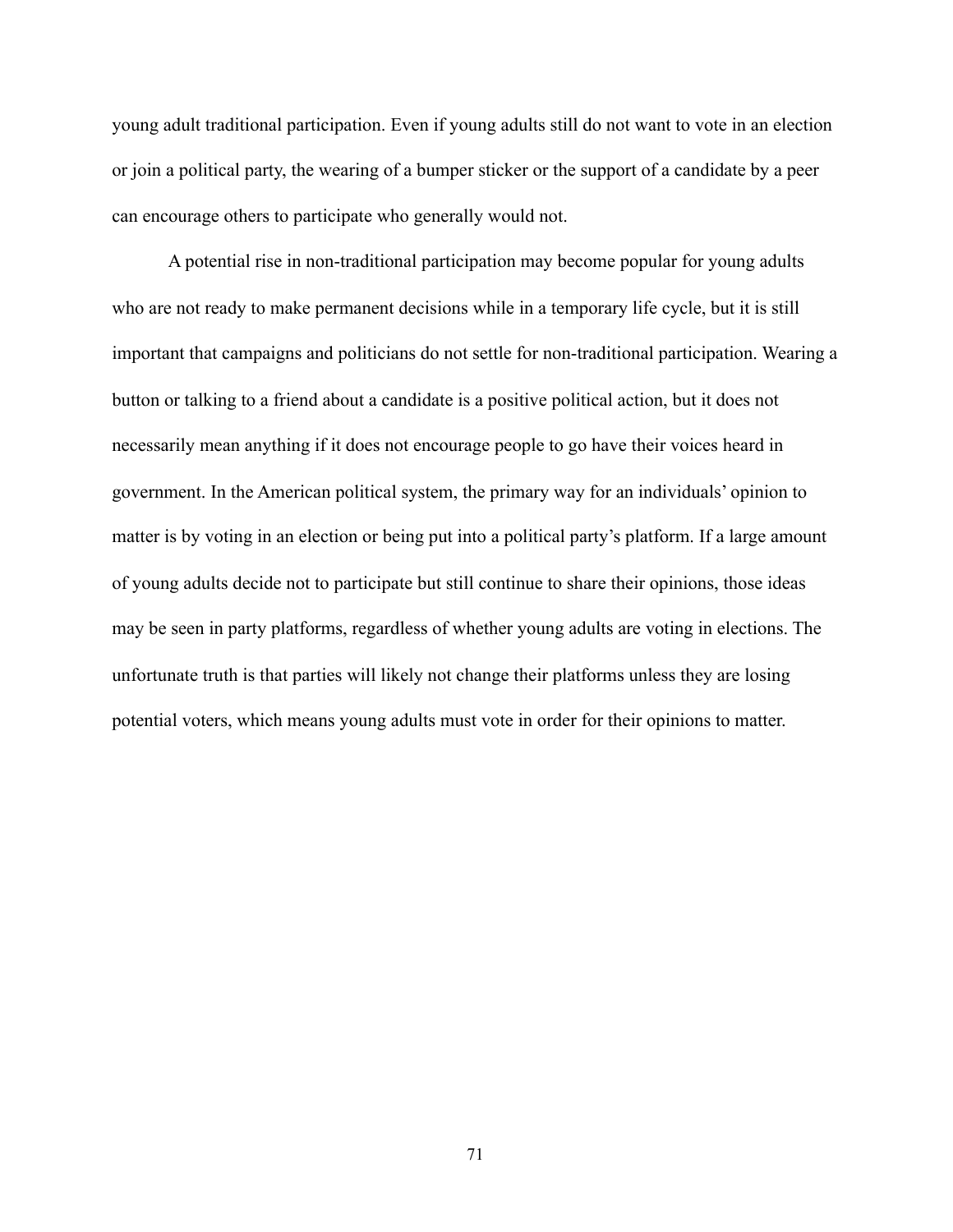## **Bibliography**

- Abramowitz, Alan I. "Social Determinism, Rationality, and Partisanship Among College Students" *Political Behavior* 5:4, 353-362. 1983.
- Achen, Christopher H. "Parental Socialization and Rational Party Identification" *Political Behavior* 24:2, 151-170. 2002.

The American National Election Studies ([www.electionstudies.org](http://www.electionstudies.org)) TIME SERIES CUMULATIVE DATA FILE [dataset]. Stanford University and the University of Michigan [producers and distributors], 2015.

- Arnett, Jeffrey Jensen "Emerging Adulthood: A Theory of Development From the Late Teens Through the Twenties" *American Psychologist* 55:5, 469-480. 2000.
- Bhatti, Yosef, Kasper M. Hansen. "Leaving the Nest and the Social Act of Voting: Turnout Among First-Time Voters" *Journal of Elections, Public Opinions and Parties* 22:4, 380-406. 2012.
- Bidwell, Allie "How 'Upcredentialing' May Close the Middle-Class Path" *U.S. News* 2014.
- Campbell, Angus Philip E. Converse, Warren E. Miller, Donald E. Stokes. The American Voter. Chicago: University of Chicago Press. 1960.

Cohen, Patricia "Long Road to Adulthood is Growing Even Longer" *New York Times* 2010.

- Coleman, Stephen. "The Effect of Social Conformity on Collective Voting Behavior" *Political Analysis* 12:76, 6-96. 2004.
- File, Thom. "Young-Adult Voting: An Analysis of Presidential Elections, 1964-2012" *U.S. Census*, 2014.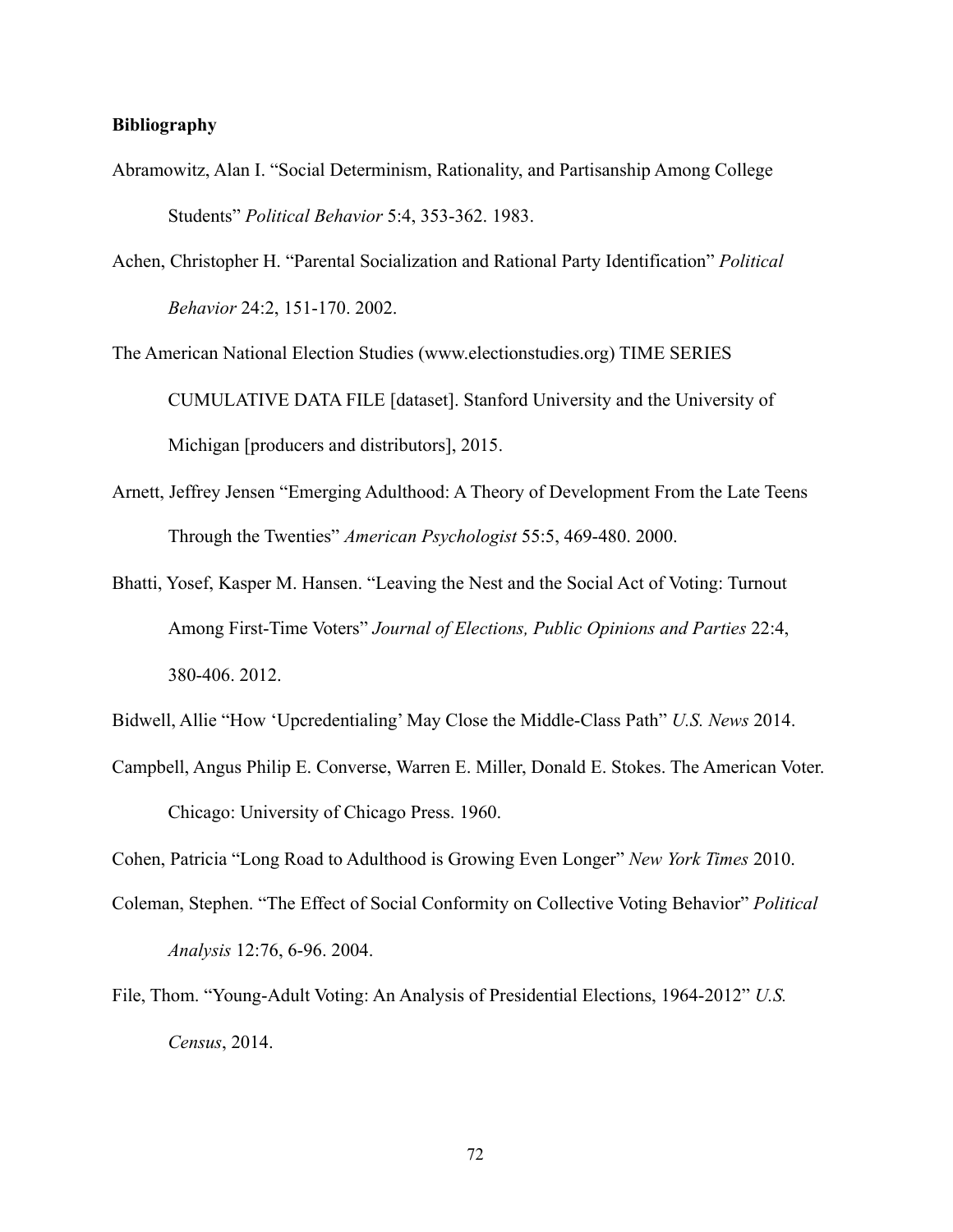- Gentry, Bobbi. "Why Youth Vote: Identity, inspirational Leaders, and Independence" *The City University of New York.* 2010.
- Source: Jennings, M. Kent, Gregory B. Markus, Richard G. Niemi, and Laura Stoker. Youth- Parent Socialization Panel Study, 1965-1997: Four Waves Combined. ICPSR04037-v1. Ann Arbor, MI: Inter-university Consortium for Political and Social Research [distributor], 2005-11-04.
- Jennings, Kent M., Richard G. Niemi. "Continuity and Change in Political Orientations: A Longitudinal Study of Two Generations" *The American Political Science Review,* 69:4, 1316-1335. 1975.
- Jennings, Kent M., Richard G. Niemi. "Generations and Politics: A Panel Study of Young Adults and Their Parents" *Princeton Legacy Library.* 1981.
- Jin Lee, Nam. "Processes of Political Socialization: A Communication Mediation Approach to Youth Civic Engagement" *Communication Research,* 30, 285-300. 2012.

Kassin, Saul. Psychology. New Jersey: Prentice-Hall. 2003

- Keeter, Scott, Juliana Horowitz, Alec Tyson. "Young Voters in the 2008 Election" *Pew Research Center*, 2008.
- Key, V.O., Frank J. Munger. "Social Determinism and Electoral Decision: The Case of Indiana" *American Voting Behavior*, 281-299. 1959.
- Killian, Michael. "Moments of Doubt and Reassessment: Why Individuals Switch Political Parties" *American University.* May 20, 2007.
- Kiousis, Spira, Michael McDevitt. "Agenda Setting in Civic Development: Effects of Curricula and Issue Importance on Youth Voter Turnout" *Communication Research*. 35:4, 481-502.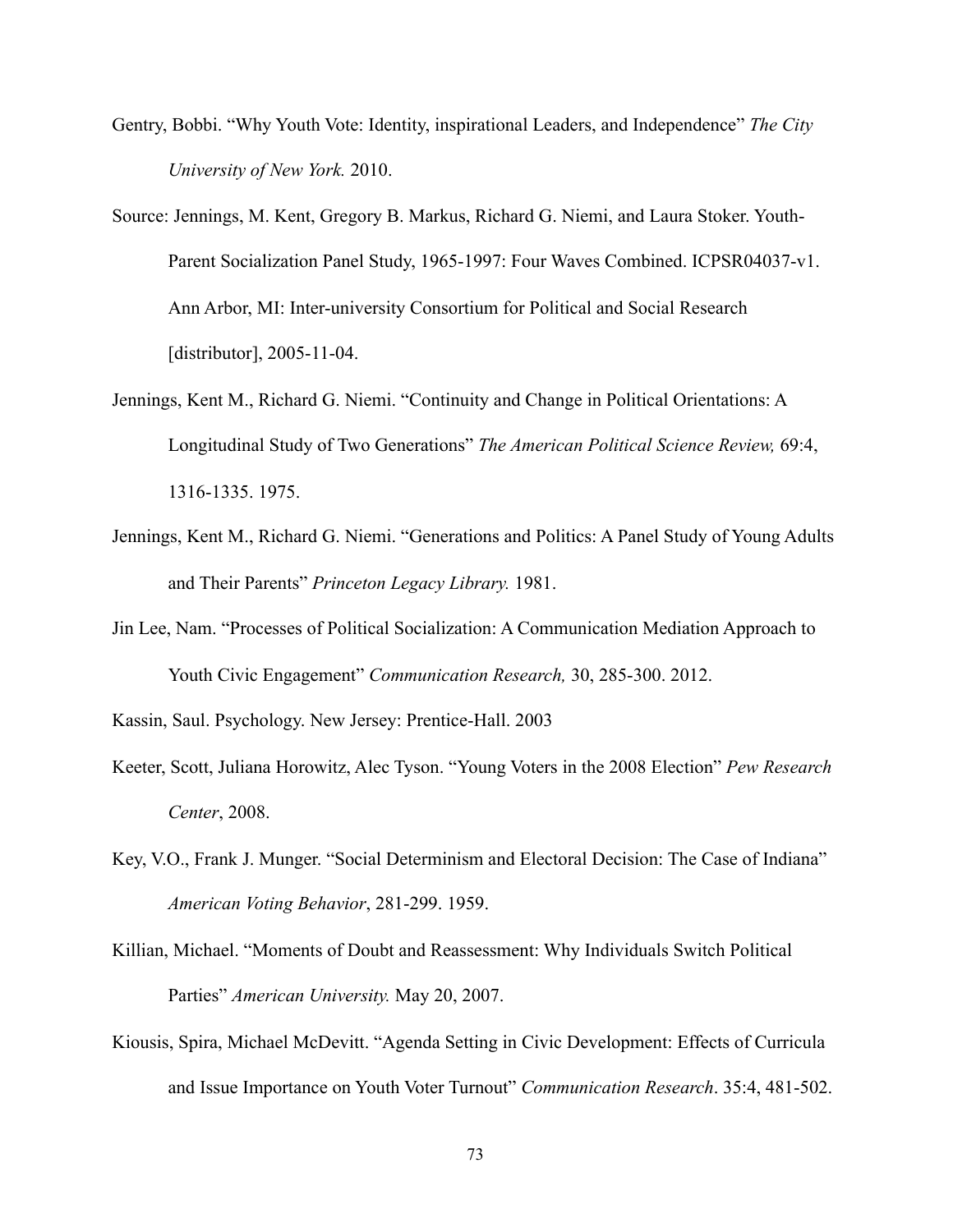August 2008.

- Lau, Richard R., David P. Redlawsk. "How Voters Decide: Processing During Election Campaigns" *Cambridge University Press.* 2006.
- Lewis-Beck, Michael S., William G. Jacoby, Helmut Norpoth, Herbert F. Weisberg. The American Voter Revisited. Ann Arbor: The University of Michigan Press. 2008.
- MacFarland, Daniel A., Rueben J. Thomas. "Bowling Young: How Youth Voluntary Associations Influence Adult Political Participation" *American Sociological Review*. 71:3, 401-425. June 2006.
- Mitchell, Amy, Jeffrey Gottfried, Jocelyn Kiley, Katerina Eva Matsa "Political Polarization & Media Habits" *Pew Research Center* 2014.
- Niemi, Richard G., Jonathan D. Klingler. "The Development of Political Attitudes and Behaviour Among Young Adults" *Australian Journal of Political Science*, 47:1, 31-54. 2012.
- Oakford, Patrick "The Changing Face of America's Electorate" *Center for American Progress* 2015.
- Patterson, Thomas E. The Vanishing Voter: Public Involvement in an Age of Uncertainty. New York: Alfred A. Knopf. 2002.
- Pew Research Center "A Deep Dive Into Party Affiliation: Sharp Differences by Race, Gender, Generation, Education" *Pew Research Center* 2015.
- Plutzer, Eric. "Becoming a Habitual Voter: Inertia, Resources, and Growth in Young Adulthood" *The American Political Science Review*. 96:1, 41-56. 2002.
- Portney, Kent E., Lisa O'Leary. "Civic and Political Engagement of America's Youth: A Report from the Tisch College 'National Survey of Civic and Political Engagement of Young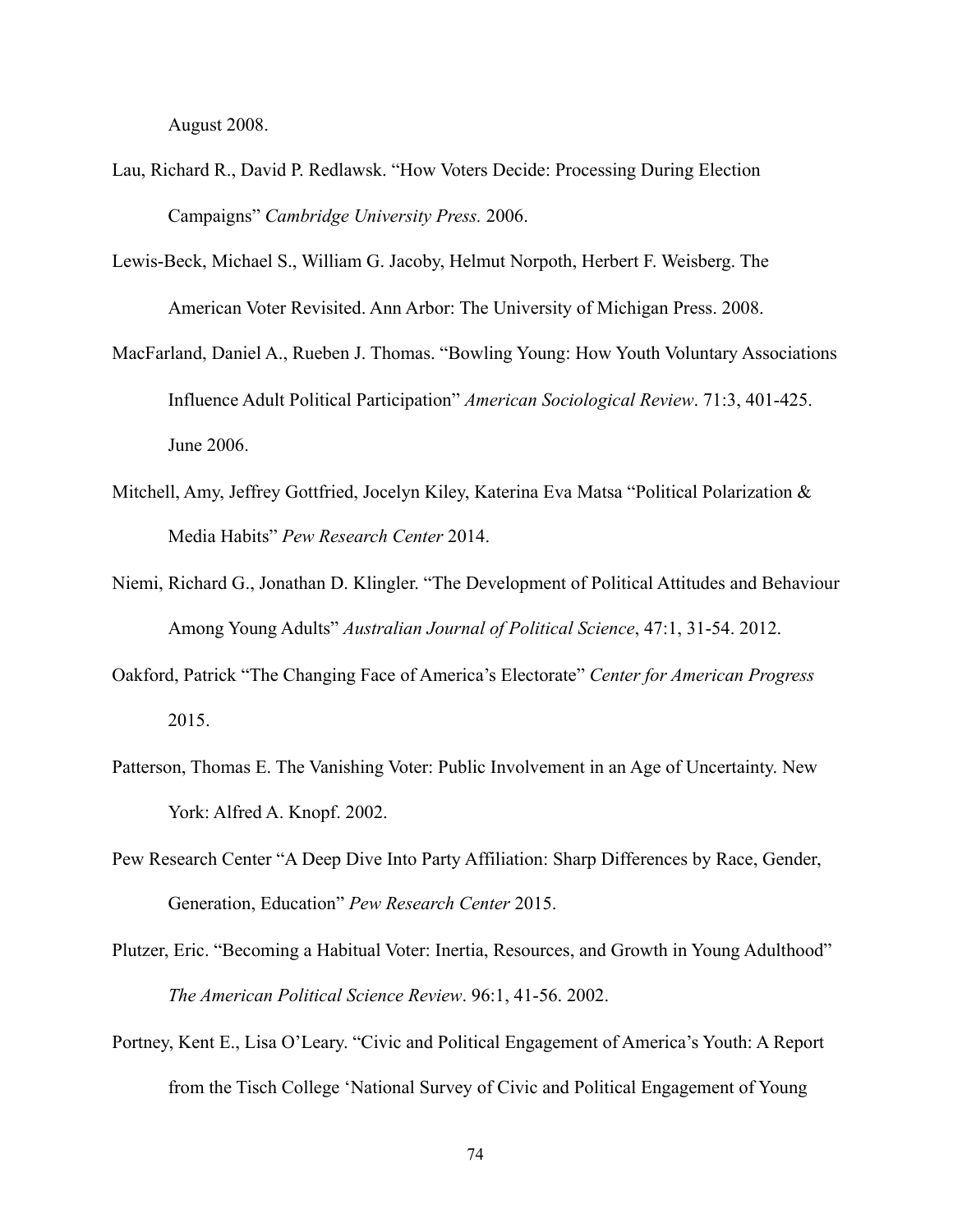People" *Tufts University*. 2007.

Quintelier, Ellen. "Differences in Political Participation Between Young and Old People" *Contemporary Politics*, 13:2, 165-180. 2007.

Sakata, John. "The Voting Habits of Young Adults" *CBS News,* 2007.

- Teixeria, Ruy. The Disappearing American Voter. Washington DC: The Brookings Institution. 1992.
- Valentino & Sears. "Event-Driven Political Communication and the Preadult Socialization of Partisanship" *Political Behavior*. 20:2, 127-154. 1998.
- Winchester, Tiffany M., Wayne Binney, John Hall. "Young Adults and Politics: Investigating Factors Influencing Voter Decision Making" *Journal of Nonprofit & Public Sector Marketing.* August 2014.
- Wolak Jennifer. "Explaining Change in Party Identification in Adolescence" *Electoral Studies*. 28:4, 573-583. May 2009.